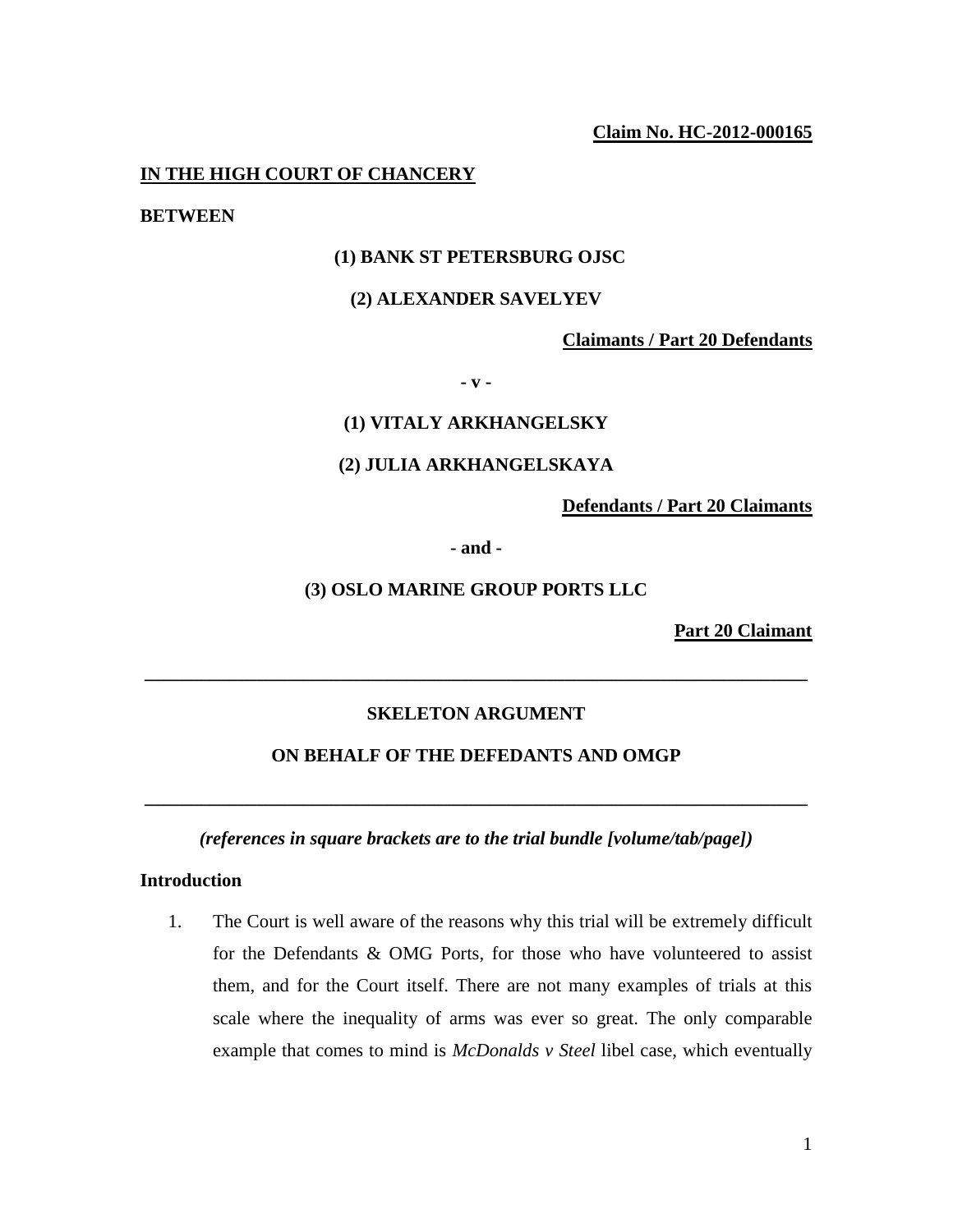was found by ECHR to have been in breach of Article 6. The Defendants and OMGP earnestly hope that the present litigation may have a happier ending.

- 2. The Court has made it clear that the fairness of the trial will be subject to a 'continuous review' during the trial; and that specific safeguards of fairness will be imposed. In particular, the Claimants were ordered to file an old-fashioned 'impartial' written opening which identifies issues "straight down the middle". At the PTR on 14 December, Hildyard J said about the Claimants' opening (p. 66, lines 18-21): "*I will be disappointed – and I am sure that I will not suffer this, but I would be disappointed if he were to explain the matter in a prejudicial way, which would be his right in the ordinary course*". That direction (as the Defendants understand it) was intended to ensure fairness to litigants in person facing opponents with a very strong legal representation.
- 3. With respect, the only feature of the Claimants' 246-page-long skeleton argument which seems to echo that direction is that it seeks to avoid counterproductively excessive rhetoric. This is no more than good advocacy. This is an effective way to argue the Claimants' case, but nothing like an 'impartial' opening which might have helped to ensure fairness to the Defendants. With all its virtues, the Claimants' opening is a partisan argument.
- 4. While it was originally anticipated that the Defendants and OMGP will only need to provide a brief document commenting on such points in the Claimants' 'fair and impartial' opening with which they disagree, that is now impractical. Due to the length of that skeleton (246 pages), it is impossible to comment on it point by point; and due to its partisan nature, virtually every point needs an answer. The Defendants and OMGP make no admissions as to the accuracy, let alone fairness, of various assertions and arguments advanced against them in that document.
- 5. For these reasons, it is considered that the Court would be better assisted by a full and proper opening submission from the Defendants and OMGP which identifies the key issues for the trial. That submission is made in **Part I** of this skeleton argument.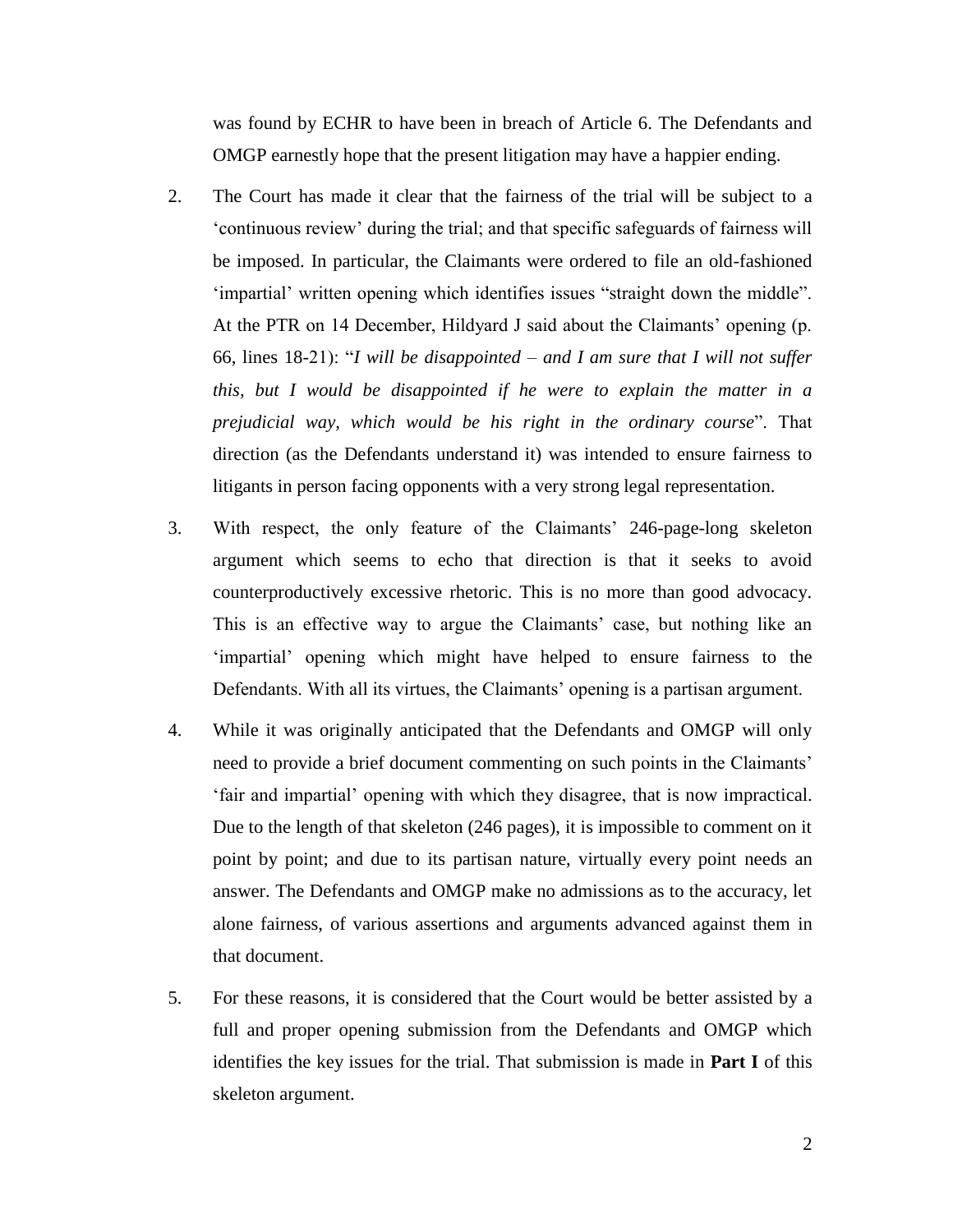6. **Part II** addresses the fairness of the trial, which the Court has indicated will be kept under a 'continuous review'. It highlights various issues which threaten the fairness of the trial, including, but not limited to, the partiality and unfairness of the Claimants' skeleton. It includes submissions as to the possible parameters of the Court's 'continuous review' of fairness, and the appropriate course of action in the event that review ultimately produces a 'negative' result.

# **PART I: THE ISSUES**

- 7. It is no more than a procedural incident of the topsy-turvy history of these proceedings that the Bank and Mr. Savelyev are known as Claimants and Mr. & Mrs. Arkhangelsky as Defendants. This case is, and has always been, principally about the allegations made by Mr. & Mrs. Arkhangelsky and OMG Ports in the Counterclaim.
- 8. Accordingly, the Counterclaim (and the corresponding issues in the Claimants' claim for negative declarations) will be addressed first. The issues in the Bank's claims (a) against Mr. Arkhangelsky and (b) against Mrs. Arkhangelsky are straightforward and are discussed in the end of this part.

# **The Counterclaim**

9. The primary Counterclaim is brought under Article 1064 of the Russian Civil Code. This is the general tort law provision which provides that persons who cause harm to other persons are liable to pay compensation. As the parties' Russian law experts agree:

> *A party is liable under Article 1064 of the Civil Code, which is a general rule for compensation of harm. If harm is caused by a breach of a contract (or other obligation), Article 393, as well as related articles, such as 401, apply. The elements to establish are the fact of*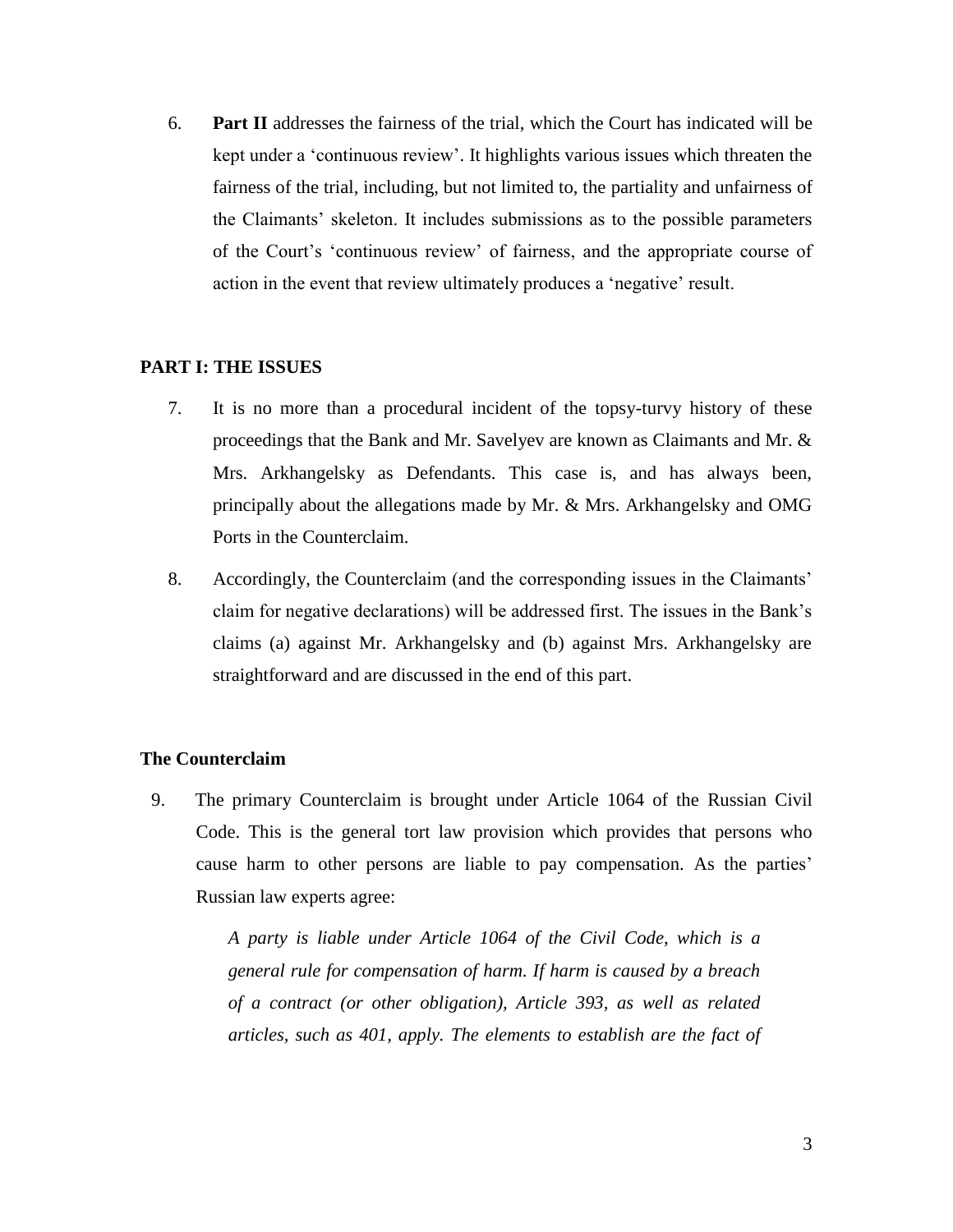*harm, unlawfulness, a causal link between the defendant's action (or omission) and the harm, culpability of the tortfeasor<sup>1</sup> .*

10. The elements of a claim under Article 1064 were summarised as follows by Andrew Smith J in *Fiona Trust v. Privalov* [2010] EWHC 3199 (a case in which the Bank's expert, Professor Maggs, gave evidence) at [94]-[95]:

"*[L]iability under article 1064 requires (i) harm, (ii) causation, (iii) fault and (iv) unlawfulness... There is no significant issue about what constitutes fault or unlawfulness for the purposes of article 1064. The defendants pointed out, and I accept, that, while intentional actions that cause harm are unlawful (unless permitted by a legal provision), payments made in legitimate business transactions are not unlawful, and a person cannot be said to be at fault on that account. However, it is not disputed that the requirements of fault and unlawfulness would be satisfied if the claimants succeeded in establishing dishonesty, the sole basis upon which they pursue the claims. The significant issues about article 1064, if Russian law applies, concern the requirements of harm and causation."*

- 11. The burden of proof is on the Part 20 Claimants to show that they suffered harm as a result of the Bank's and/or Mr. Savelyev's acts or omissions. Once the harm and causation are proven, the burden shifts to the Bank and Mr. Savelyev to show that their actions were (a) innocent and/or (b) lawful. In practice, like in *Fiona Trust* case, the question of liability under Article 1064 turns mainly on the issue of honesty or dishonesty of the Bank's and Mr. Savelyev's actions.<sup>2</sup>
- 12. This much is common ground between the Russian law experts. If the Defendants and OMGP succeed in proving their factual case as to the dishonest conspiracy to steal their assets, the liability under Article 1064 is established. There are a number of disputes between the Russian law experts; but all those disputes either (a) affect only quantum (e.g. a specific head of loss) and not

<sup>&</sup>lt;sup>1</sup> Joint Memorandum of Experts on Russian Law, paragraph 31

<sup>&</sup>lt;sup>2</sup> In theory, negligence (as opposed to intent) is a sufficient form of 'fault' under Article 1064; but given the way each party has formulated its case, a finding of negligence is unlikely.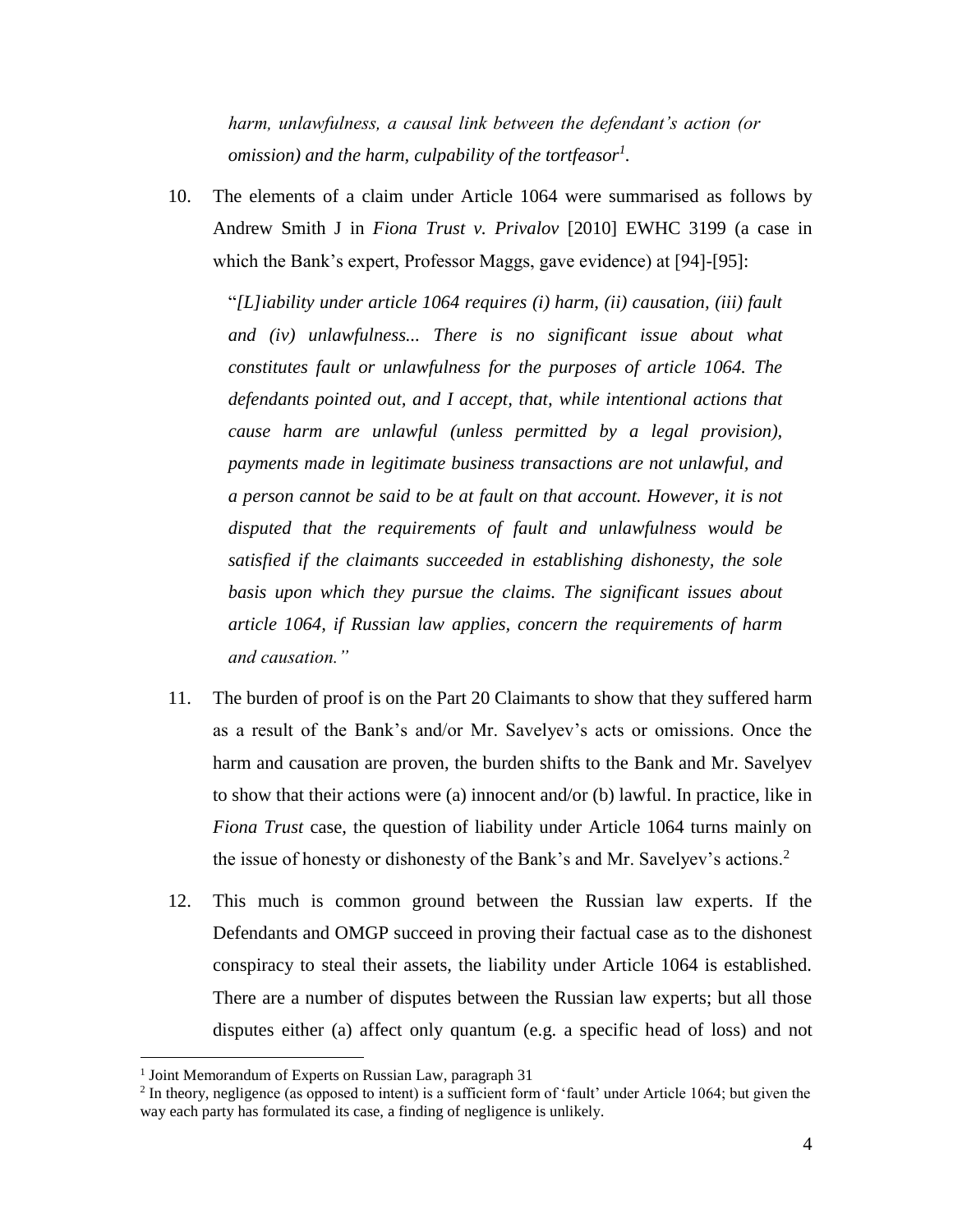liability, (b) only become material if the Court makes 'mixed' factual findings rather than accepts the substance of either party's factual case.

- 13. The latter category includes disputes concerning several alternative legal bases of the Counterclaim; and whether the Defendants and OMGP are permitted by Russian law to bring contractual claims in alternative to a claim in tort. However, that would only be material if the Court makes certain 'mixed' factual findings, for example that the Bank and Mr. Savelyev acted honestly and lawfully at all times, but nevertheless breached a legally binding contract for a Moratorium on all payments; or procured the transfer of shares in OMG companies pursuant to an unlawful and void contract.
- 14. Subject to that, the Counterclaim under Article 1064 turns simply on the facts. It is therefore not proposed to address the very voluminous expert evidence on Russian law in this skeleton, save as may be necessary in relation to specific issues below.
- 15. As to the inherent probabilities, the courts are increasingly familiar with the realities of Russian commercial life, in general, and the phenomenon of "raiding" in particular. As Mann J noted in *JSC Mezhdunarodniy Promyshlenniy Bank v. Pugachev* [2014] EWHC 4336 (Ch) at [110], "*there is an apparently respectable body of opinion which considers that the state and individuals are capable of manipulating the system in a corrupt fashion.*" This means that, although the allegations against the Bank are serious and might be viewed sceptically in a western context, it cannot be said that they are implausible. On the contrary, the allegations fall squarely within a standard fact pattern for "raids" identified in the academic literature, whereby politically powerful or well-connected people engineer the take-over of valuable businesses for their own benefit by unlawful means (see below).
- 16. The factual issues in the Counterclaim can be broken down as follows:
	- (1) Financial position and prospects of Oslo Marine Group in 2008-2009
	- (2) 'Repo' agreement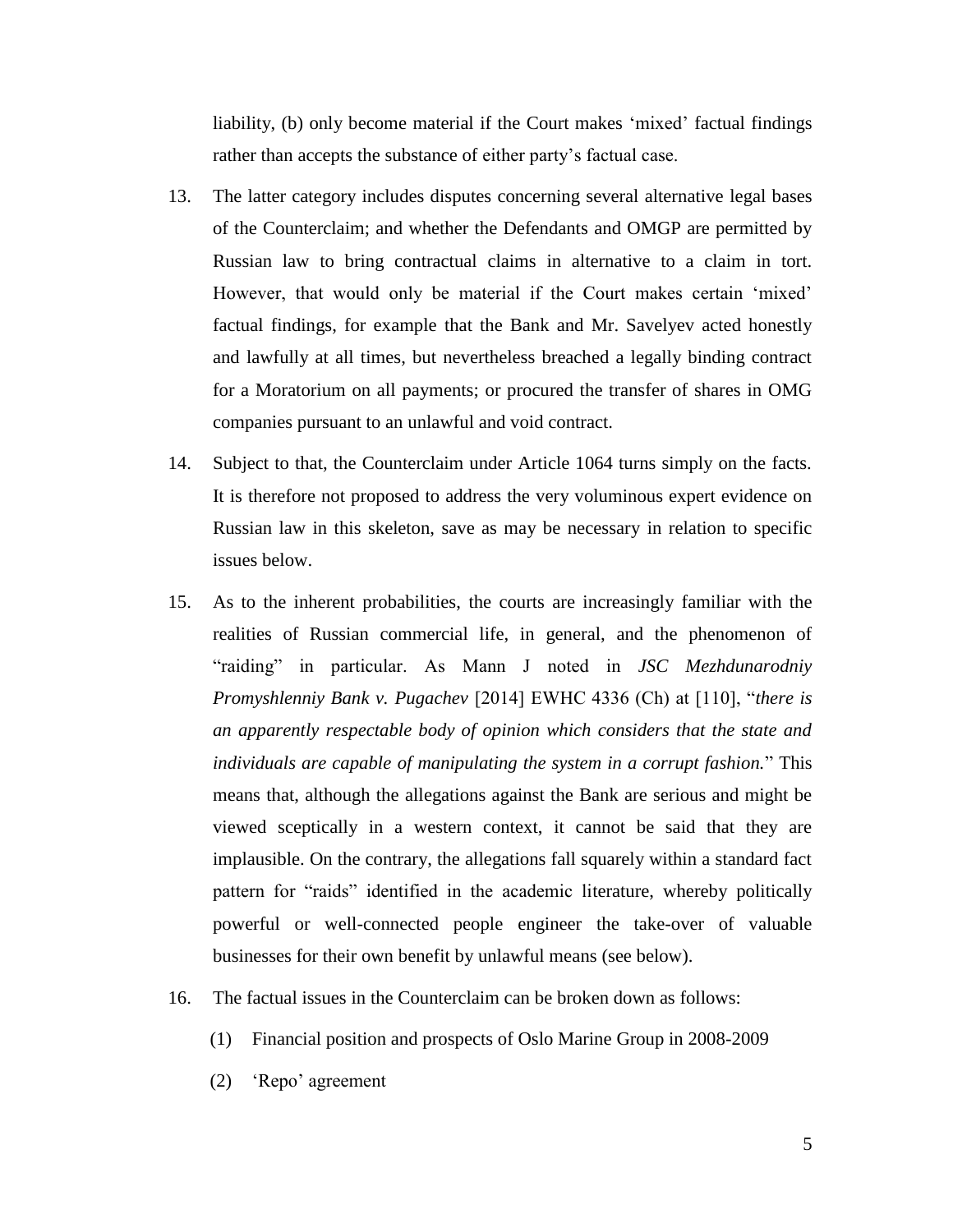- (3) Alleged Moratorium
- (4) Alleged default
- (5) 'Seizure' of Western Terminal and Scan
- (6) 'Transfers' of assets from Western Terminal and Scan to Renord et al., and between different Renord/SKIF companies
- (7) Valuations

 $\overline{a}$ 

- (8) Renord Group
- (9) The criminal case against Mr. Arkhangelsky
- (10) The role of Mrs. Irina Malysheva
- 17. These issues are discussed in turns below. It is not proposed to discuss the issues of quantum in this skeleton, as it remains an open question whether quantum can be fairly determined at this trial (see further below).<sup>3</sup>

# **Financial position and prospects of Oslo Marine Group in 2008-2009**

- 18. It is common ground that, as a result of the global financial crisis towards the end of 2008, OMG was in considerable financial difficulties, to the extent of being unable to meet the deadlines for current payments due to its creditors (including the Bank) without a restructuring and/or refinancing of its indebtedness. The dispute is focusing on two points: (a) the nature and causes of those difficulties and (b) what OMG represented to the Bank about its position at the time.
- 19. The Bank says that 'Mr. Arkhangelsky's business empire was built on sand' in the first place, that its business projects were not viable, that following the global crisis, the OMG's default on its debts and its ultimate collapse were

<sup>&</sup>lt;sup>3</sup> The Claimants' skeleton now argues that both the claim and the counterclaim must be assessed in Russian roubles. That is significant, as the Rouble has plunged since the events giving rise to the Counterlcaim. To the best of the Defendants' recollection, this is the first time when a suggestion that damages may only be awarded in roubles has been made. Using currency depreciation to diminish the value of a claim contradicts the principle of 'full compensation' under Article 1064 of Russian Civil Code; the Defendants and OMGP will submit that damages must be assessed in sterling.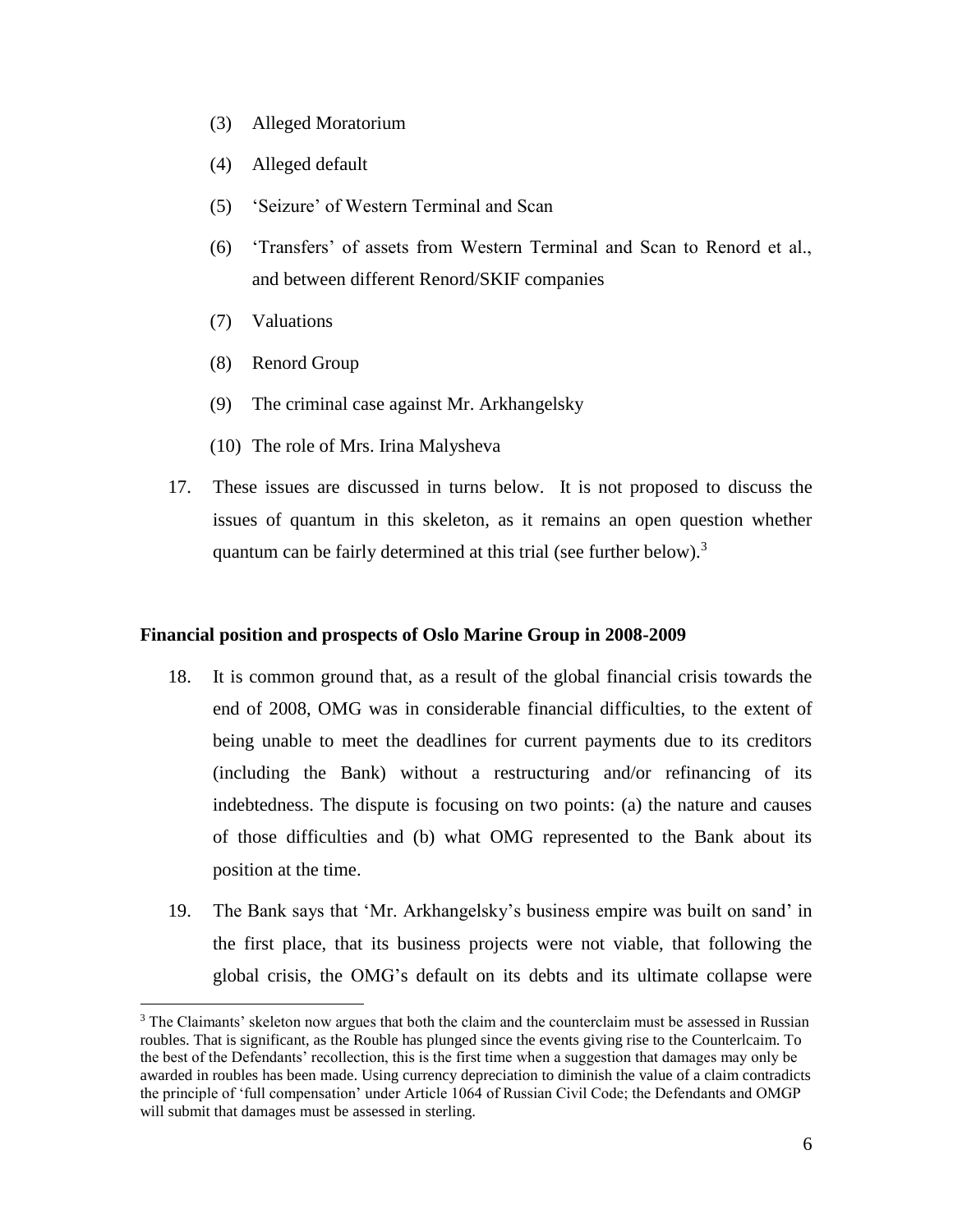inevitable, and accordingly, 'there was nothing to raid'. Crucially, the Bank maintains that, as of late 2008 – early 2009, the Group's liabilities were well in excess of its existing assets.

- 20. The Defendants and OMGP acknowledge the financial difficulties of the Group at the time, but deny that they were either structural or insurmountable. There were good prospects of obtaining refinancing for the Group's major projects from Western and/or Russian banks; and negotiations to obtain it were at quite an advanced stage. To complete those negotiations (or, as a last resort, to restructure its businesses and sell parts of its assets) the Group needed a moratorium on all repayments of debts for at least 6 months; the Defendant maintain that such a moratorium was agreed with both of its principal lenders – the V-Bank and Bank St. Petersburg. In any event, and crucially, the Defendants and OMGP say that the Group's existing assets were significantly in excess of its liabilities. There was something to raid, and it was raided.
- 21. Further, the Bank maintains that OMG misrepresented its position to the Bank at the time. The Bank was allegedly assured that OMG's cash-flow difficulties were very short-term, and due to a delayed payment from a particular client for the delivery of one container of timber.
- 22. The Defendants and OMGP say that they were candid with the Bank as to the Group's difficulties and prospects. Indeed, it was on that basis that the Moratorium was requested and agreed.
- 23. **Key witnesses**:
	- **Defendants'**: Mr. Arkhangelsky, Mr. Bromley-Martin;
	- **Claimants'**: Mr. Belykh, Ms. Mironova, Ms. Volodina
	- **Experts**: business valuation, asset valuation.

**'Repo'**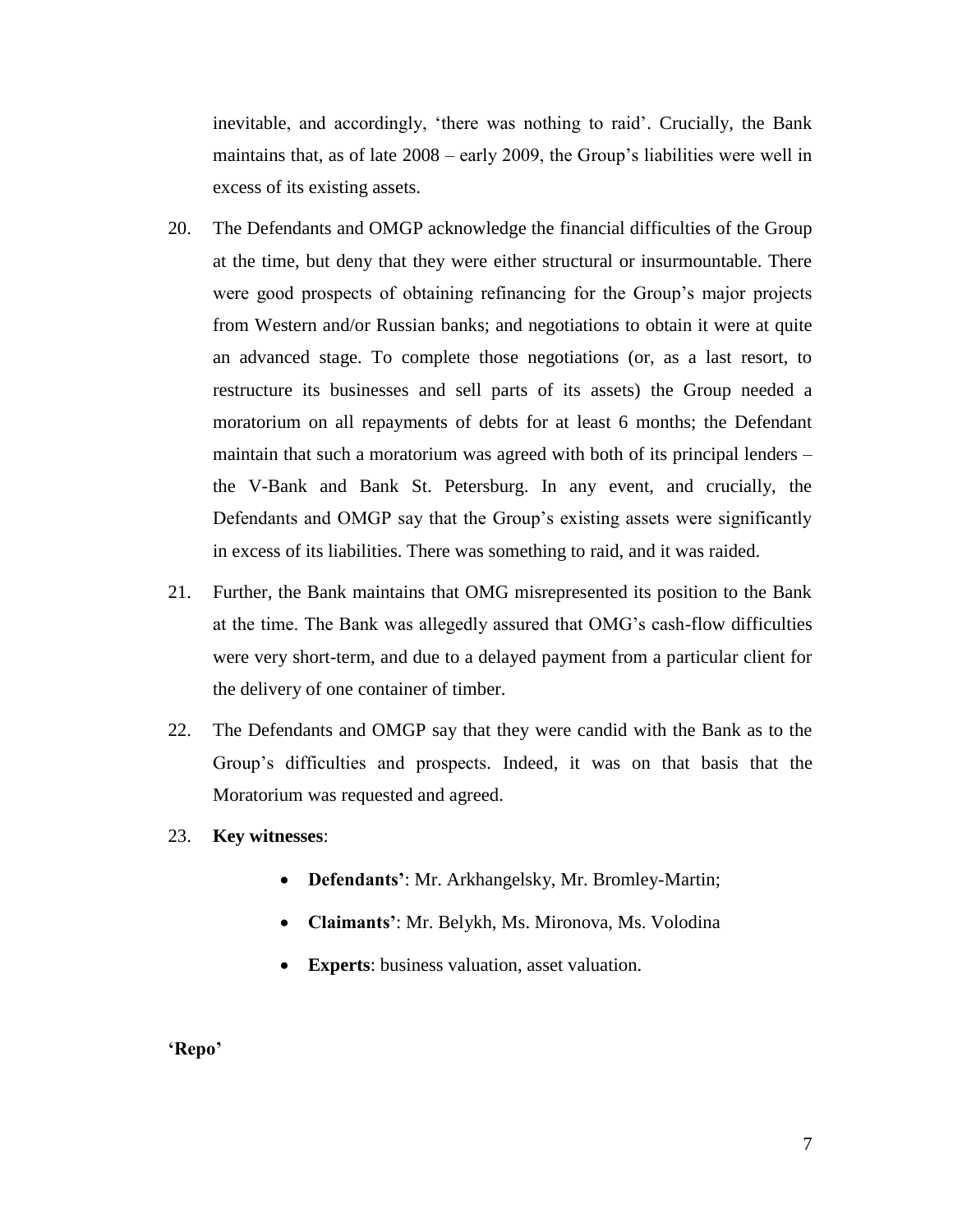- 24. In late December 2008 Mr Arkhangelsky had a meeting with Mr Savelyev at which they agreed a restructuring of the Group's debts to the Bank. The exact terms of that restructuring are in dispute (see below). Whatever they were, in exchange for that restructuring, the shares in Western Terminal and Scan would be temporarily transferred, for nominal consideration, to companies nominated by the Bank ("the December 2008 Agreement").
- 25. The terms of the December 2008 Agreement were partly (but not fully, and notably not including the contentious terms of debt restructuring) set out in a document called the Memorandum which Mr Arkhangelsky and Mr Savelyev signed **[D107/1537]**. The Memorandum included the following provisions:
	- *1. In order to secure the loans granted to the Group listed in item 1.1 of this Memorandum, special companies (the Purchasers) purchase shares in the following Group companies:* 
		- *- Western Terminal LLC (100% of shares);*
		- *- Scandinavia Insurance Company LLC (100% of shares)*

*For prices specified in the relevant sale and purchase contracts.* 

- *2. After the complete fulfilment of the Group's obligations to the Bank, sale and purchase transactions in reverse will be carried out for prices specified in reverse sale and purchase contracts which will be signed between the Purchasers and the current owners of Western Terminal LLC and Scandinavia Insurance Company LLC ("the Sellers") simultaneously with the direct sale and purchase contracts.*
- *3. The Purchasers undertake:* 
	- *Not to interfere in everyday commercial activities of the purchased companies on condition that the Group fulfils its obligations to the Bank under the said contacts on time and entirely*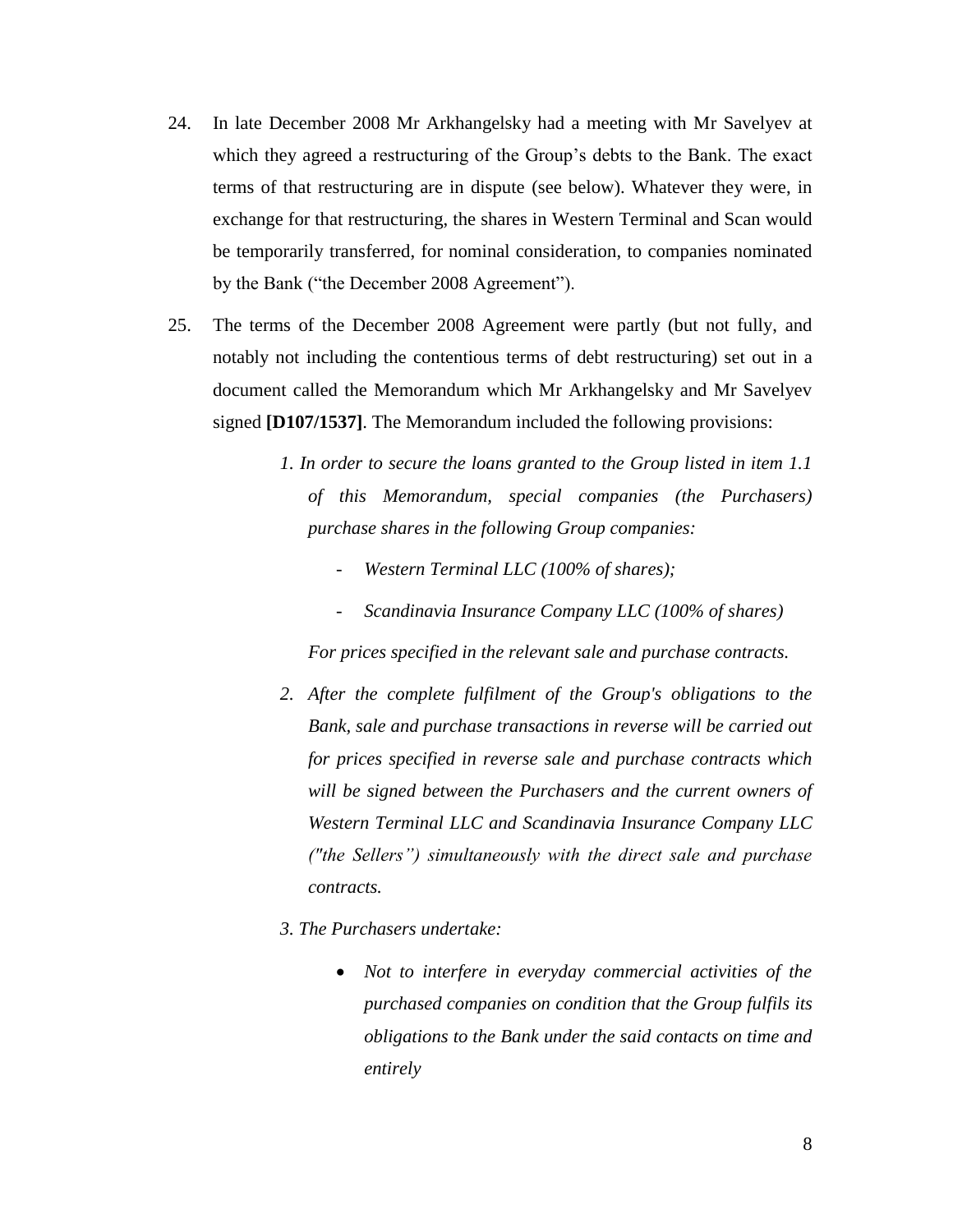- *Not to dispose in any way of the shares of the purchased Group companies before the date of the repurchase contract on condition that the Group fulfils its obligations to the Bank under the said contracts on time and entirely*
- *4. The sellers and the management of the companies on sale undertake:* 
	- *Not to sell or transfer to anyone these companies' assets,*
	- *Not to stop their activities, or*
	- *Not to worse in any other way the material and financial situation of the companies.*
- *5. The Bank undertakes:*
	- *Not to increase the interest rates on the loans granted to the Group on condition that the Group fulfils its obligations to the Bank under the said contracts on time and in its entirety;*
	- *Not to claim early repayment of the loan specified in item 1.1 of this Memorandum on condition that the Group fulfils its obligations to the Bank under the said contracts on time and entirely.*
- 26. It is now clear, from the evidence and the admissions made by the Claimants, that at least 5 out of the 7 Original Purchasers were companies of the so-called Renord Group. The Renord Group includes a large number of companies, mainly controlled through offshore entities and/or individual nominees, whose structure of ownership frequently changes. The Claimants say that all Renord companies are ultimately owned and controlled by Mr. Mikhail Smirnov, a former employee of the Bank. Most of other key individuals at Renord are also known to be former top managers of the Bank, or close relatives of the current top managers of the Bank.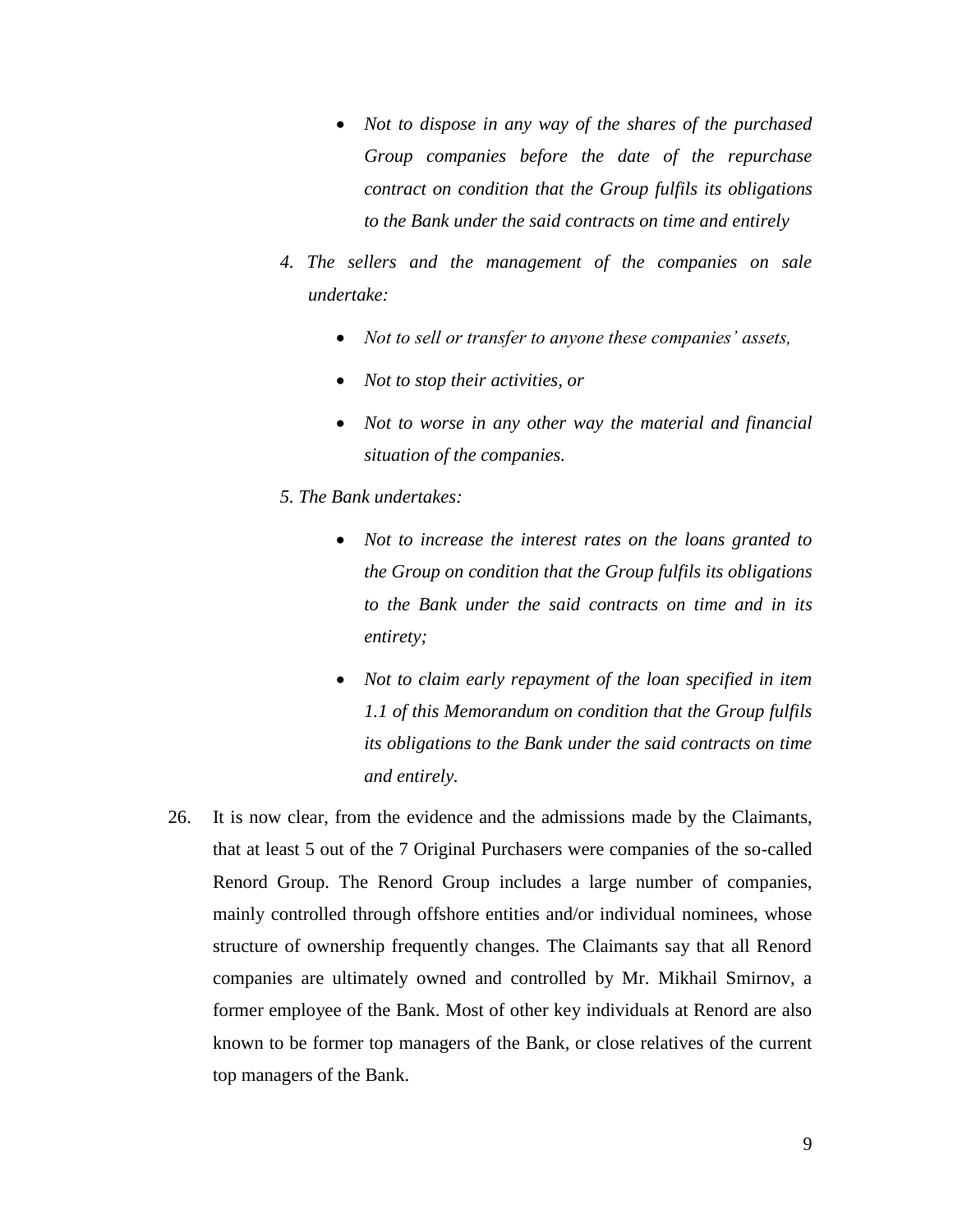- 27. The other two Original Purchasers are said by the Claimants to be owned and controlled, through nominees, by a Mr. Leonid Zelyenov.
- 28. The Claimants' evidence, which the Defendants accept, is that the arrangements with Mr. Smirnov and Mr. Zelyenov were made on behalf of the Bank by its Vice President, Mrs. Irina Malysheva. Her husband, Mr. Vladimir Malyshev, was a co-founder and a 75% beneficial owner of Renord-Invest. There is a dispute between the parties as to whether Mr. Malyshev continued to have an interest in Renord-Invest at the time. It is not in dispute that Mr. Smirnov is a family friend of the Malyshevs. The issues in relation to Renord Group are discussed further below.
- 29. These arrangements between (a) the Bank, (b) the OMG and (c) the Original Purchasers had the following unusual features:
	- (1) At least in legitimate banking practices (in contrast to the known patterns of fraudulent raiding – see further below), a Repo arrangement, used as a form of additional security, usually involves a temporary transfer of assets to the bank or its fully owned subsidiary. It is unusual for a transfer to be made to third parties.
	- (2) The 'Repo' sale was for a purely nominal consideration, rather than the usual 'repo' sale for the market price with an agreed haircut.
	- (3) On the Bank's evidence, its arrangement with the Original Purchasers was made by a purely oral agreement between Mrs. Malysheva, Mr. Smirnov and Mr. Zelyenov. Nothing whatsoever was recorded in writing, and no documents whatsoever have been disclosed.
	- (4) The agreement between the Bank and OMG was not recorded (a) in full in a single document and (b) in a formal contract.
	- (5) 'Repo' agreements are typically used by Russian banks as a form of additional security where a loan is only secured by a pledge of shares, so there is a risk of 'asset tunnelling' which would reduce the value of the shares. In such cases, a 'repo' sale of the real estate may be used as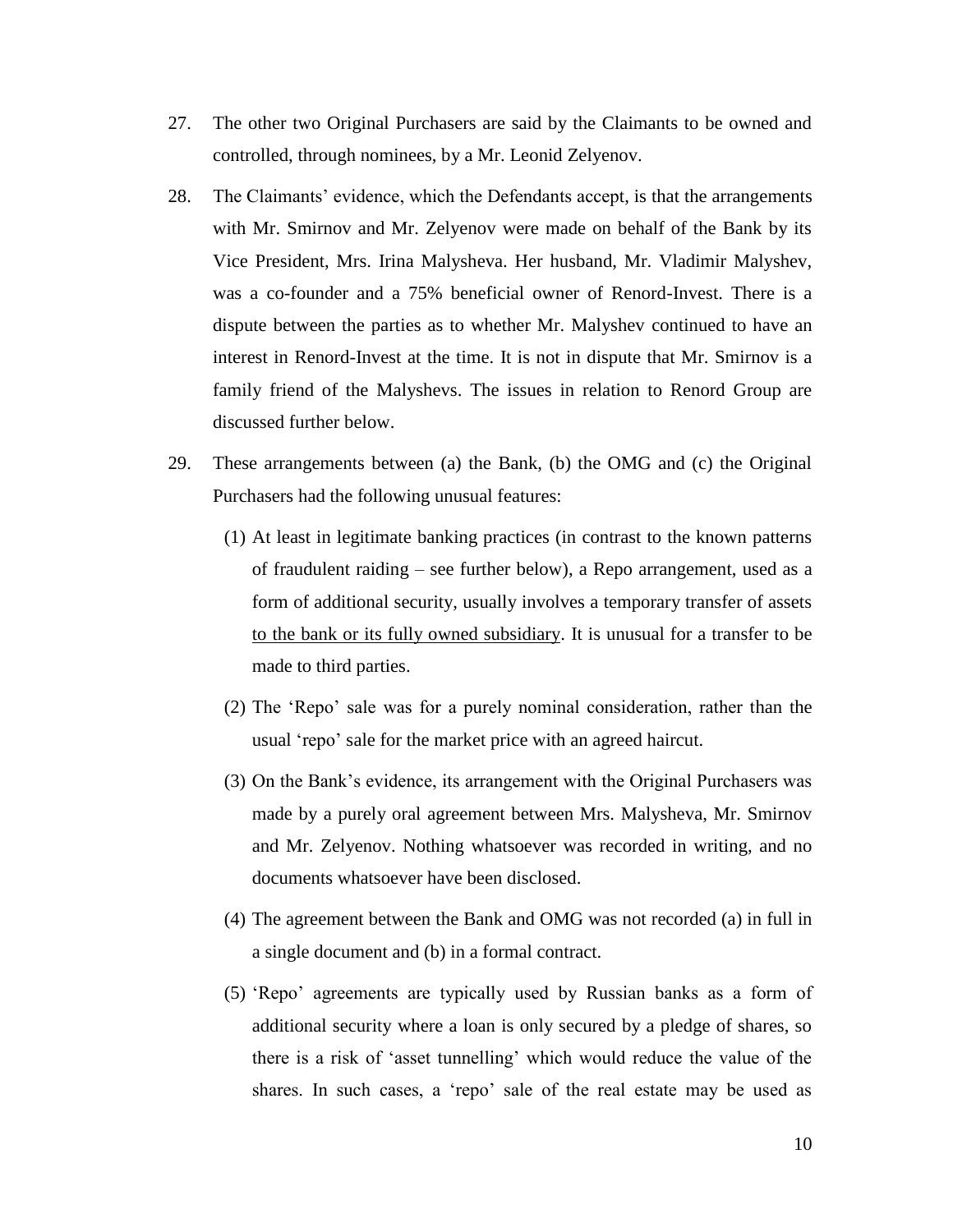security in addition to the pledge of shares. In the present case, the usual arrangement was turned 'upside down': in addition to the registered pledges of real estate (which are considered the most reliable form of loan security), the Bank required a 'Repo' of the shareholding of the companies which held that real estate.

- 30. The Bank's original case was that this Repo arrangement was "*conventional and commonly used*" in Russia at the time. In support of that, the Bank relied on the expert report of Mr. Mikhail Matovnikov to discharge the Freezing Order made against Mr. Savelyev in BVI, and to obtain a Freezing Order against the Defendants in these proceedings. Since then, however, that part of the Claimants' case has been significantly watered down.
- 31. It is now common ground between the parties' banking experts that at least the matters specified in para  $22 \t(1)-(3)$  above were unusual. The differences between the banking experts are mainly confined to matters of fine detail and emphasis: Professor Guriev describes the arrangement as "not only irregular, but clearly improper" (para 25); Mr. Turetsky uses the phrase "unusual features" and explains the possible reasons for them. In substance, however, the experts agree that the arrangement was unusual. It is fair to say that both experts faced some difficulties in reconciling the facts of this case with the usual and legitimate commercial practice of 'repo' contracts.
- 32. There is, however, an alternative explanation which covers those facts without difficulty. The 'repo' arrangement and subsequent events fit perfectly into the known patterns of fraudulent 'raiding' in Russia. The Defendants and OMGP rely on the works of reputable experts and NGOs served as hearsay evidence in these proceedings, and in particular, invite the Court to read two articles:
	- (1) *Armed Injustice: Abuse of Law and Complex Crime in post-Soviet Russia* by Thomas Firestone, the US Department of Justice resident legal advisor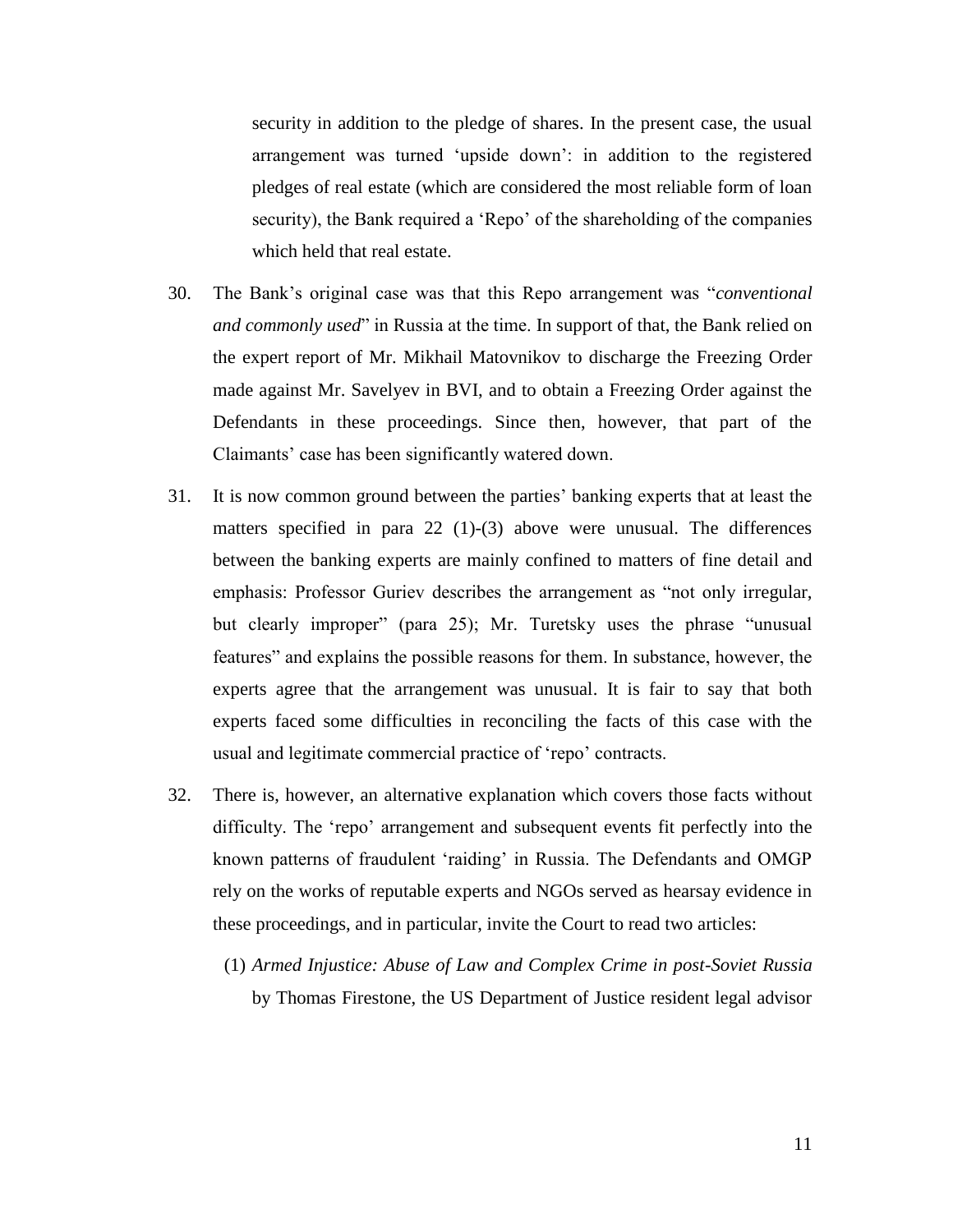in US Embassy in Moscow **[D139/2334]**. 4 The Court is invited to read the following parts of the article:

- I. *Introduction* (p.p. 555-556)
- A. *Commissioned prosecutions* (p.p. 556-557 only)
- C. *Corporate Raiding ("Reiderstvo")* (p.p. 563-567)

D. *Collusive Litigation* (p.p. 567-571)

- (2) *Domination of banking raiding as a tendency of seizure and redistribution of property in Russia in 2009-2011*, a report by National Anticorruption Committee (NACC), a reputable Russian NGO, co-edited by several eminent figures including the present Federal Human Rights Ombudsman, Ella Panfilova.<sup>5</sup> The English translation is enclosed herewith as **Appendix 1**.
- 33. In particular the NACC report, on the basis of studying dozens of cases of 'raiding', identifies the four most typical 'schemes', and explains how they apply in cases involving banks. 'Scheme 4' is particularly relevant:

# *Scheme 4 (Manufacturing of rights under a REPO contract)*

*1. A large loan is given to a representative of a successfully operating big or medium-size business* 

*2. Securities are formalized:* 

 $\overline{a}$ 

- *- pledges of assets which constitute the business;*
- *- personal guarantees of the business proprietors;*

*- guarantees of companies involved in the business and having significant assets or trading turnover.*

*3. REPO contracts are made for the shares (at least the controlling shareholding) of the companies controlling the business, on the following terms:*

<sup>4</sup>Document 9 in Defendants' hearsay notice and document 660 in Defendants' disclosure <sup>5</sup>Document 11 in Defendants' hearsay notice and document 662 in Defendants' disclosure. The original Russian report is at [D153/2566]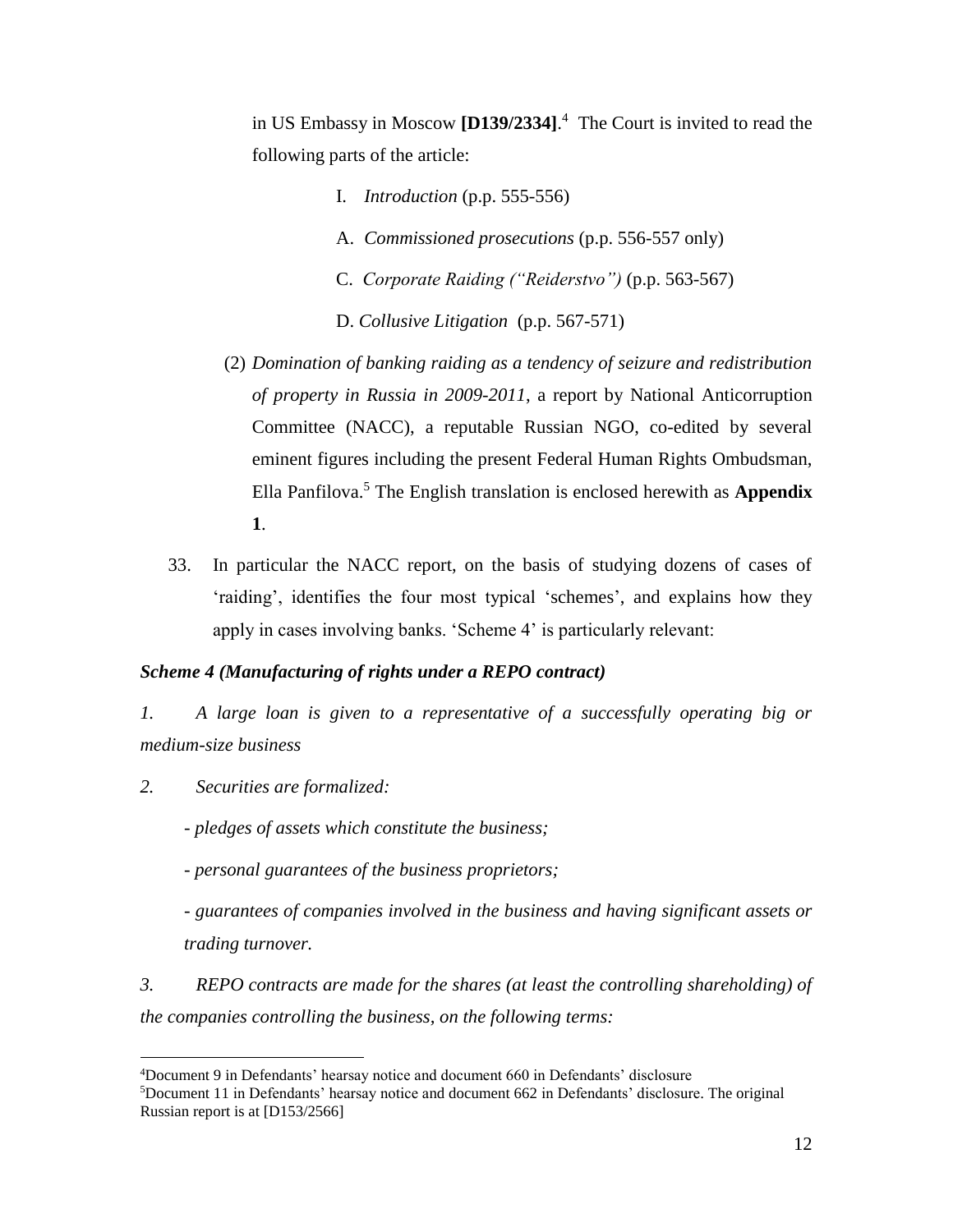*- usually, at a nominal price;*

*- repurchase is subject to the condition of repayment of the entire loan;* 

*- always with a counterpart who is not formally affiliated with the bank;* 

*4. The lender bank declares that the debt is overdue. Like in Scheme 2, the lender*  bank may deliberately create the conditions for an overdue indebtedness to emerge.

*5. A demand to repay the debt at a short notice in connection with a breach of the contract;*

*6. The Bank declares there have been a breach of the loan agreement (the clause on early repayment of the loan) and a breach of REPO contract.* 

*7. Since a company controlled by lender bank is the controlling shareholder of the companies which control the borrower's business, that company is entitled to initiate a shareholders' conference to replace the company's director-general and to approve any transactions with the company's assets.*

*8. A replacement of director-general, seizure of management in the borrower's company, failure to service the loan, dissipation of assets.*

*9. An assignment of the principal loan obligation to a third company, along with all the securities for the loan agreement except REPO.*

*10. Recovery of the debt from the debtor and guarantors/pledgers without giving credit for the assets removed from the borrowers' control using the REPO contracts.*

- 34. It will be noted that those very features of the present case which the banking experts describe as unusual for legitimate banking practices (e.g. the nominal price, and involvement of third parties 'not formally affiliated with the bank') are singled out as characteristic elements of that raiding scheme.
- 35. Against this background, the key issue is what the intentions of the parties were in this particular case. It is now common ground that the Original Purchasers held the shares "on behalf of the Bank" and to the Bank's instructions (see eg *Smirnov*, paras 29, 33, 34). According to Mr. Savelyev, the purpose of 'Repo' was for the Bank to "*obtain an interest in certain OMG companies*" through the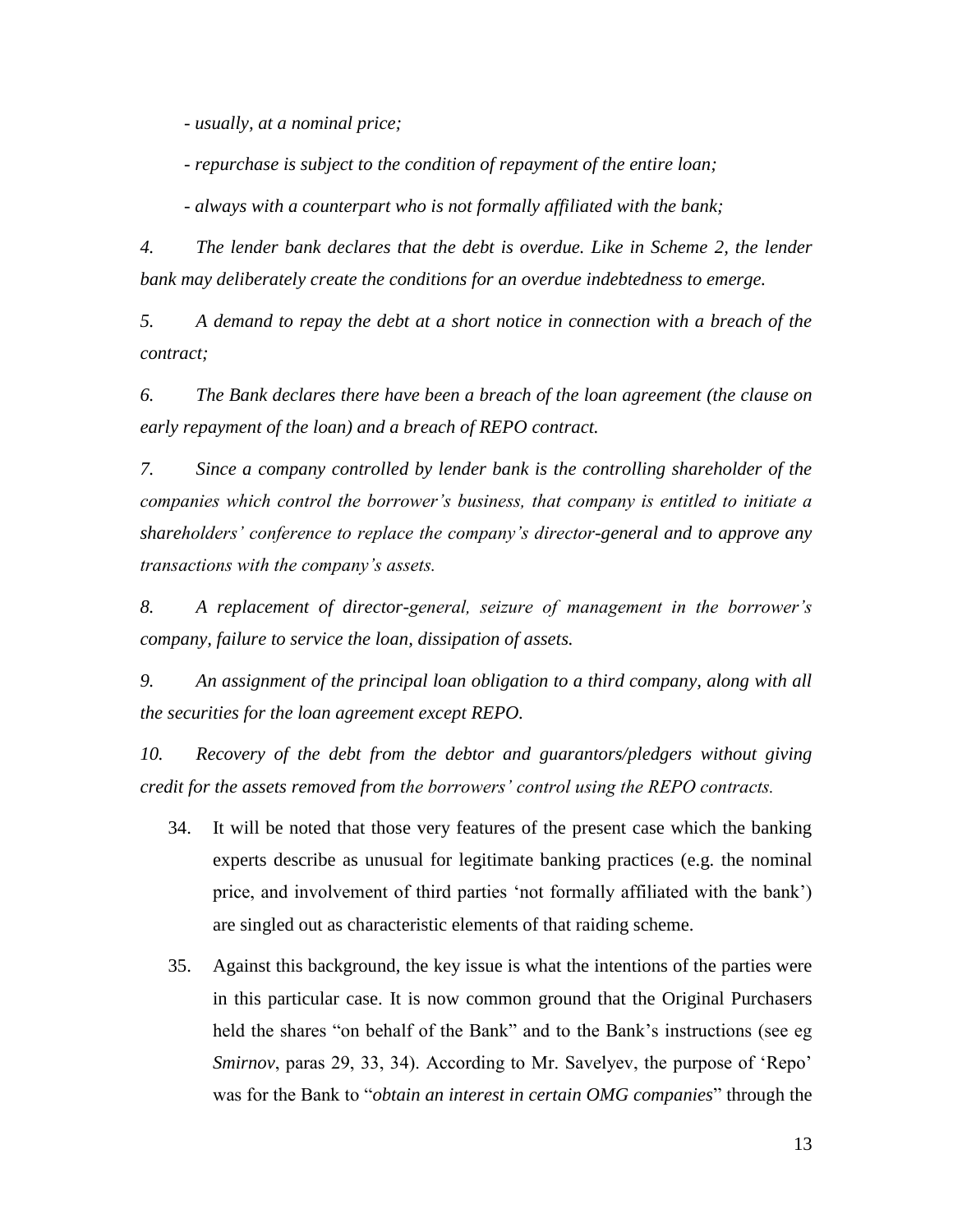Original Purchasers (*Savelyev*, para 25). The implications for a wider analysis of the relationship between the Claimants and Renord are discussed further below.

- 36. The Bank says that the ultimate purpose of the 'Repo' arrangement was to protect its legitimate interests against any potential dishonest attempts to resist the realisation of pledges; that it intended to return the shares to OMG after its obligations would be fulfilled; and that the only reason why the shares were not returned is that the pledges were insufficient to cover the outstanding indebtedness.
- 37. The Defendant and OMGP will invite the Court to find, in summary, that the purpose was fraudulent, namely, to appropriate the two valuable companies and/or their assets for the benefit of the Claimants and/or Renord; that the market value of the shares was well in excess of the indebtedness; and that neither the Bank nor Mr. Savelyev had any genuine intention of returning the shares to OMG.
- 38. **Key witnesses**:
	- **Defendants'**: Mr. Arkhangelsky
	- **Claimants'**: Mr. Savelyev, Mrs. Malysheva, Mr. Smirnov, Mr. Sklyarevsky
	- **Experts**: Russian banking practice and procedure.

#### **Alleged Moratorium**

39. The terms of the agreement which are recorded in the Memorandum are common ground. However, it is much more difficult to ascertain, and is in dispute between the parties, what it was that the OMG obtained in consideration for transferring the two companies' shares to the Original Purchasers nominated by the Bank. In other words, what were the obligations of the Bank in relation to loan restructuring?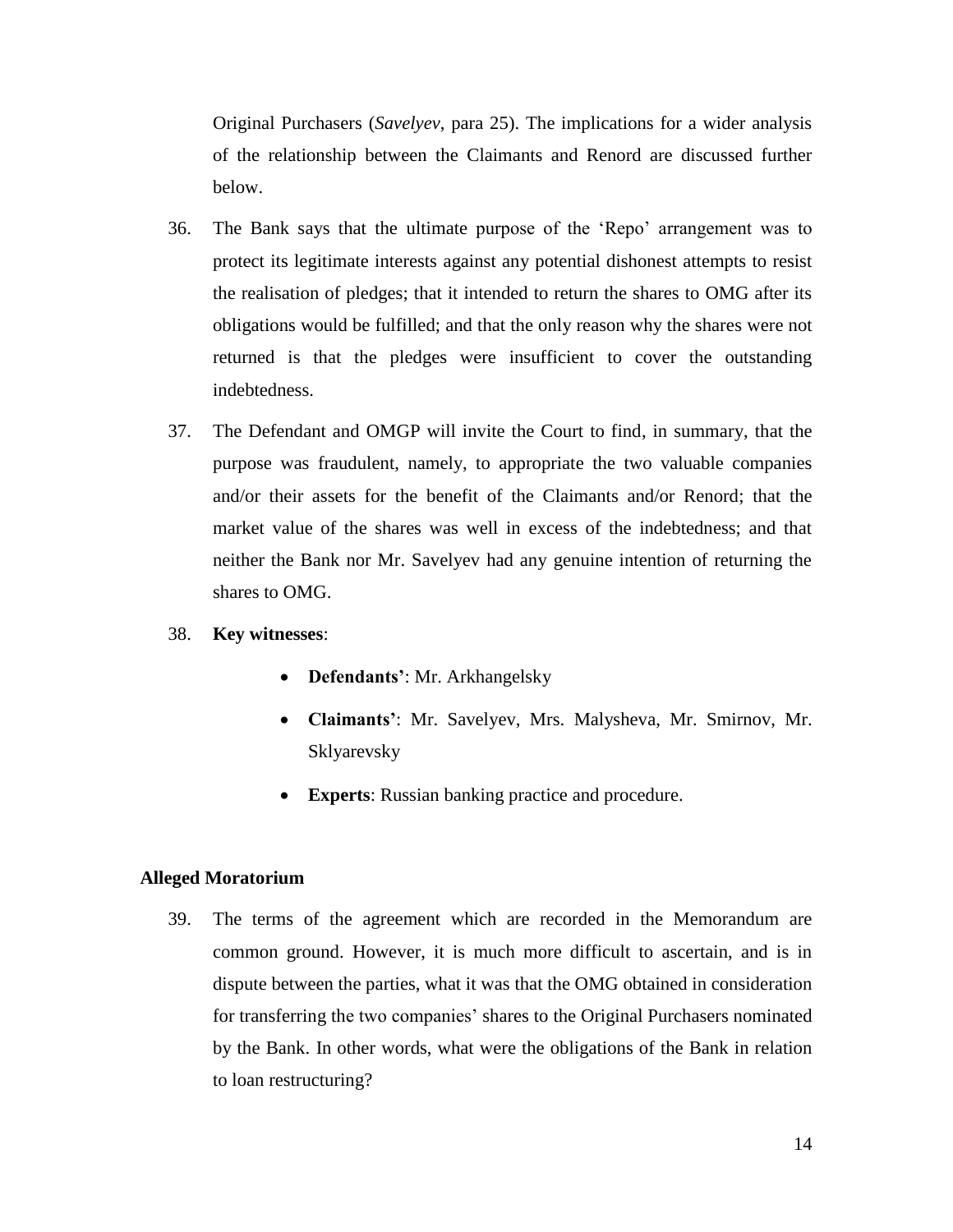- 40. The Claimants deny that any specific terms of the restructuring were agreed at the meeting. The Claimants' case is that such terms were only agreed with individual corporate borrowers some time after the meeting, and after the transfer of the shares to 'Original Purchasers'. As Mr. Savelyev puts it in para 29 of his statement, "*At the meeting the Bank was prepared, subject to obtaining the necessary internal approvals, to see what it could do to consider restructuring OMG's debts*". Other than that, the Bank denies undertaking any specific obligations as to restructuring.
- 41. The Defendants say that it was expressly agreed at the meeting that all payments due from the Group companies to the Bank, including interest payments and capital repayments, would be subject to a general six-months Moratorium until the end of June 2009. On the Defendants' case, that was the only reason why Mr. Arkhangelsky sought a meeting with Mr. Savelyev in the first place; that the 'repo' arrangement was only proposed as a condition of the Moratorium; and that Mr. Savelyev's promise of the Moratorium was the reason why Mr. Arkhangelsky agreed to transfer the shares.
- 42. There is very considerable circumstantial evidence to the effect that, throughout December, January and February, the parties proceeded on the basis of an agreed Moratorium until the end of June 2009. A few of the addenda appear to be inconsistent in that they only roll up the interest payments to the respective maturity dates in March-May, rather than to the end of June. The Defendants and OMGP say it was intended that further addenda would be prepared and signed in due course. The issue will need to be explored in some detail in crossexamination of both parties' witnesses.
- 43. Further, contemporaneous documents show that after the alleged default in March 2009, Mr Arkhangelsky and OMG proceeded on the basis that, by demanding repayment of loans at that time, the Bank had breached the terms of December 2009 Agreement: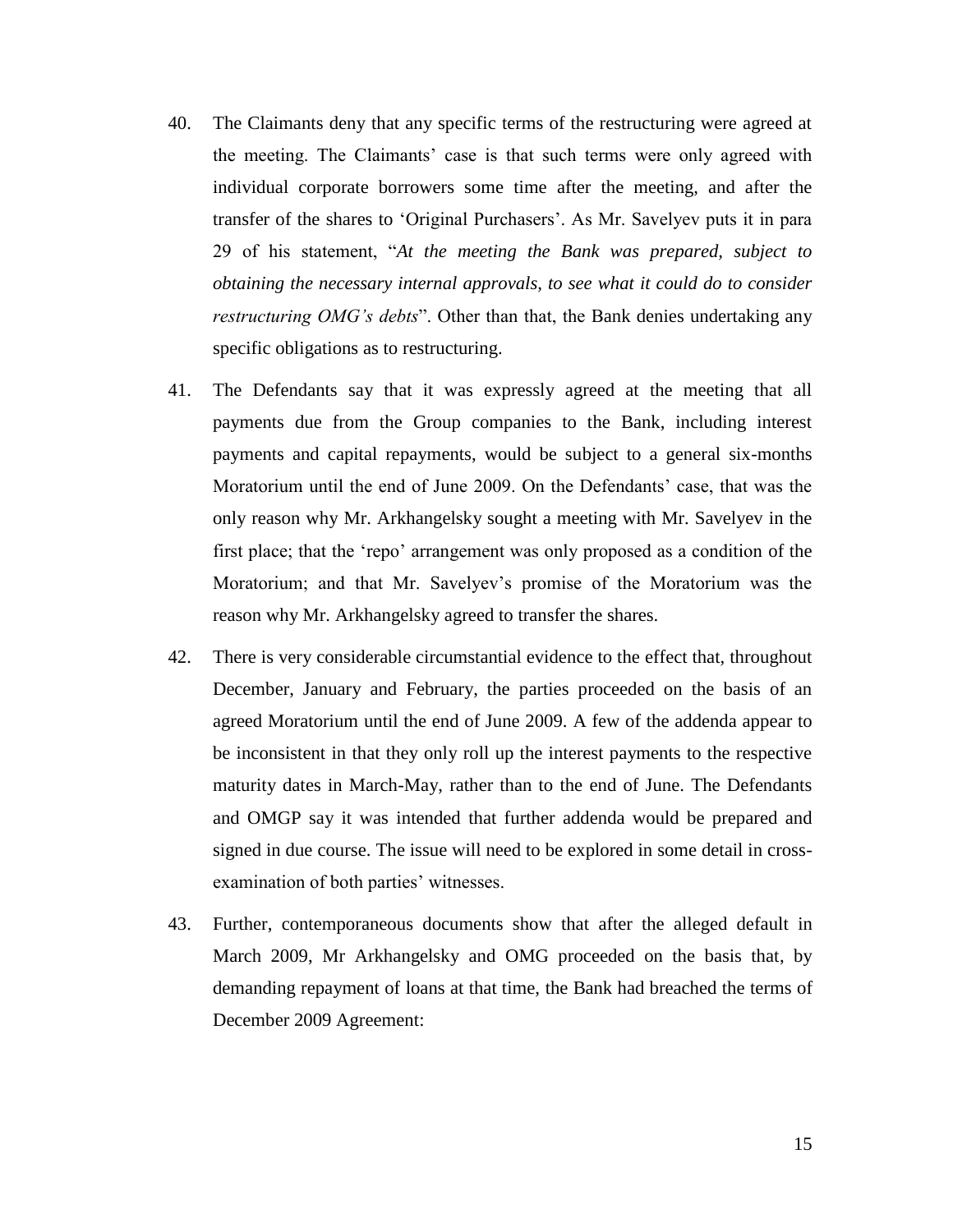- (1) By an email of 7 April 2009, $6$  Mr Arkhangelsky responded to Mr. Belykh's proposal for a meeting: "*What is the point – the Bank is oppressing us – contrary to the agreements reached, and to the human values!!!*". **[D117/1763]**
- (2) An internal OMG email dated 21 April 2009<sup>7</sup> shows Mr Arkhangelsky's reaction to being informed about the Bank's demand to Vyborg Shipping for repayment of a loan: "*Perhaps we should use our agreement (of the end of last year) and write to them about this?*" **[D118/1810]**
- (3) In June 2009, an OMG in-house lawyer, Mr. Maslov, advised that the Bank's claims against Vyborg Shipping could be resisted on the grounds of "*bad faith*" on the part of the Bank, in light of the Bank's failure to extend the repayment date.<sup>8</sup>
- 44. If there was an oral agreement on the Moratorium, there is a dispute between the experts as to whether it was legally binding under the Russian law. Ultimately, that dispute is unlikely to be significant for the outcome of the case:
	- (1) If the agreement was a binding contract, the Bank is liable for breach of contract under Article 393 of the Russian Civil Code.

 $\overline{a}$ 

It is noteworthy that the Claimants are not calling Ms. Krygina to give evidence.

<sup>6</sup> Document K287 in the Bank's disclosure.

<sup>7</sup> Document N225 in the Bank's disclosure.

<sup>8</sup> Document N248 in the Bank's disclosure. The provenance of the documents listed as (2) and (3) is curious. A large number of OMG's internal documents, including legally privileged ones, were obtained by the Bank from Olga Krygina, the former Director-General of Vyborg Shipping Co, obviously in breach of confidence; and disclosed in these proceedings. Ms. Krygina's e-mail to Ms. Mironova and Mr. Kolpachkov dated 2 December 2011 (Document M234 in the Claimants' disclosure) makes it clear (using a lot of foul language, especially to refer to Mr. Arkhangelsky) that she was prepared to give the Claimants any assistance. In particular, she writes: "*A request: because of my flood, I moved the archive to my favourite garage and to the neighbours. Give me tasks in advance, and I'll get whatever you need*".

The Defendants and OMGP rely on the documents listed as (2) and (3) herein, and therefore waive privilege over Mr. Maslov's legal advice in relation to the Bank's claim *in rem* against *OMG Kolpino*. That waiver does not extend to any other privileged documents obtained from Ms. Krygina, whether or not included in the trial bundle.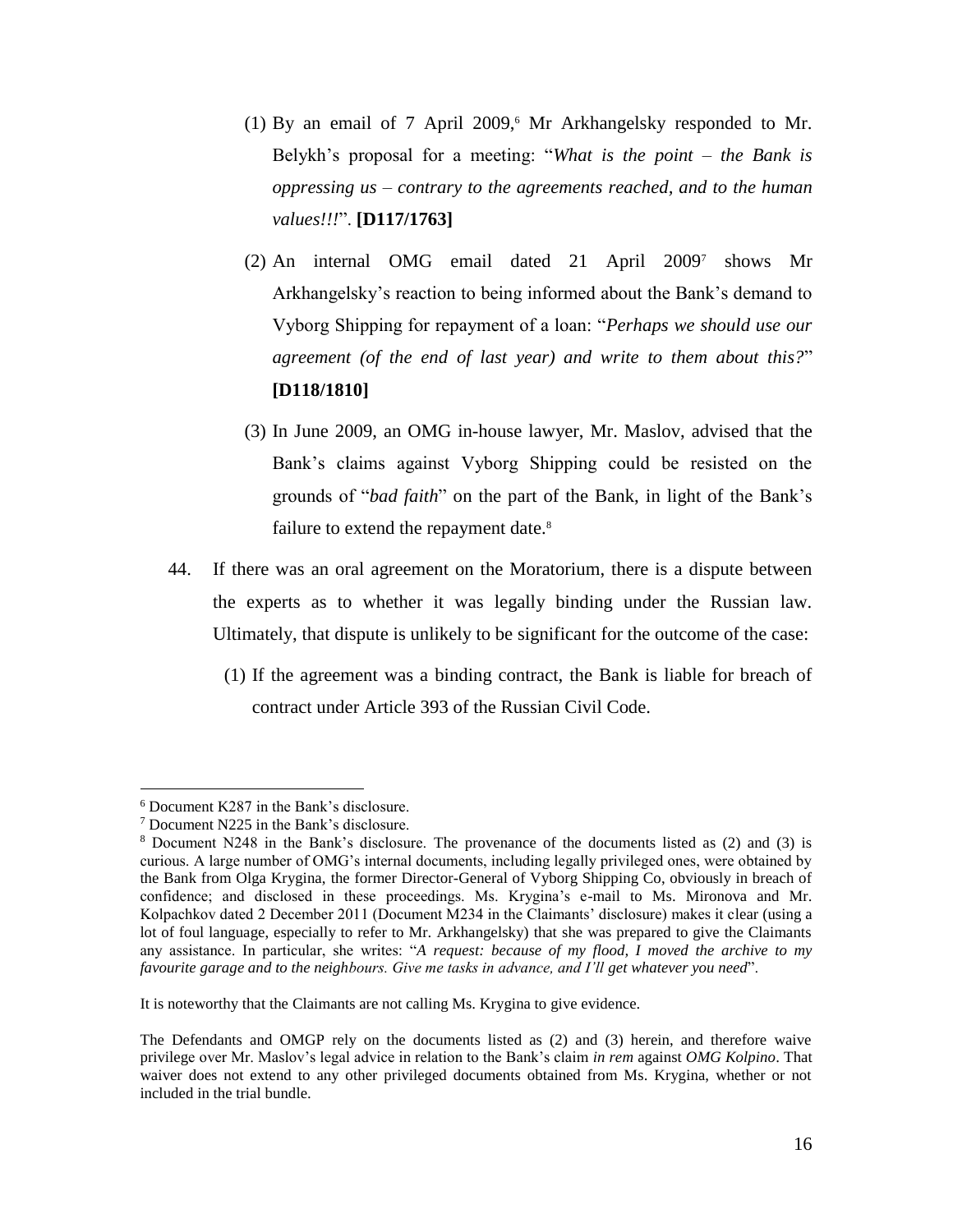- (2) However, if the agreement was not binding in law, but the Claimants misled Mr. Arkhangelsky to believe that it was, and/or that the Bank would extend the repayment dates at least till the end of June 2009 in exchange for the transfer of shares under the Repo agreement, that would mean that the transfer of shares was procured by deceit. Accordingly, the Bank would be liable in tort under Article 1064 of the Russian Civil Code.
- 45. It follows that, on true analysis, the issue of Moratorium is primarily an issue of fact. If the Defendants and OMGP prove that the Moratorium was in fact *promised* to them, they are entitled to succeed on liability regardless of the legal analysis of that promise.
- 46. If, on the other hand, the Court accepts the Claimants' version of the events, that would be fatal to the alternative counterclaim for a breach of contract, but strengthen the further alternative counterclaim to set aside the transfer of shares as a 'one-sided deal' under Article 179 of the Russian Civil Code (roughly analogous to the doctrine of duress under the English law). If the OMG was in fact induced to transfer the shares of Scan and Western Terminal to the companies nominated by the Claimants for no more than the Bank's promise "*subject to obtaining the necessary internal approvals, to see what it could do to consider restructuring OMG's debts*", the Court would need to consider the lawfulness of such a deal under the relevant Russian law.
- 47. A factual finding in favour of the Claimant would not be fatal to the counterclaim in tort under Article 1064. Regardless of the findings on Moratorium, the Court would still need to consider the Claimants' actions before and after the alleged 'default', in the light of the allegations of fraud.
- 48. Assuming that the Defendants and OMGP can properly pursue these three alternative counterclaims for (a) fraud, (b) invalidity of contract and (c) alternatively, breach of contract<sup>9</sup>, the Bank's only realistic defence is to prove

<sup>9</sup> As to the Russian law experts' dispute in relation to the alleged rule on 'competition of claims', see the Joint Statement of Dr. Gladyshev and Professor Maggs at [E4/15/7], paras 39-44. In the event Professor Maggs's view is to be preferred, the Court will also need to consider whether the rule against 'competition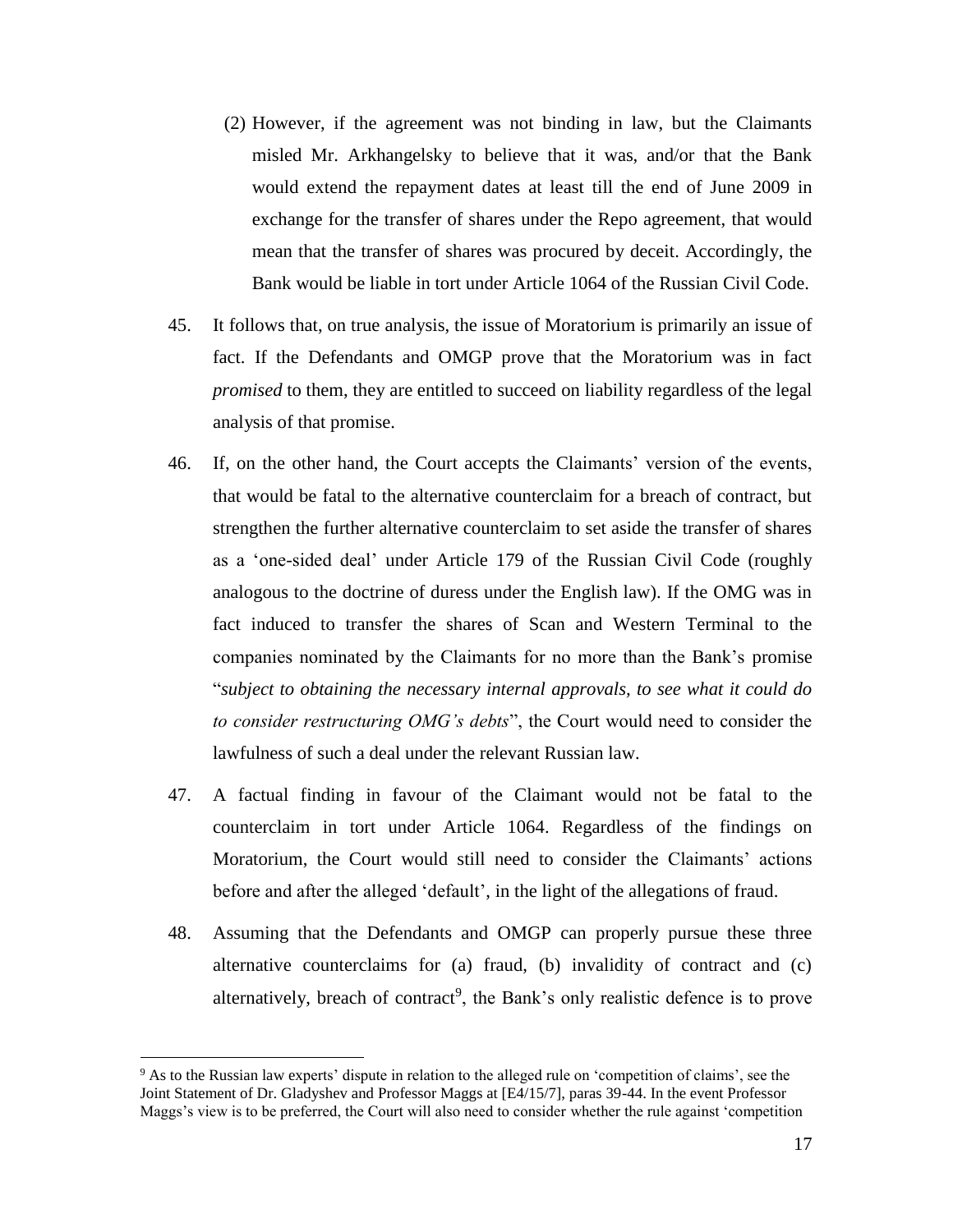its case that the shares were worthless. That obviously depends on the expert **valuation evidence** in relation to the two companies' businesses and assets, discussed further below.

- 49. **Key witnesses**:
	- **Defendants'**: Mr. Arkhaneglsky
	- **Claimants'**: Mr. Savelyev, Ms. Mironova, Ms. Volodina, Mr. Guz
	- **Experts**: Russian law.

# **Alleged default**

- 50. On 4 March 2009, the Bank's Management Board resolved to refuse an extension of the loan due from one of OMG borrowers, Petroles. The next day the loan matured and the Bank demanded repayment. On 23 March, the Bank similarly refused an application by Vyborg Shipping for an extension of the 1<sup>st</sup> Vyborg loan. In April, the Bank relied on the alleged default under the  $1<sup>st</sup>$ Vyborg loan to demand an early repayment of all other Vyborg Shipping loans. By June 2009, the Bank had demanded early repayment of virtually all OMG loans ('cross-default'). Each demand for repayment was followed by claims for recovery brought in Russian courts.
- 51. If the Court finds that the parties had agreed a general 6-month Moratorium, the Bank was clearly in breach of the December 2008 Agreement.
- 52. Whether or not there was a Moratorium, however, it remains the Defendants' and OMGP's case that the Bank acted pursuant to a fraudulent conspiracy to 'raid' Western Terminal and Scan and/or appropriate their assets. In the event the Defendants' case on fraud is accepted, the Court will need to consider what would be the likeliest development *if not* for the fraudulent scheme which the Bank was pursuing; in particular, whether (on the balance of probabilities) the Bank *would have* called a default (not merely whether it had a *right* to do so).

of claims' is *substantive* of *procedural* law. In alternative to their reliance on Dr. Gladyshev's view, the Defendants and OMGP will submit that any such rule is procedural and does not apply.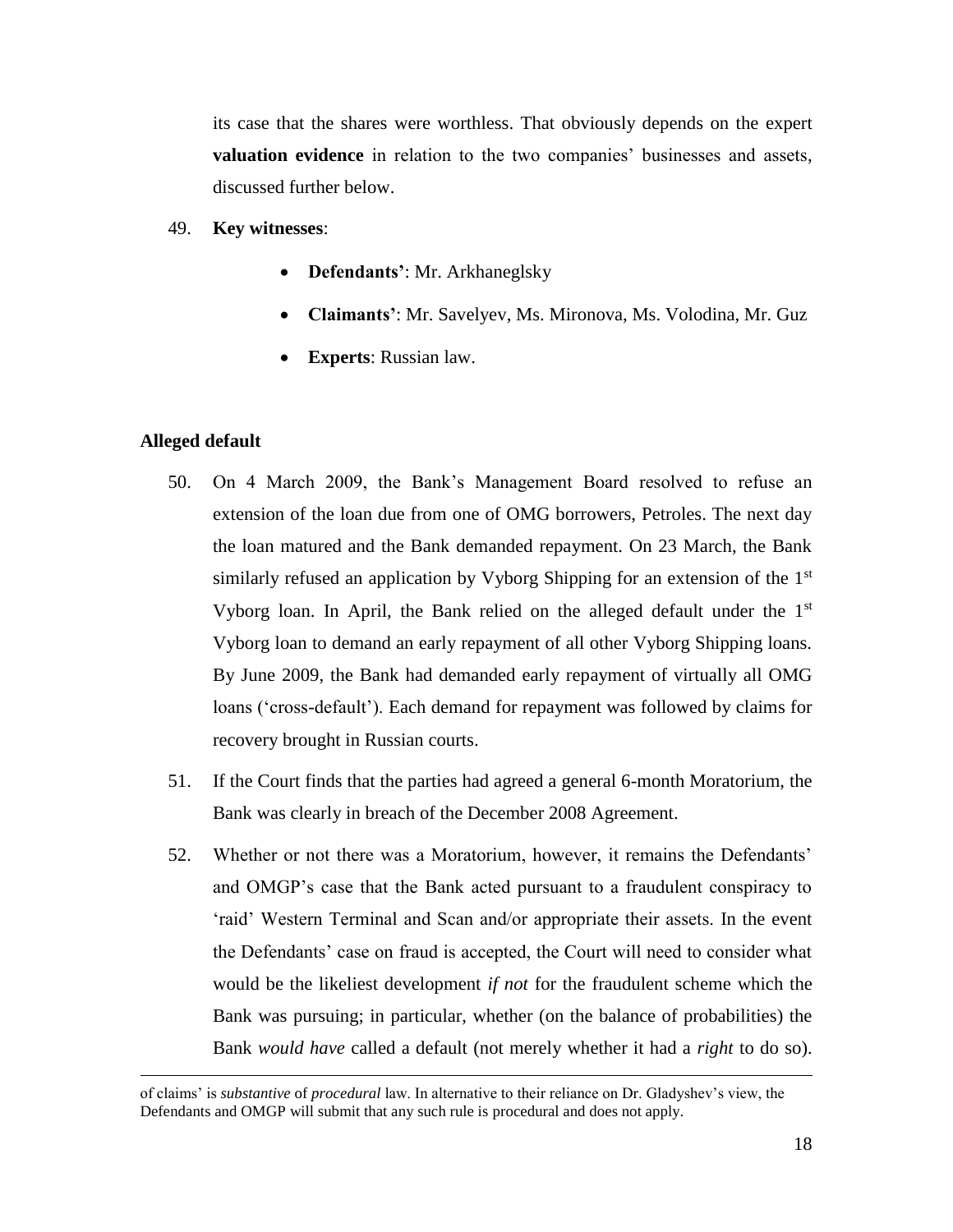Therefore, the circumstances and reasoning of the Bank's decision will need to be investigated in any event.

- 53. The parties' banking experts are broadly agreed as to the standard practice in a situation of this kind, i.e. where a bank has to make a choice between a default of a major borrower or a further restructuring of its debt.<sup>10</sup> The banks make that choice on the basis of a commercial judgement as to the borrower's prospects of restoring solvency. There seems to be a minor disagreement (possibly just a misunderstanding) between the experts as to where exactly they draw the fine line between (a) the standard practice to exercise a commercial judgement and (b) the substance of that commercial judgement, which by definition, cannot be a matter of standard practice. If there is any substantive disagreement between the experts, it is unlikely to be significant. The real issue is whether, as a matter of fact, the Bank made its decision on the basis of commercial considerations (in which case, it matters not whether its decision was wise or stupid, harsh or benevolent) or for the purpose of a fraud against the Defendants and OMGP. The Bank says it was the former; the Defendants say it was the latter.
- 54. The Banks' explanation of its decision is that between December and March, it discovered two matters which caused a loss of trust in Mr. Arkhangelsky and OMG:
	- (1) That in 2006, Mr. Arkhangelsky had been subject to a criminal investigation for alleged tax evasion. It is common ground that no charges were brought.
	- (2) In December 2008 a Vyborg Shipping vessel, *OMG Tosno*, was arrested in Tallinn pursuant to a claim by a bunkering company. The vessel had been pledged to the Bank under one of the Vyborg loans. The Claimants allege that OMG failed to inform them of the arrest of *OMG Tosno*, and thus misrepresented the seriousness of its financial difficulties.

<sup>&</sup>lt;sup>10</sup>Compare paras 63-64 of Professor Guriev's report at  $[E2/10/22]$  and paras 5.1-5.3 of Mr. Turetsky's supplemental report at [E2/9/6]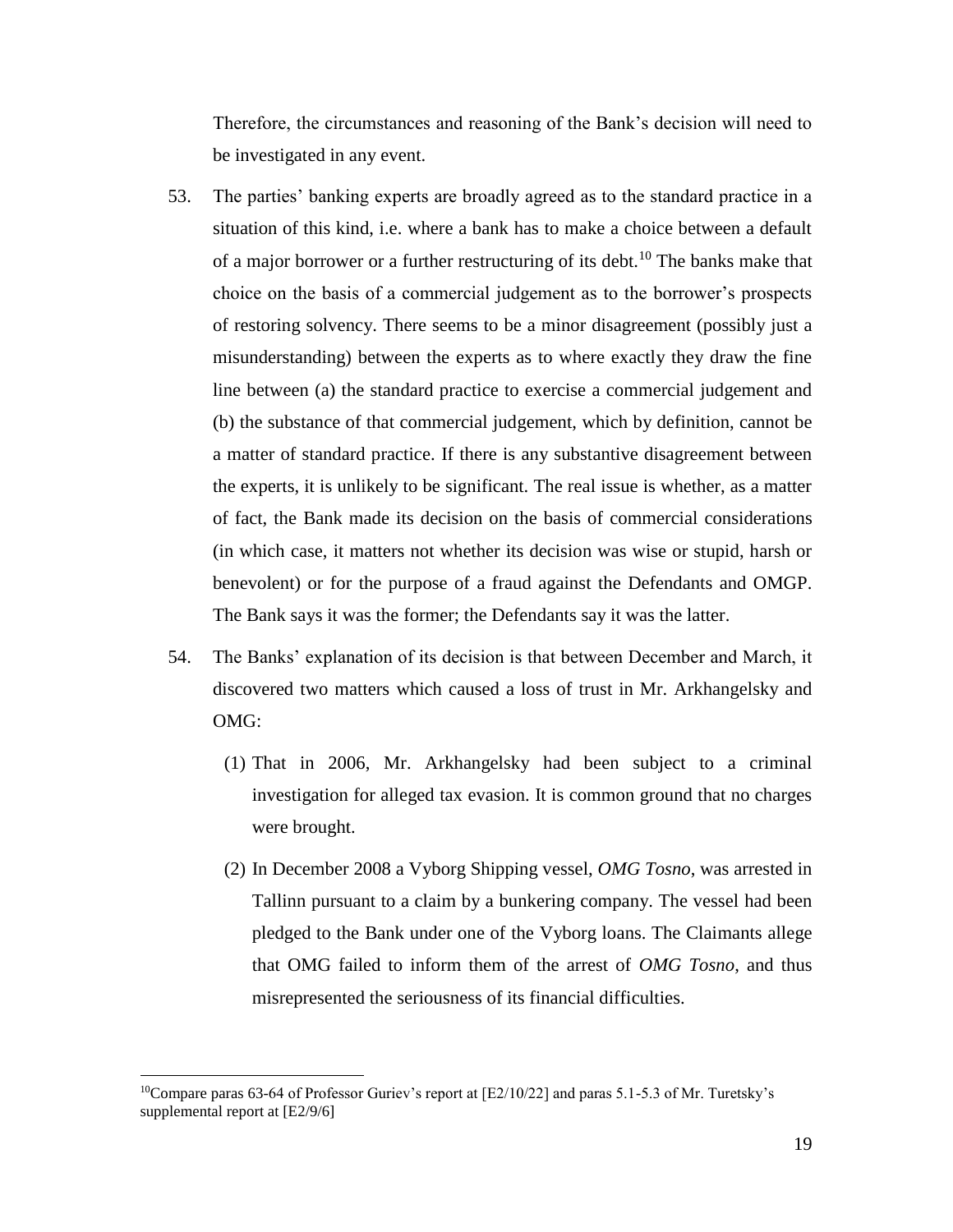- 55. The Defendants and OMGP say that explanation is false, and the Bank had been well aware of both those matters for a long time. Mr. Arkhangelsky's evidence (*Arkhangelsky 16th*, para 159) is that:
	- (1) The tax investigation was fabricated by the head of St. Petersburg police, Gen. Piotrovsky, in the circumstances described in *Arkhangelsky 16<sup>th</sup>*, paras 61-68 as part of an attempted extortion racket against OMG. Not only was Mr. Savelyev informed of it, but it was Mr. Savelyev who used his influence to protect Mr. Arkhangelsky from Gen. Piotrovsky.
	- (2) Mr. Arkhangelsky discussed the arrest of *OMG Tosno* with at least three employees of the Bank: Ms. Borisova, Ms. Prokhor, and Mr. Platonov. The Bank is not calling any of them to rebut Mr. Arkhangelsky's evidence. He also thinks he discussed the arrest of the vessel at the meeting with Mr. Savelyev.
- 56. **Key witnesses**:
	- **Defendants'**: Mr. Arkhangelsky
	- **Claimants'**: Ms. Mironova, Ms. Volodina
	- **Experts**: Russian banking practice and procedure

# **'Seizure' of Western Terminal and Scan**

- 57. In parallel to the events of the 'cross-default', the following important events took place in March-April 2009:
	- (1) The Bank instructed the Original Purchasers of Scan to 'sell' the shareholding to six other companies ('Subsequent Purchasers'), for the same nominal price as in the original 'Repo' contract;
	- (2) SKIF LLC and its director, Mr. Sklyarevsky, became involved in "the project" as one of the 'Subsequent Purchasers' but also in other roles (see his witness statement);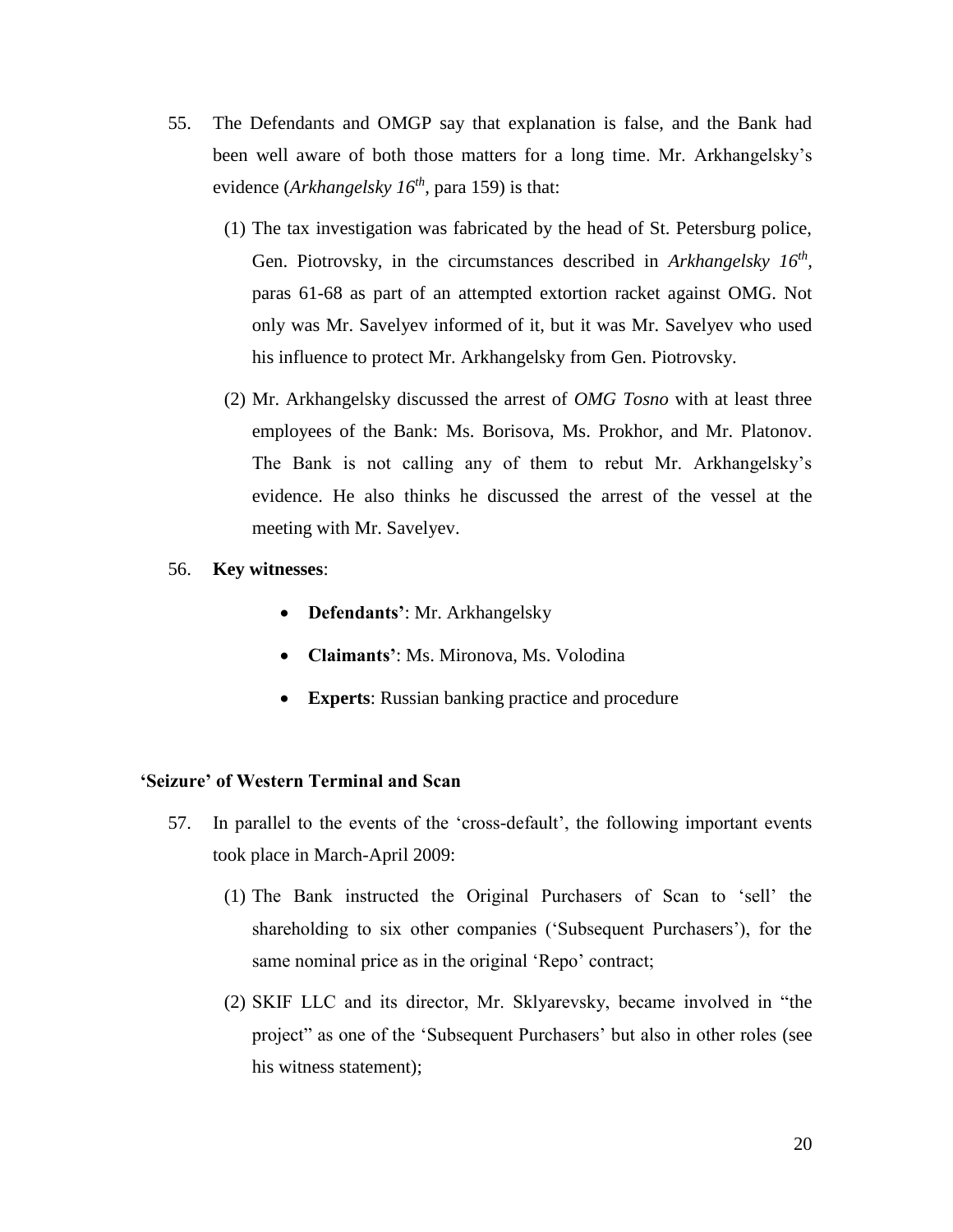- (3) Mr. Zelenov was unwilling to continue to participate in the arrangement, and withdrew from it.
- (4) The Bank instructed the Original Purchasers to replace the management of Western Terminal and Scan;
- 58. The circumstances of each of those events, and the purposes pursued by the key actors, will need to be explored in some detail. In each case, the crucial issues are whether the Bank acted (a) honestly and (b) otherwise lawfully.
- 59. As regards **the onward 'sale' of Scan** to the 'Subsequent Purchasers', Mr. Sklyarevsky admits in para 33 that "the key motivation" was to frustrate any potential legal claim by OMG to set aside the 'Repo' arrangement. This issue is whether such a purpose was honest and lawful.
- 60. As regards the **replacement of management**, the Claimants rely on the evidence of Mr. Sklyarevsky, who explains in para 42 that the Bank's purpose was to "*protect the Bank's security and… force Mr Arkhangelsky to the negotiating table*". The Defendants and OMGP will invite a finding that the management was replaced pursuant to the fraudulent scheme to 'raid' the two companies and/or their assets. In particular, the new management would cooperate with the Claimants in arranging such transfers or sham 'sales' of their assets to different Renord companies as subsequently occurred (see below).
- 61. **Key witnesses**:
	- **Defendants'**: Mr. Arkhangelsky
	- **Claimants'**: Mr. Sklyarevsky, Mr. Smirnov

#### **Subsequent transfers of assets**

62. The subsequent history of transfers of assets from Western Terminal and Scan to Renord, and between different Renord/SKIF companies, is rather opaque. The Claimants have given virtually no disclosure in relation to those transactions. The requests made to Mr. Smirnov, Mr. Sklyarevsky and their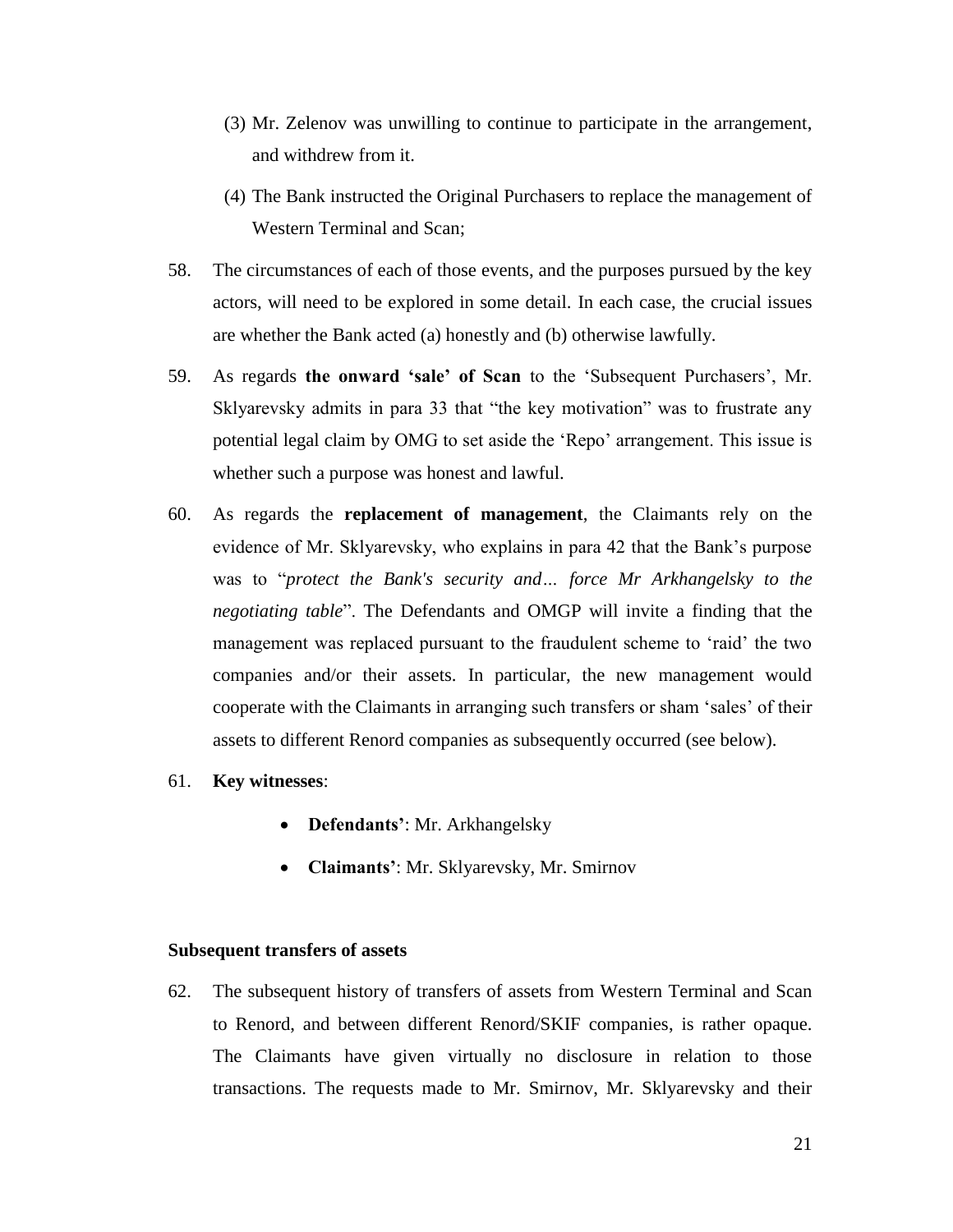respective companies pursuant to the Court's disclosure order of 23 October 2015 **[J1/20]** have also yielded no material results. Nor did the Claimants disclose any substantial material in response to the Court's order for specific searches for documents relevant to each of the known transactions.

- 63. The Defendants and OMGP have only been able to reconstruct the sequence of events (which is not necessarily a complete sequence) from sketchy Russian media reports and very limited hints found in the Claimants' existing disclosure.
- 64. It is convenient to follow the structure of Schedule C to the Court's specific disclosure order of 23 September 2015 **[J1/20/12]** in dividing these transfers into two categories (a) Scan/Onega transfers and (b) Western Terminal transfers. However, the parallels between the both sequences of transfers are evidentially significant and should not be ignored.

# *Scan/Onega transfers*

- 65. The land at Onega Terminal was partly owned by Scan, and partly by another OMG company, LPK Scandinavia. Both halves were leased to yet another OMG company, Onega LLC, which operated the terminal. Both parts of Onega Terminal, as well as some (but not all) of the other real estate owned by Scan, were pledged to the Bank. All those assets were 'sold' or 'transferred' to the Renord Group, whether as part of the purported realisation of pledges to the Bank or otherwise:
- 66. At the 'public auction' on 26 October 2009, Scan land at Onega Terminal and in Sestroretzk was sold to a Renord company, Solo LLC. The Claimants' evidence confirms that the only other bidder (Kiperort LLC) was also a Renord company.
- 67. Claimants' Disclosure Nos. RPC20002787 and RPC20002793 indicate that Scan land at Onega Terminal and in Sestroretzk may have been transferred to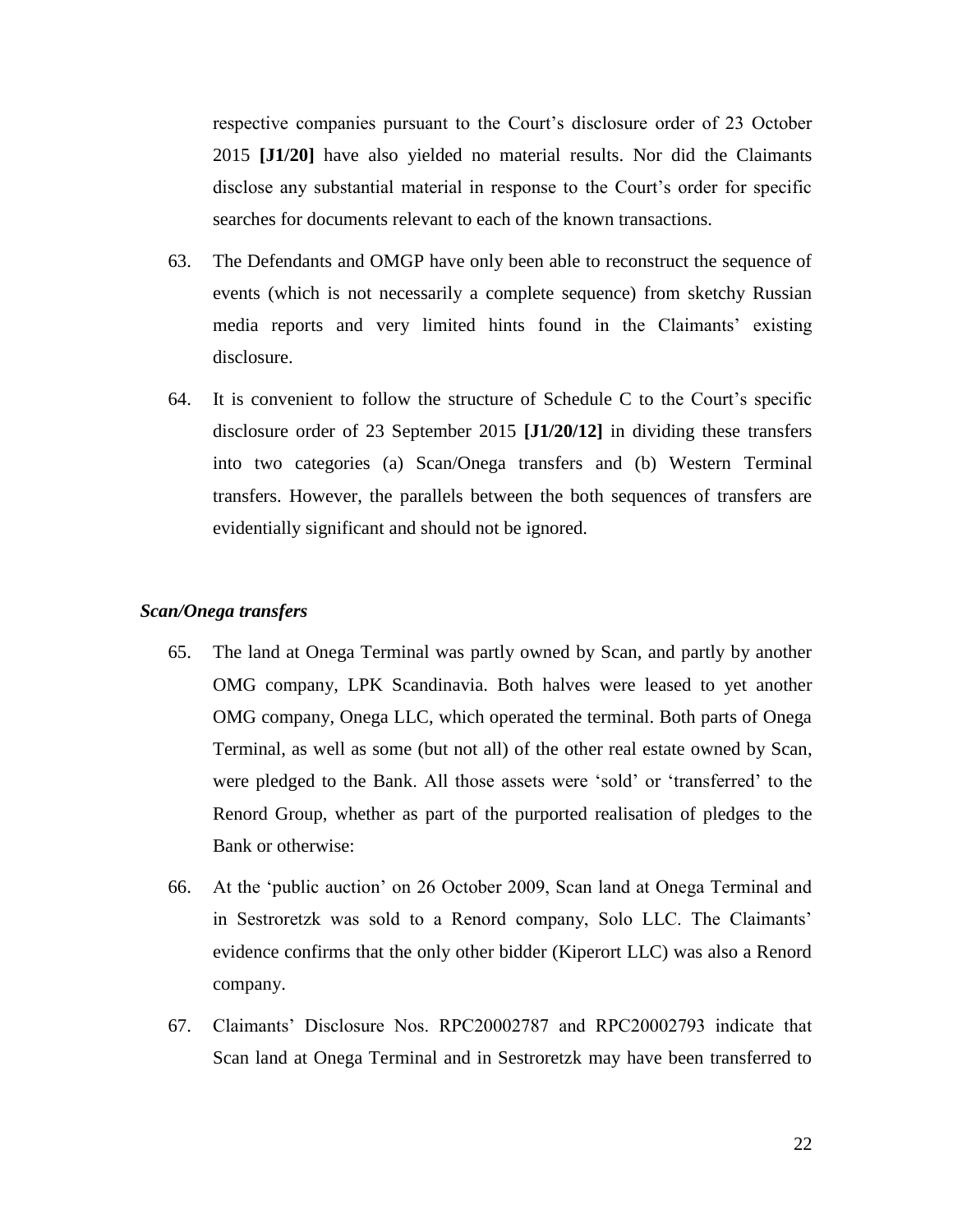another Renord company, Naziya CJSC (one of the Subsequent Purchasers of Scan)

- 68. Scan land in Tsvelodubovo, which had not been pledged to the Bank, was 'sold' to a company called Meridian LLC on 26 December 2009 (the legal basis of that sale is not clear from the disclosure), and then to Evgeny Kalinin on 27 August 2012. Mr Kalinin is the Financial Director of Renord-Invest CJSC, and held the land on behalf of Renord as a nominee. The land is now identified on Renord-Invest's website as one of the company's real estate development projects.
- 69. In January 2011, the LPK land at Onega Terminal (a 3.4 Ha plot) was sold for RUB 99,000 to Mercury LLC, a company then legally owned by Mr. Sklyarevsky. It is not known what was the legal basis of the sale, which apparently was not intended to be a realisation of the pledge to the Bank.
- 70. In April 2011, Mr. Sklyarevsky 'sold' Mercury LLC to Renord (*Sklyarevsky* para 53 and *Smirnov* para 72)
- 71. In June 2011, the Bank assigned the loans secured on the 3.4ha plot to Mercury LLC, and the pledge was automatically released.
- 72. Mr. Smirnov's witness statement states in para 72 that "*Renord Invest sold Mercury to ROK No. 1-Prichaly CJSC*", without any further detail or explanation. It appears from documentary evidence that, around the same time, the other half of Onega Terminal (previously bought by Solo LLC) was also sold to ROK No. 1 Prichaly CJSC; and that it was the Bank who lent ROK the money for the purchase.
- 73. The Claimants' evidence and disclosure do not adequately explain the purposes of most those transactions, which will need to be explored in cross-examination of the relevant witnesses. It appears that the Bank gave formal consent to each transaction, and lent the money for some of the 'purchases'. In all cases, the Defendants and OMGP say that the transactions were fraudulent collusive deals between connected parties, at gross undervalue, and ultimately aimed at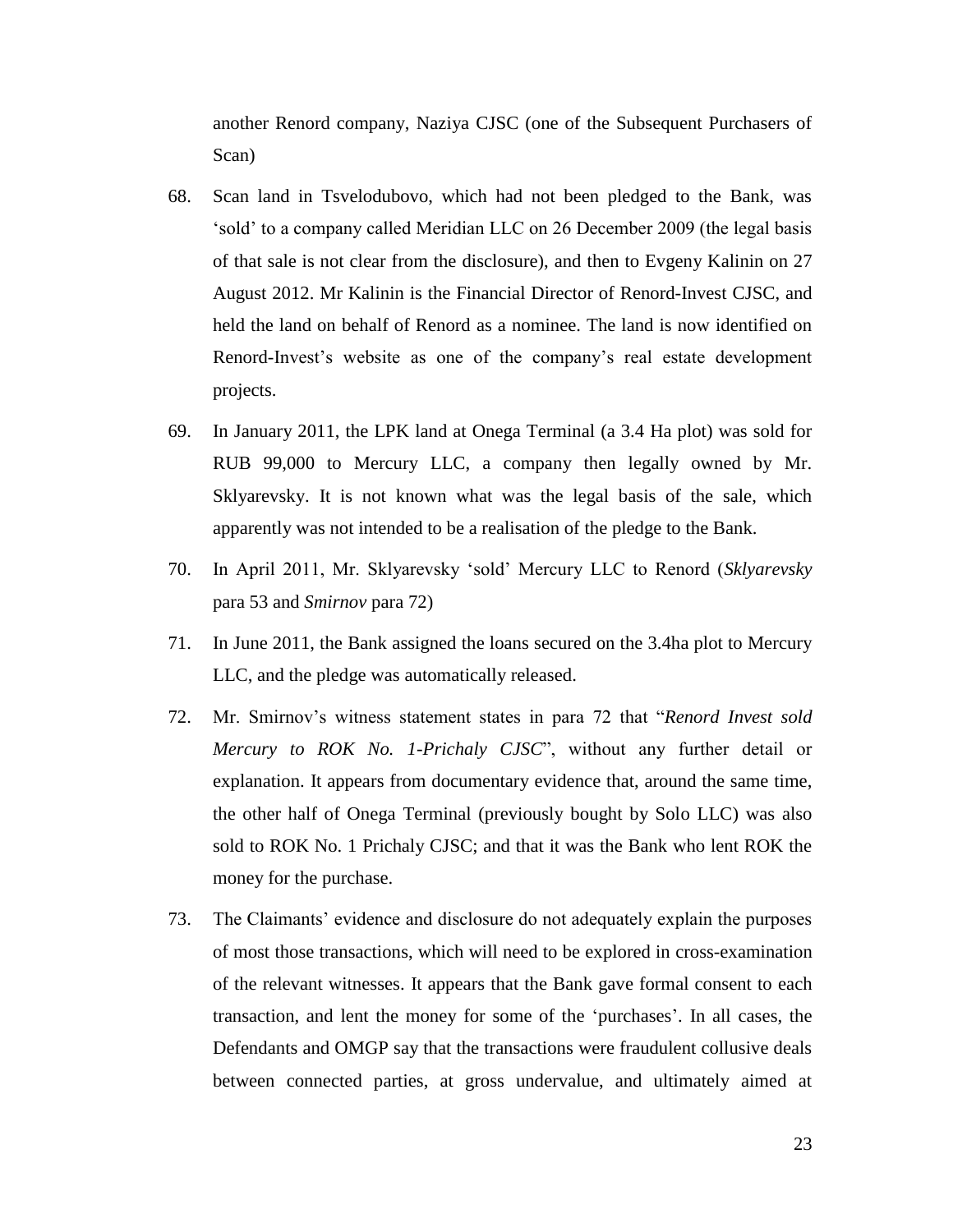appropriating the Onega Terminal without paying full and proper consideration. The Claimants maintain that all their actions were aimed at maximising the recovery of debts due from OMG companies. As regards the 'intermediate' transfers other than purported 'realisation of security', it appears to be the Claimants' argument that they are irrelevant to the Counterclaim.

## *Western Terminal transfers*

- 74. The real estate assets of Western Terminal can be divided into the following three categories:
	- (1) Berth SV-15 and the land at the Terminal ('SV-15 et al') were pledged to the Bank.
	- (2) Berth SV-16 and two railway tracks ('SV-16 et al') were unencumbered. Under the Russian cadastral rules, those assets were registered separately from the land they were located in, which was registered as a single plot and pledged to the Bank. Berth SV-16 and the railway tracks would significantly increase the capacity of any business operating the Terminal, if owned by the same business as SV-15 et al.
	- (3) A valuable plot of agricultural land at Seleznevo ('Seleznevo'), was owned by Western Terminal LLC but otherwise was not connected to its business. It was unencumbered.
- 75. In 2010-2011 Sevzapalians (the Original Purchaser of Western Terminal) took the following actions affecting both SV-15 et al and SV-16 et al:
	- (1) Between July 2009 and December 2010, Sevzapalians filed a claim in a Russian court against Western Terminal LLC pursuant to the assigned creditors' rights under a loan from Morskoy Bank to Western Terminal. The writ of execution was issued on 3 December 2010. (Claimants' Disclosure No E182).
	- (2) In February 2011, Sevzapalians transferred the Western Terminal shareholding to an offshore entity called Ultriva Limited.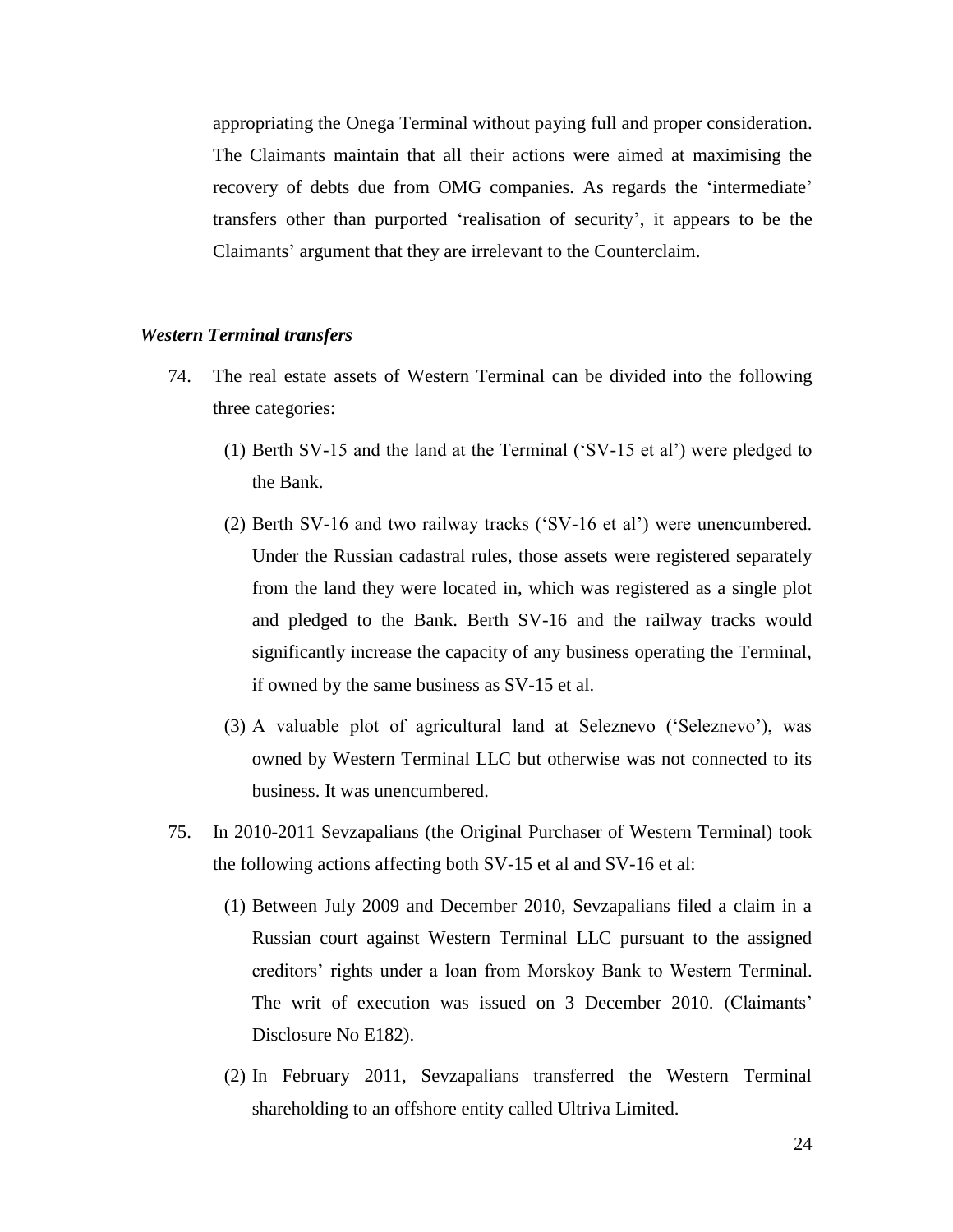- (3) On 26 December 2011, there was a purported 'public auction' to enforce the writ of execution against Western Terminal LLC. A company called Avrora LLC sold both SV-15 et al and SV-16 et al to Nefte-Oil CJSC, for the nominal price of RUB 161,000. preserving the pledge to the Bank (Claimants' Disclosure, No. E184)
- 76. As regards SV-15 et al, i. e. the pledge to the Bank, the following transactions took place:
	- (1) On 20 August 2009, Western Terminal apparently leased SV-15 et al to a BVI company called Gunard Enterprises Ltd., which appears to be part of Renord Group. The terms of the lease were US\$20,000 rent per month, with the entire rent payable at the end of the term (49 years, later reduced to 30 when the Bank gave consent to the lease in November 2009). In view of the uncommercial terms of the lease, the purpose of the lease appears to have been to lower the value of the land artificially.<sup>11</sup>
	- (2) On 6 June 2012, Nefte-Oil 'sold' SV-15 et al to another Renord company, Vektor-Invest LLC, for RUB 2,300,000.
	- (3) On 20 August 2012, the Bank and Vektor-Invest apparently entered into a settlement agreement whereby the Bank would sell its right to enforce the pledge to Vektor-Invest for RUB 1,210,000,000. However, Vektor-Invest apparently failed to pay the money by the agreed date 28 August 2012 (i.e. one week after the agreement), and the Bank terminated the agreement.
	- (4) On 29 September 2012, SV-15 et al was sold at a 'public auction' as realisation of the Bank's pledge. According to the documents initially disclosed by the Bank, the only bidder appeared to be Kontur LLC; however, other documents subsequently disclosed by the Claimants suggest that there was another bidder, Globus-Invest. Kontur LLC bought

<sup>&</sup>lt;sup>11</sup>The Claimants point out (para  $668$  of the skeleton argument) that Mr. Millard took no account of the Gunard lease agreement in his valuation of the assets – see his report at [E6/23/51]. This is correct, but does not explain (a) the purpose of the transaction in the first place and (b) less importantly, why the Claimants provided the lease agreement to Mr. Millard with his instructions, apparently **without** instructing him to disregard it in his valuation.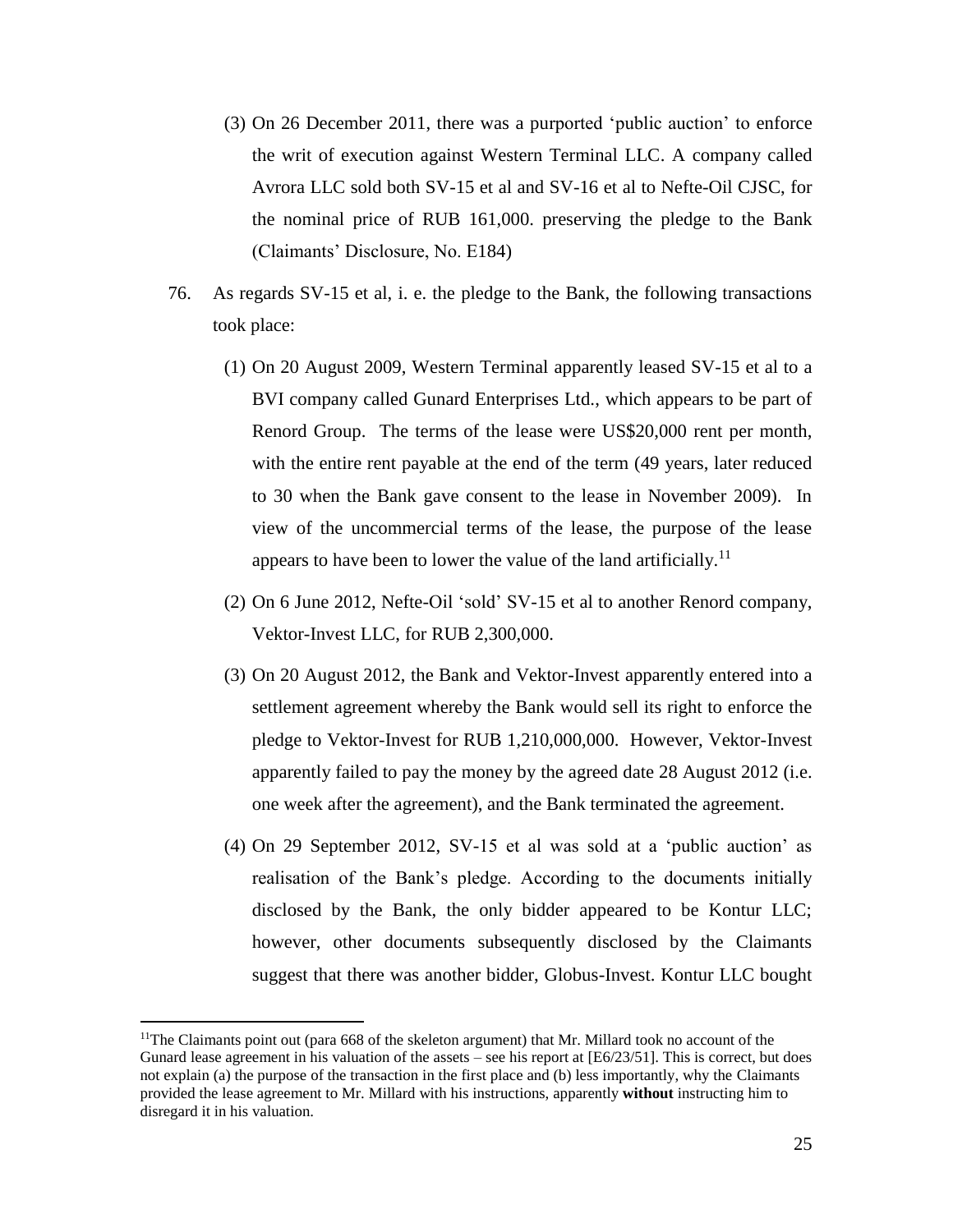SV-15 et al for RUB 674,500,000. It appears that both Kontur and Globus-Invest were companies controlled by Renord.

- 77. Both SV-15 et al and SV-16 et al are now known to be part of a profitable business operated by Baltic Fuel Company LLC.
- 78. As regards Seleznevo, the Claimants have disclosed no information or documents whatsoever regarding the fate of that asset. However, the publicly available land registry records **[D192/2918.2/124-126]** show that since 29 November 2010, the land has been owned by Mercury LLC.
- 79. It appears that the Bank gave formal consent to each transaction. Like in the case of Scan/Onega transfers, that complex series of transactions is not adequately explained in the Claimants' disclosure or in evidence. It will need to be investigated in some detail in cross-examination of the relevant witnesses. The Defendants and OMGP will invite a finding that the ultimate purpose of those transactions was to appropriate Western Terminal at gross undervalue, and to disguise the fraud against them as legitimate business deals. However, the Claimants seem to argue that, except the purported realisation of the pledge to the Bank, all those transactions are irrelevant.

# *'Realisation of security'*

- 80. Amidst those complex series of purportedly public or unquestionably private 'sales', the Bank purportedly realised the pledges under its loans to OMG companies. It is common ground that all pledged assets were sold to connected parties: Renord companies and (on fewer occasions) SKIF companies. Mr. Smirnov's evidence is that, having initially held the shares on behalf of the Bank, Renord became interested in the assets for its own purposes, and bought them at public auctions for a fair market price.
- 81. A mortgagee who sells to a connected party is under *"a heavy onus... to show that in all respects he acted fairly to the borrower and used his best endeavours to obtain the best price reasonably obtainable"*: *Tse Kwong Lam v. Wong Chit*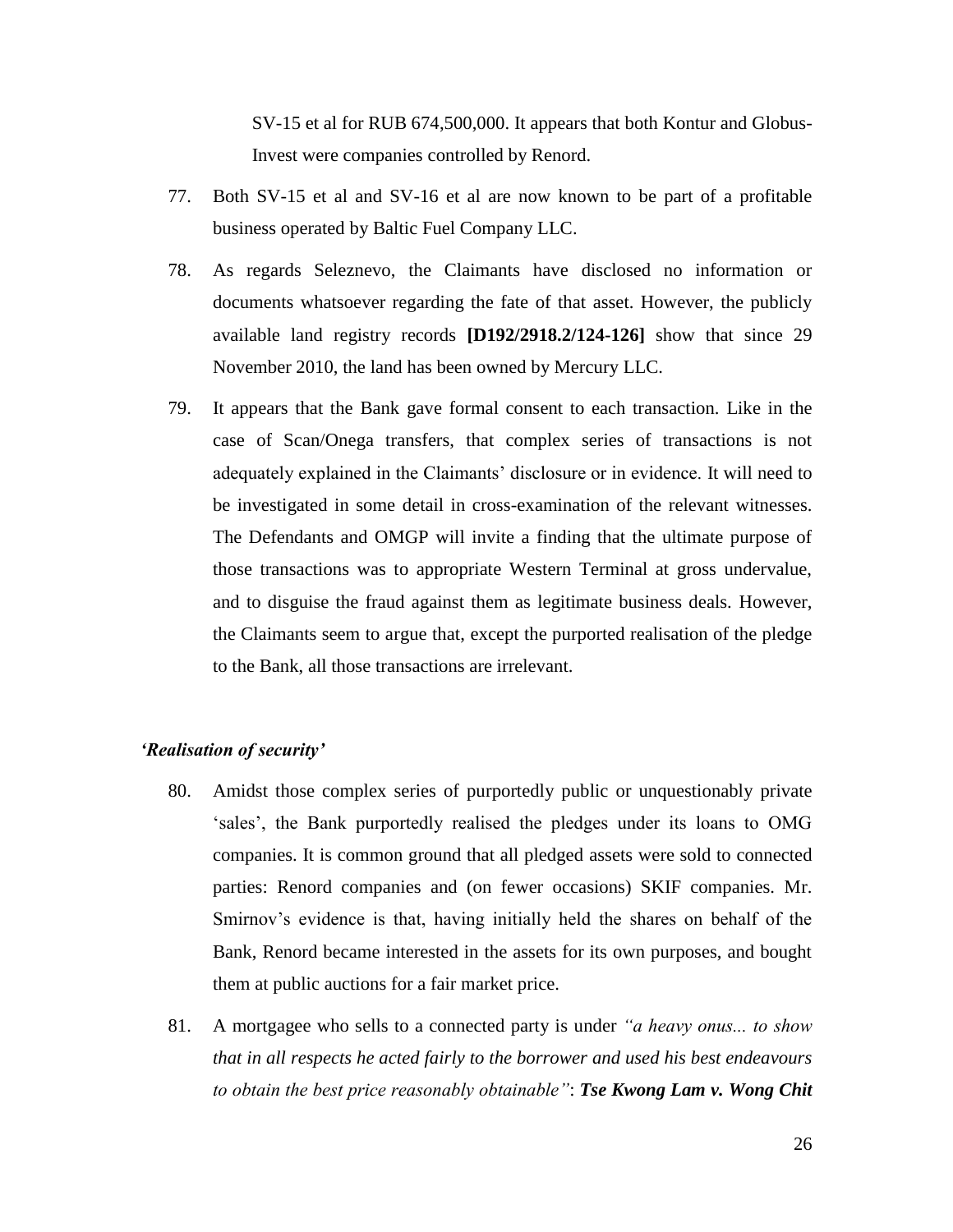*Sen* [1983] 1 WLR 1349, 1355G). The desire to obtain the best price must be given *"absolute preference over any desire that an associate should obtain a good bargain"* (*Meretz Investments NV v. ACP Ltd* [2007] Ch 197 at [271]- [272]). There are non-controversial evidential principles, based on the obvious inherent probabilities of commercial life. They remain applicable to a claim governed by Russian law as much as they would be to an English claim. In any event, there is no evidence that the Russian law on that point is different.

82. **Key witnesses**: Mr. Smirnov, Mr. Sklyarevsky, Mrs. Kosova

## **Valuations**

- 83. It is fairly clear from the above that if any single issue is the crux of the case, that is the valuation of the relevant OMG assets, be that businesses or real estate. The disparity between the values put by the parties' respective experts on the most substantial of the relevant assets is striking. In particular:
	- **Western Terminal** is valued by Mrs. Simonova at almost \$144 m. and by Mr. Millard at just over \$21 m.
	- **Onega Terminal** is valued by Mrs. Simonova at around \$200 m. and by Mr. Millard at just under \$4 m.
- 84. Clearly, one of the two experts is very seriously mistaken.<sup>12</sup> There are disputes in relation to other real estate as well, but it is, on any view, much smaller in value than the two Terminals. The value of the Terminals is therefore central to the issue of liability. If Mr. Millard is right, the Counterclaim is likely to be wiped out completely; but if Mrs. Simonova is right, it follows that:
	- (1) The shares in Western Terminal and Scan had very substantial value reflecting (if nothing else) the value of their real estate assets;

 $12$ The disparity of the parties' respective valuations of businesses is even greater, but the Defendants and OMGP are not in a position to discuss it at this stage. Their business valuation expert, Mr. Steadman, has not (at least as yet) volunteered to assist them or to attend the trial *pro bono*; it is difficult to criticise him as that was not the basis on which he has been engaged. It is therefore possible that the final determination of quantum will need to be split off from the trial of liability.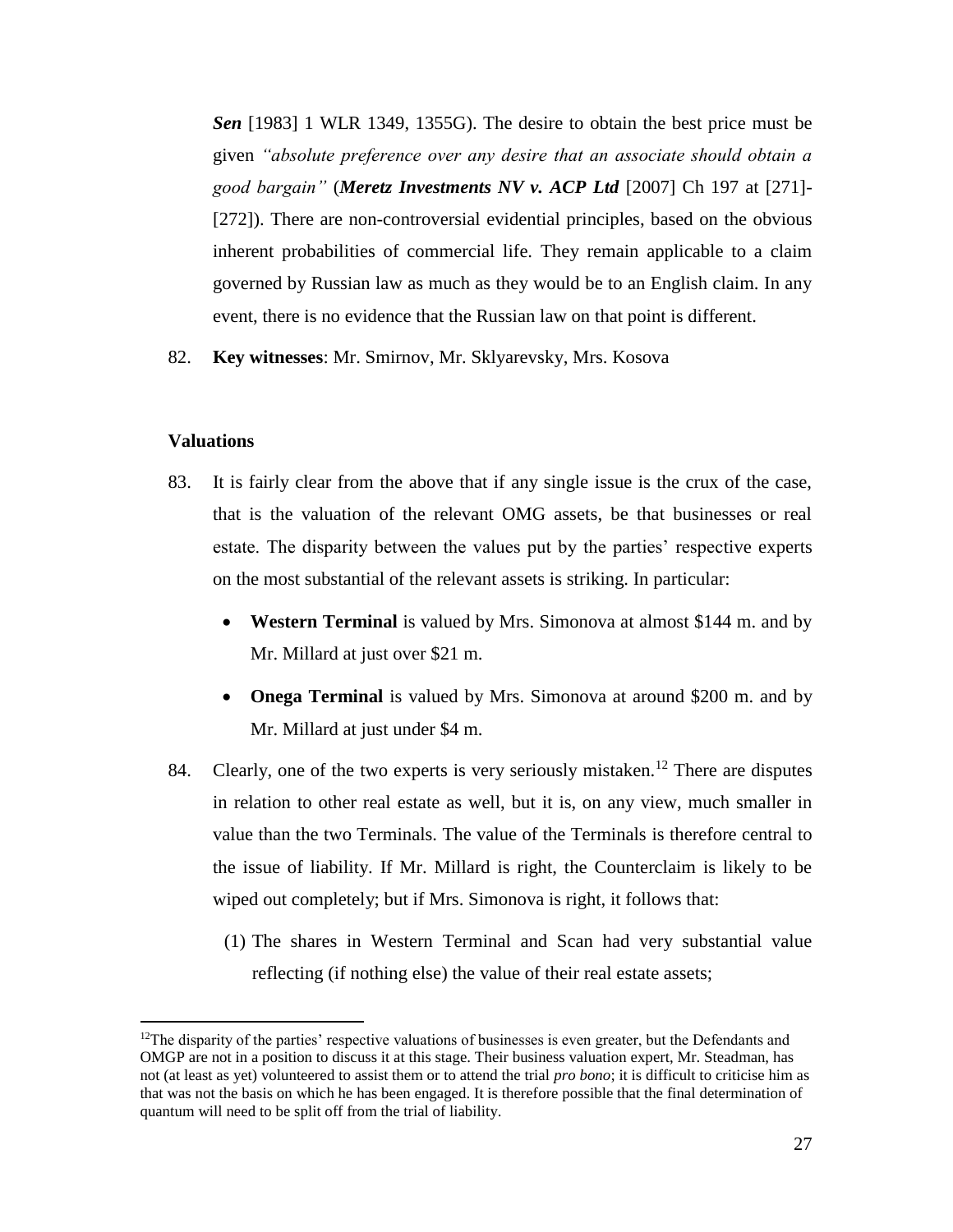- (2) The Claimants' fundamental contentions that the Group's liabilities far exceeded its assets, that it had hardly any prospect of restoring solvency, and that 'there was nothing to raid' all fall to the ground;
- (3) All the collusive 'sales' of assets between different Renord companies, at 'public auctions' or otherwise as outlined above, were at gross undervalue;
- (4) The fact of harm is proven for the purposes of Article 1064 of the Russian Civil Code, and it is for the Claimants to show that they acted honestly at all times;
- (5) It is unlikely in the extreme that the Claimants could have undervalued the assets as a result of an honest mistake – not at such a scale, not for so many times over a number of years, not in relation to so many assets, and not in the face of the correct valuations by a reputable Russian valuer, Lair, on which the Claimants had relied at the time they accepted the pledges. Such an extraordinary series of honest mistakes leading to such a profitable result is hardly more than a purely theoretical possibility.
- 85. The Counterclaim thus in substance boils down to the dispute between valuation experts over the value of the two Terminals; and that in turn boils down to the issue of correct methodology.
- 86. The key difference between the approaches adopted by the experts is that Ms Simonova treats a terminal as "trade related property" and as a complex of income-generating assets with synergistic value. She therefore applies an income-based approach and discounted cash flow methodology to ascertain its value. Her valuation is predicated on the concept of "highest and best use" provided for by IVS and RICS standards. She undertakes analyses of current and potential operations on the land.
- 87. By contrast Mr Millard treats the land as vacant and uses a "sales and offer" comparable approach. He takes no account of the "highest and best use" analysis and performs no analysis of the commercial operations carried out on the land. Rather, Mr. Millard has valued the land by reference to the average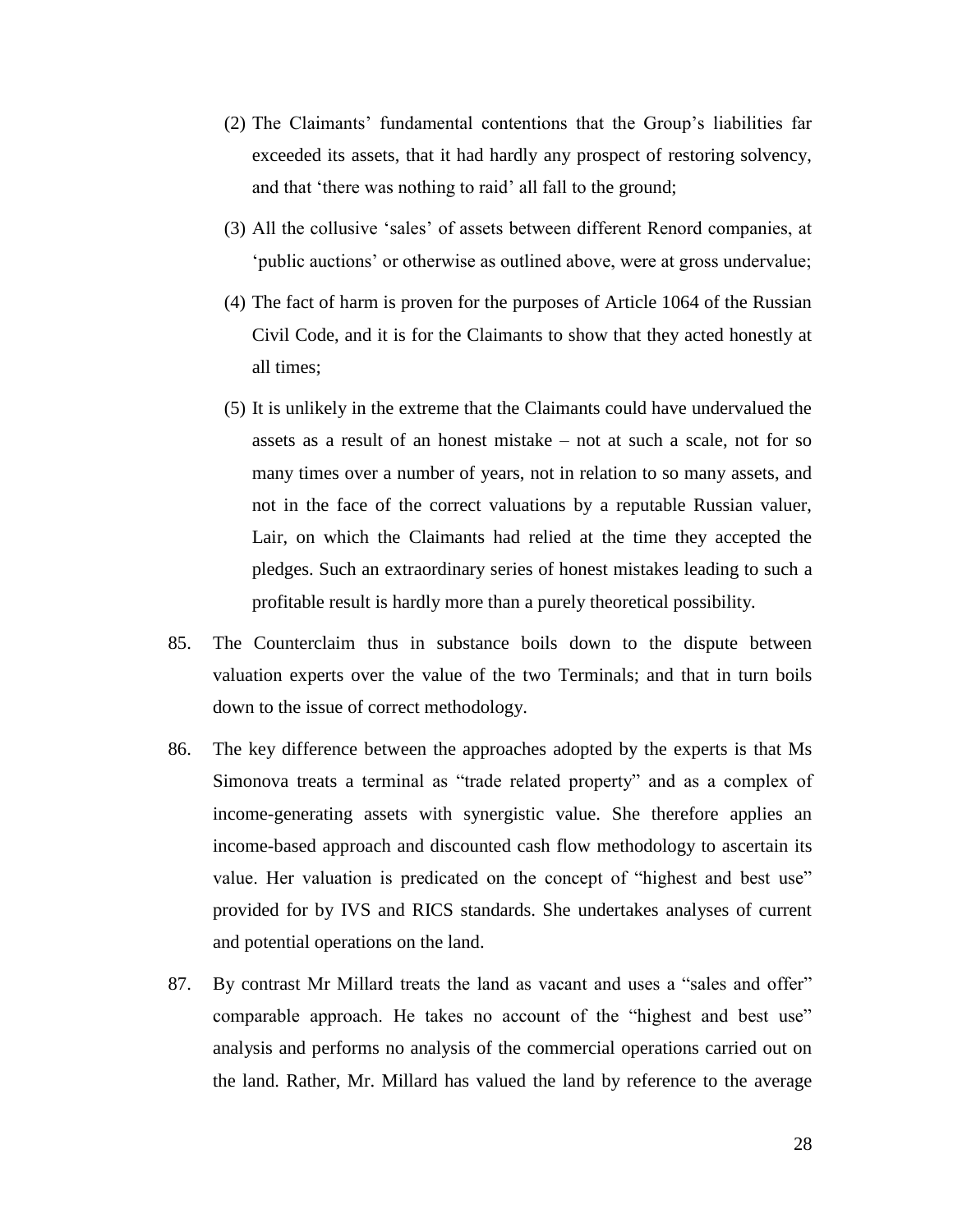price of "normal industrial/warehouse land" in Leningrad Region (in the case of Western Terminal, with a 100% premium for the presence of the berths, calculated by comparison to berths in Southampton).

- 88. It is not proposed to recite the substance of the experts' respective reports (and supplemental reports with their respective mutual criticisms) in this skeleton. The Court is simply invited to read the expert reports and supplemental reports in full, at least insofar as they concern the two Terminals:
	- Experts' joint statement at [E8/29]
	- Mr. Millard's report at  $[E6/23]$ ;
	- Mrs. Simonova's at [E8/26];
	- Mrs. Simonova's valuation of Western Terminal [E8/27]
	- Mr. Millard's supplemental report at  $[E7/24]$
	- Mr. Millard's supplemental report on Western Terminal at [E7/25]
	- Mrs. Simonova's supplemental report at [E8/28]
- 89. Whereas the Claimants' opening contains a very detailed argument inviting the Court to prefer their valuations, the Defendants and OMGP shall for the present confine themselves to making the following basic points:
- 90. Both the '*income approach*' and the '*comparable approach*' are universally recognised methods of valuation which cannot sensibly be questioned in principle. If those methods were correctly applied, they were bound to produce the same result: no asset may have more than one market value at a time. One of the experts has made a fundamental error in the application of his/her chosen method. The question is, which expert and which method.
- 91. The Defendants submit that the 'comparables' used by Mr. Millard are not legitimate comparables at all. There is all the difference in the world between a sea-port Terminal and a plot of 'industrial land' elsewhere. It is sufficient to look at the globe to see Mr. Millard's error. Russia occupies 1/8th of the world's land mass; but its Baltic shoreline is very short. The difference in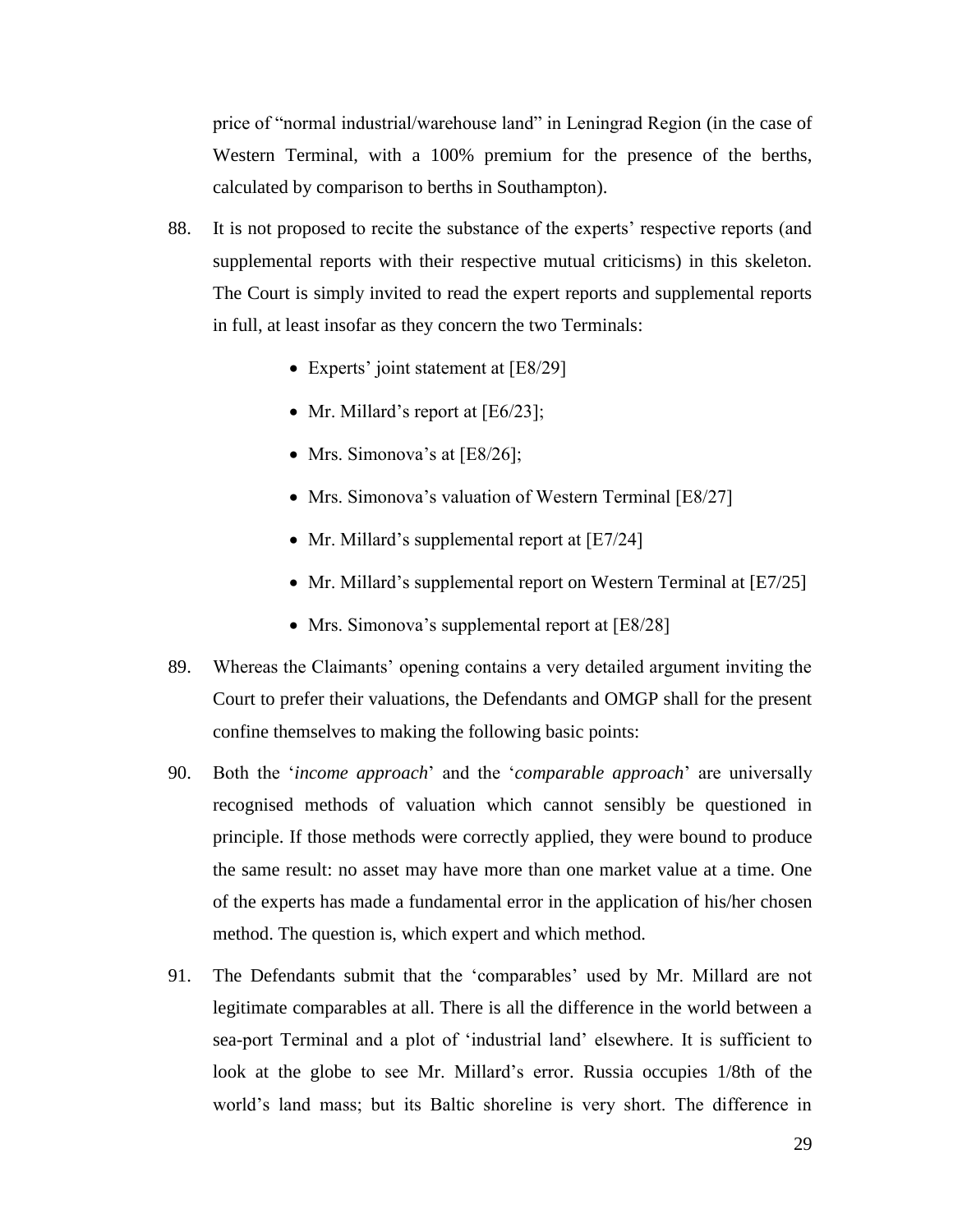supply is therefore enormous: Russian market of industrial land is more or less infinite, whereas the Big Port of St. Petersburg is a small dot on the map where mainland Russia touches the Baltic Sea. It is not proposed to recite all the epic poems composed over the centuries to glorify it as Russia's 'window to Europe'. Rather bloody wars have been fought in Russian history for access to the Baltics; and St. Petersburg itself was built (rightly or wrongly) for that very reason.

- 92. The terminals in the Big Port and the industrial land outside the Big Port are two very different markets which never overlap. No potential buyer or investor who is interested in the Port would consider, as an alternative, a plot of industrial land even half a mile inland from it. It is precisely because the land in the Big Seaport is in such short supply and at such high demand that any sales of it are extremely rare and there is no publicly available information about the prices paid for it. The terminals cannot be properly valued on the basis of 'comparable approach' simply because there are no comparables on the market.
- 93. As regards the 'income approach', the issue between the experts is whether or not seaport terminals can properly be categorised as 'trade-related property' (TRP). In that respect, both experts rely on the definition set out (in identical terms) in *International Valuation Standards* (IVS) published by the International Valuation Standards Council, and *Valuation – Professional Standards* published by the Royal Institute of Chartered Surveyors (RICS). A trade-related property is

# "*any type of real property designed for a specific type of business where the property value reflects the trading potential for that business.*"

94. Mrs. Simonova says that a seaport terminal fits perfectly into that description. However, Mr. Millard further points out the following passage from section 6 of RICS standards (*"RICS global valuation practice guidance – applications (VPGA's)"*), which describes TRPs as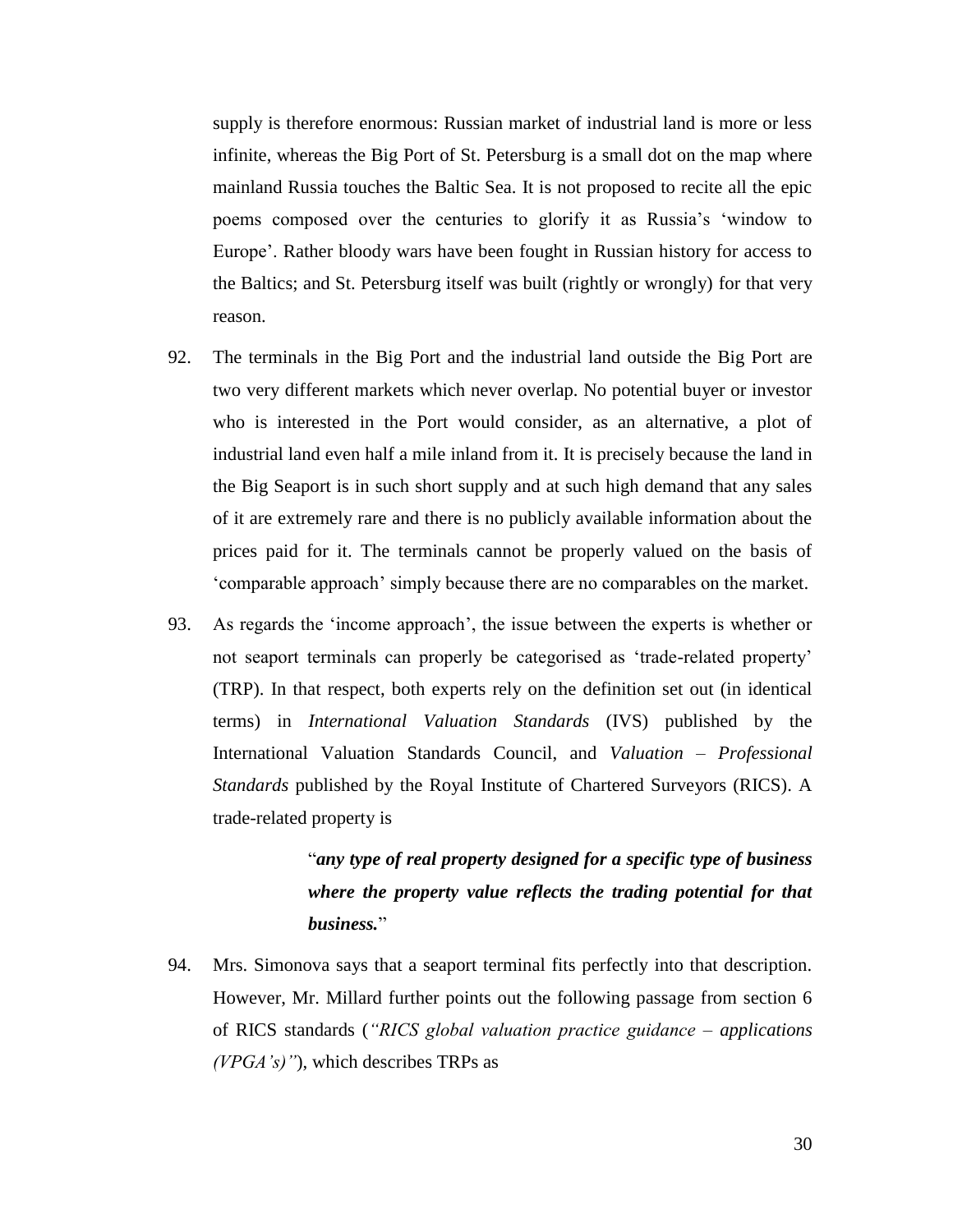*"Certain properties… normally bought and sold on the basis of their trading potential. Examples include hotels, pubs and bars, restaurants, nightclubs, casinos and theatres and various other forms of leisure properties"*

95. It will be observed that this passage does not purport to give a definition, but rather a guidance on the application of a method defined elsewhere; and that the "examples" given in it do not purport to be an exhaustive list. Mrs. Simonova writes in her supplemental report:

*Although trade related properties do indeed include the examples of hotels, pubs and bars, this is no way disqualifies the Onega international trading Terminal for classification as what it is: trade related property. The Guidance Notes are intended to be helpful to appraisers in applying the RICS Standards. The reason they focus on hotels, pubs, bars, restaurants, night clubs, casinos, theaters and various other forms of leisure properties as examples of trade related property – is because there are a great many more hotels, theaters, cafes and casinos than there are trading terminals.* 

*In my opinion, a purchaser of a restaurant, hotel or other 'leisure property' would adopt the same basic economic approach when considering the value of a target asset as a purchaser of the land at Onega Terminal: both purchasers would want to know how much annual net income the business is likely to generate. This would be based on, for example, the 'price per night charged to rent a room' in relation to the hotel, or the tariff charged to unload a container or the tariff charged per day for storage of the container' in relation to the terminal. In my experience, appraisers recognize and value assets as trade related property whether they need to appraise hotels, restaurants, gas stations or terminals, because there is no other more reasonable approach than to use a discounted cash flow ('DCF') approach for these type of income-generating assets.*

*It should be noted that, if performed correctly, the valuation result for an asset using the income approach (DCF model) and the valuation result using the comparable approach should yield similar results. The reason they do not in this case is that Mr. Millard has not used appropriate comparable land plots and has made inappropriate adjustments to them.*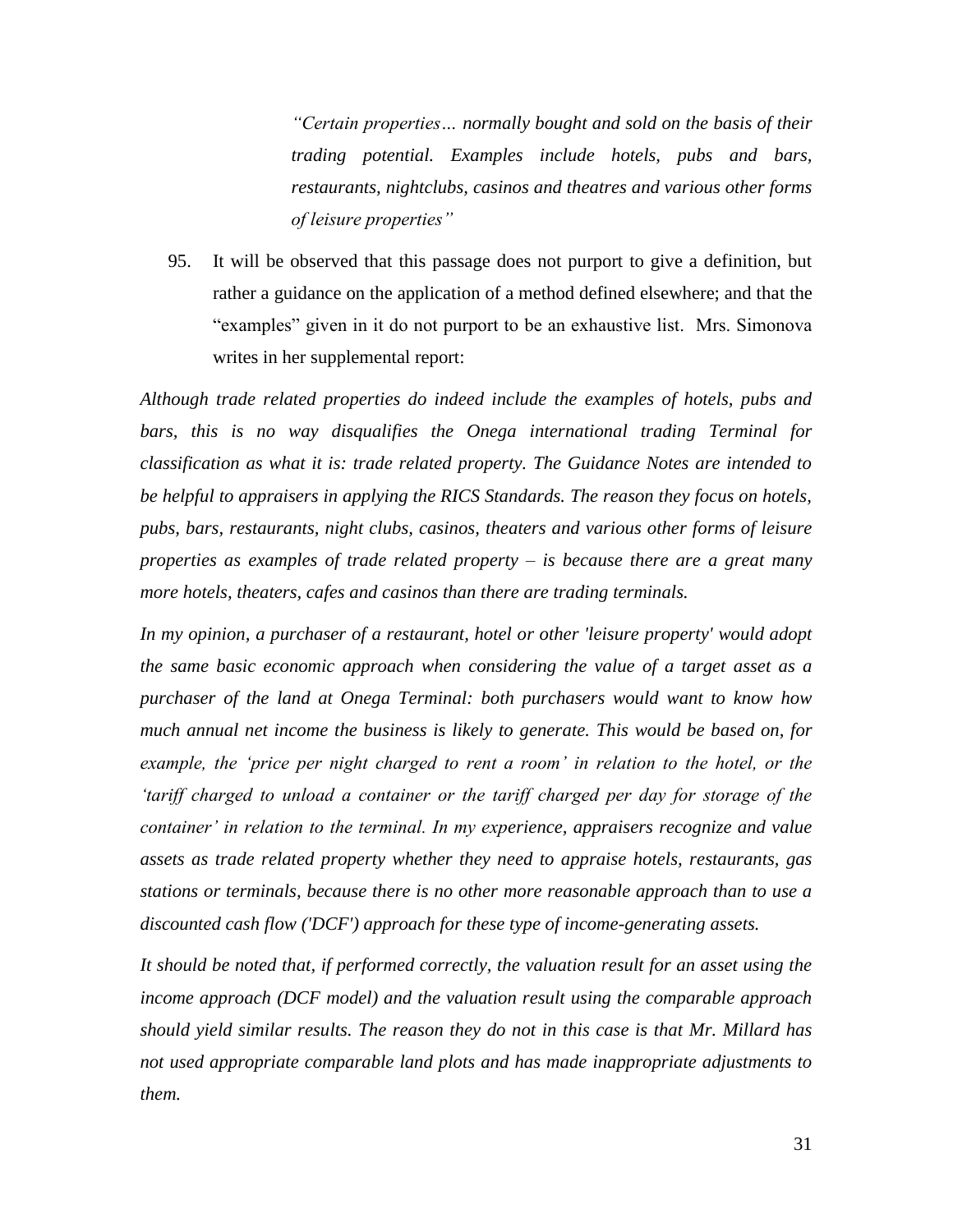- 96. Such is the principal dispute between the valuation experts. It is submitted that Mrs. Simonova's analysis is correct, and her valuation must be preferred to that of Mr. Millard.
- 97. There are further disputes in relation to other properties, and the Court is respectfully invited to read the valuation reports **[E6-E8]**.

#### **Renord Group**

- 98. It is now belatedly admitted by the Claimants that nearly all companies who acted as 'Original Purchasers', 'Subsequent Purchasers', various 'intermediary' purchasers of former assets of Western Terminal and Scan, the 'ultimate purchasers' of pledges at 'public auctions' and 'unsuccessful bidders' at those auctions have all been controlled by one company (Renord) and/or one individual (Mikhail Smirnov). Collectively, all such companies are referred to as 'Renord Group'.
- 99. On a number of recent occasions the Claimants sought to argue that the Counterclaim, as now advanced, is materially different from the pleaded one, because the allegations of fraud are now made against Renord rather than the Bank. With all due respect, this argument is disingenuous and misleading.
- 100. Until recently, the very existence of Renord Group was not admitted by the Claimants. The Defendants and OMGP had to plead their case by reference to dozens of individual companies, and also to plead and to prove their connections with each other and with the Claimants. Accordingly, the pleaded Counterclaim separately addressed (a) the Original Purchasers of shares, (b) the Subsequent Purchasers of shares, and (c) the ultimate purchasers of assets; the interconnections between them and also the Claimants; and inferences as to their respective roles in the alleged conspiracy.
- 101. The development of pleadings in this case was notoriously long and complicated; in part, it began from the BVI proceedings, and continued through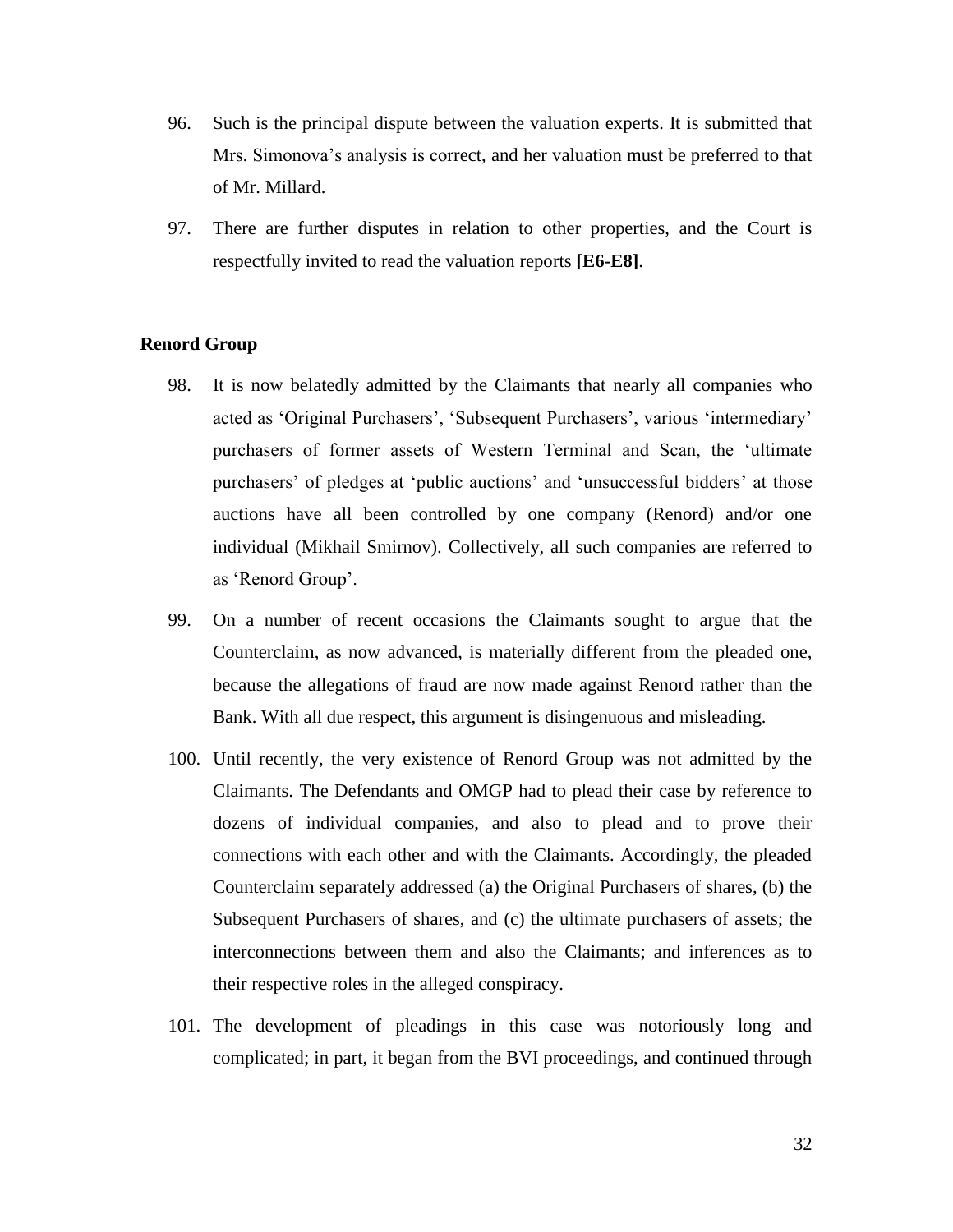the Claimants' claim for negative declarations into the Counterclaim. The pleadings therefore require a careful analysis.

102. In relation to the Original and Subsequent Purchasers, the Counterclaim is virtually identical with the BVI claim. Relevantly, it is pleaded:

*[122…] As further pleaded below, it is strongly to be inferred from the Memorandum, and in particular clauses 2 and 3 thereof and the fact that the Bank and/or Mr Savelyev were able to and did make promises about and on behalf of each of the Original Purchasers in the Memorandum, and were able to and did procure the Original Purchasers to enter into the various sale and purchase agreements, that the Original Purchasers were wholly directed and controlled by the Bank and/or Mr Savelyev and that the Bank and/or Mr Savelyev were their directing minds and wills.* […]

103. Following the pleadings as to the transfer of shares from the Original to Subsequent Purchasers, it is averred:

*[130] Given that these sales took place at the same price as the original purchases (which had always been intended to be at a nominal price rather than one reflecting the actual value of the shares), the proximity of the dates of these sales and the connections between many of these companies in terms of actual or previous shareholders/directors, the Counterclaimants will contend that these were not arms' length commercial transactions but transactions at a gross undervalue between connected parties which were aware of and involved in the fraudulent conspiracy to seize ownership and control of Western Terminal LLC and Scandinavia Insurance LLC. Accordingly these sales were also shams, in the sense that they were a cloak for the Bank's and/or Mr Savelyev's wrongdoing and that the real owners and controllers of the shares remained the Bank and/or Mr Savelyev*

104. Most of the 'public auction sales' only became known (and in some cases, only occurred) after the BVI claim was made. The case in relation to the ultimate purchasers of assets at 'public auctions' was therefore not pleaded in BVI; but is pleaded in the Counterclaim as follows:

# *Subsequent dissipation of assets*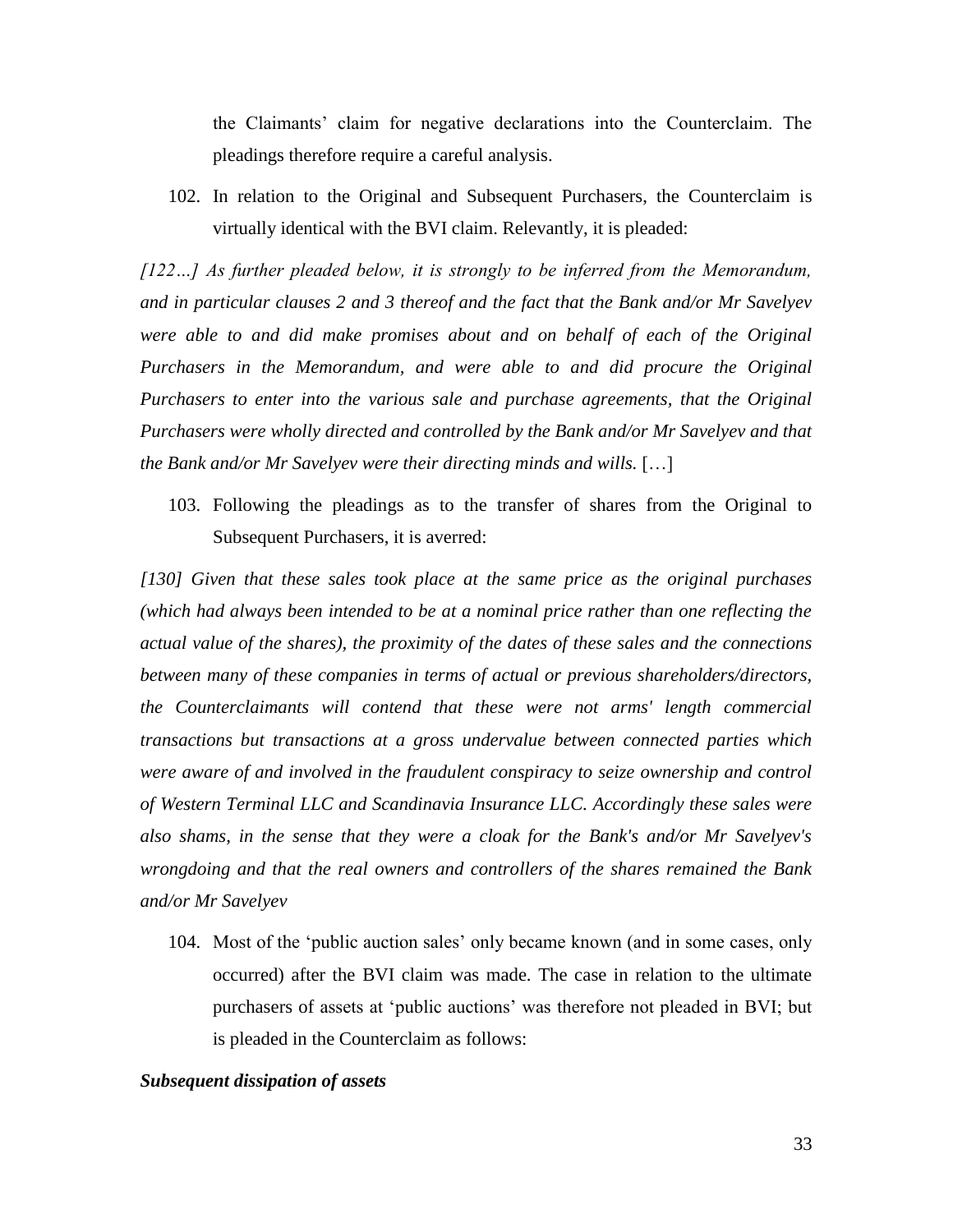*[150] Many or all assets of Scan, Western Terminal, and other assets ultimately owned by the Counterclaimants have since been fraudulently dissipated. The transactions were conducted without informing the Counterclaimants. It is averred that all such transactions were sham and/or that the ultimate beneficiaries of those transactions were the Bank, Mr Savelyev, their other co-conspirators, and/or those connected with them.* 

*[151] It is averred that the purported 'public auction sales' of the seized assets were conducted not in accordance with the Russian law, but as fraudulent insider dealings, and/or fraudulently at a gross undervalue. For example, and without limitation:*

*[152] The prima facie purchasers of the assets at public auctions, including Solo LLC, Mercury LLC and Kontur LLC as pleaded below, are closely connected with the Clamaints and/or 'Original Purchasers' and/or 'Subsequent Purchasers' through the 'Renord' group of companies. The Renord Group includes:* 

- *a. Renord-Invest CJSC ('Renord-Invest'), a company trading from the Bank's office at 15A Ispolkomskaya ul., St. Petersburg. 75% shareholder of Renord-Invest is Vladimir Malyshev, the husband of Vice President of the Bank Irina Malysheva. 25% shareholder and CEO of Renord-Invest is Mikhail Smirnov, a former employee of the Bank and the nominal owner of 'Original Purchasers' SPVs. The management of Renord-Invest consists of persons closely connected with the Bank and/or 'Original Purchasers' and/or 'Subsequent Purchasers', including:* 
	- (i) *Svetlana Guz (sister of deputy chairman of the Bank Vladislav Guz),*
	- (ii) *Elena Goncharuk (a representative of the Bank, and the nominal owner and director of a 'Subsequent Purchaser', Khoritza LLC),*
	- (iii) *Konstantin Solovyev (ultimate owner and/or controller of 'Original Purchasers' Medinvest LLC and/or Akva-Ladoga LLC),*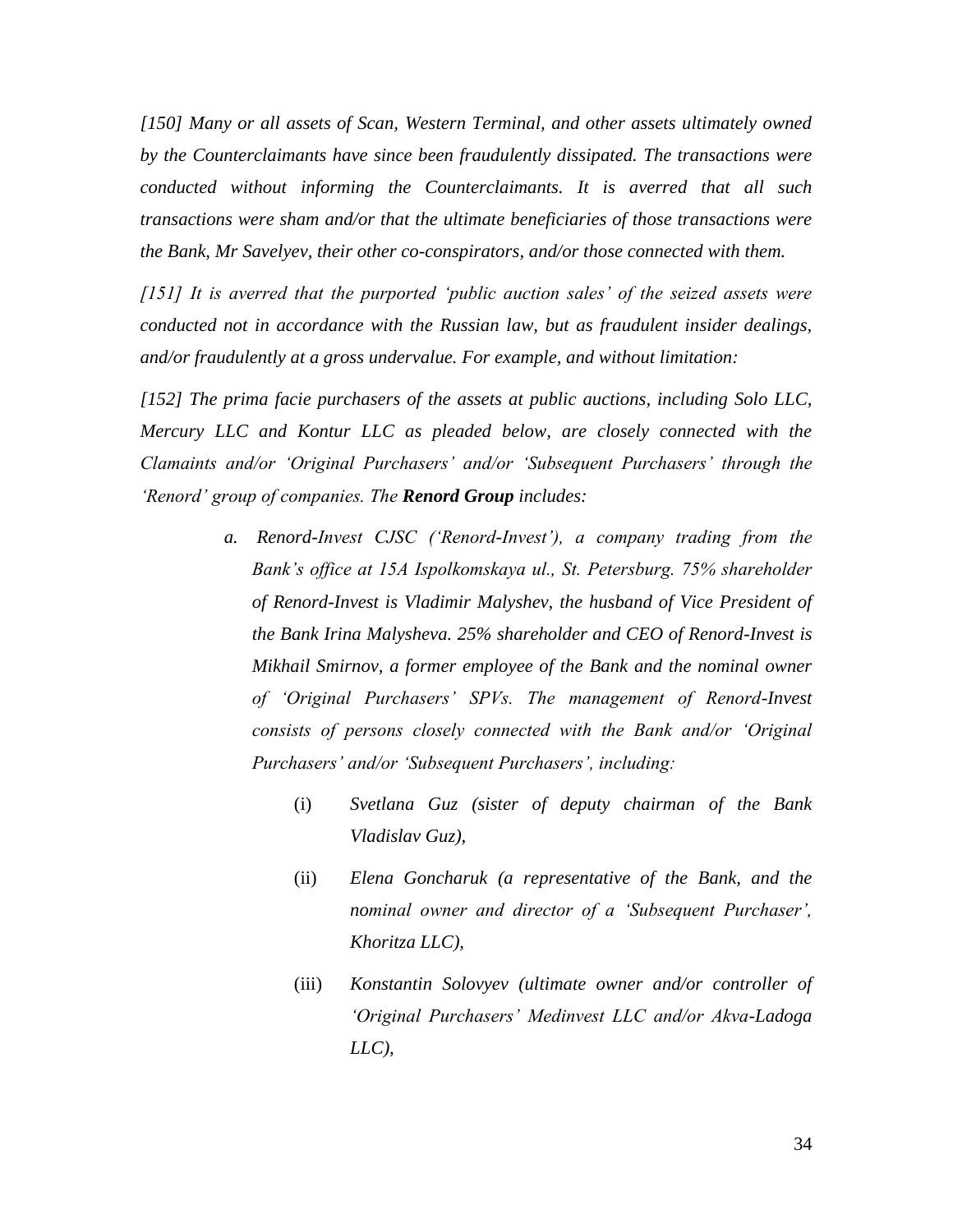- (iv) *Evgeny Kalinin (50% shareholder of 'Subsequent Purchaser' SKIF LLC),*
- (v) *Dmitry Gubko (former owner of 'Original Purchaser' Medinvest LLC),*
- (vi) *Igor Kolmakov (director of Razvitie Sankt-Peterburga LLC, the parent company of 'Subsequent Purchaser' Dom na Moloy Moyke LLC).*
- *b. Baltic Fuel Company LLC, advertised by Renord-Invest as one of its 'business projects'. The present and former shareholders and ultimate owners/controllers of Baltic Fuel Company include the following persons and entities:* 
	- (i) *Sredni 44 LLC. Sredni 44 is or was owned by Razvitie Sankt Peterburga LLC, the parent company of 'subsequent purchsser' Dom na Maloy Moike LLC. A former director of Sredni 44 is Mr Andrey Shevchenko, who is also a former director of 'original purchasers' SPVs Akva-Ladoga LLC; Graham Bell LLC and Severo-Zapadnaya Agrarnaya Kompaniya LLC*
	- (ii) *Stanislav Korneev*
	- (iii) *Neva Oil LLC*
	- (iv) *Igor Vladimirovich Malyshev - the son of Vice President of the Bank Irina Malysheva*
	- (v) *IK Renord CJSC,*
	- (vi) *Mikhail Smirnov*
- *c. IK Renord CJSC - former controlling shareholder of Baltic Fuel Company*
- 105. The specific 'sales' alleged to be collusive and fraudulent are then particularised in paras 153-164. That included the particulars of the alleged connections between the ultimate purchasers (Solo, Mercury and Kontur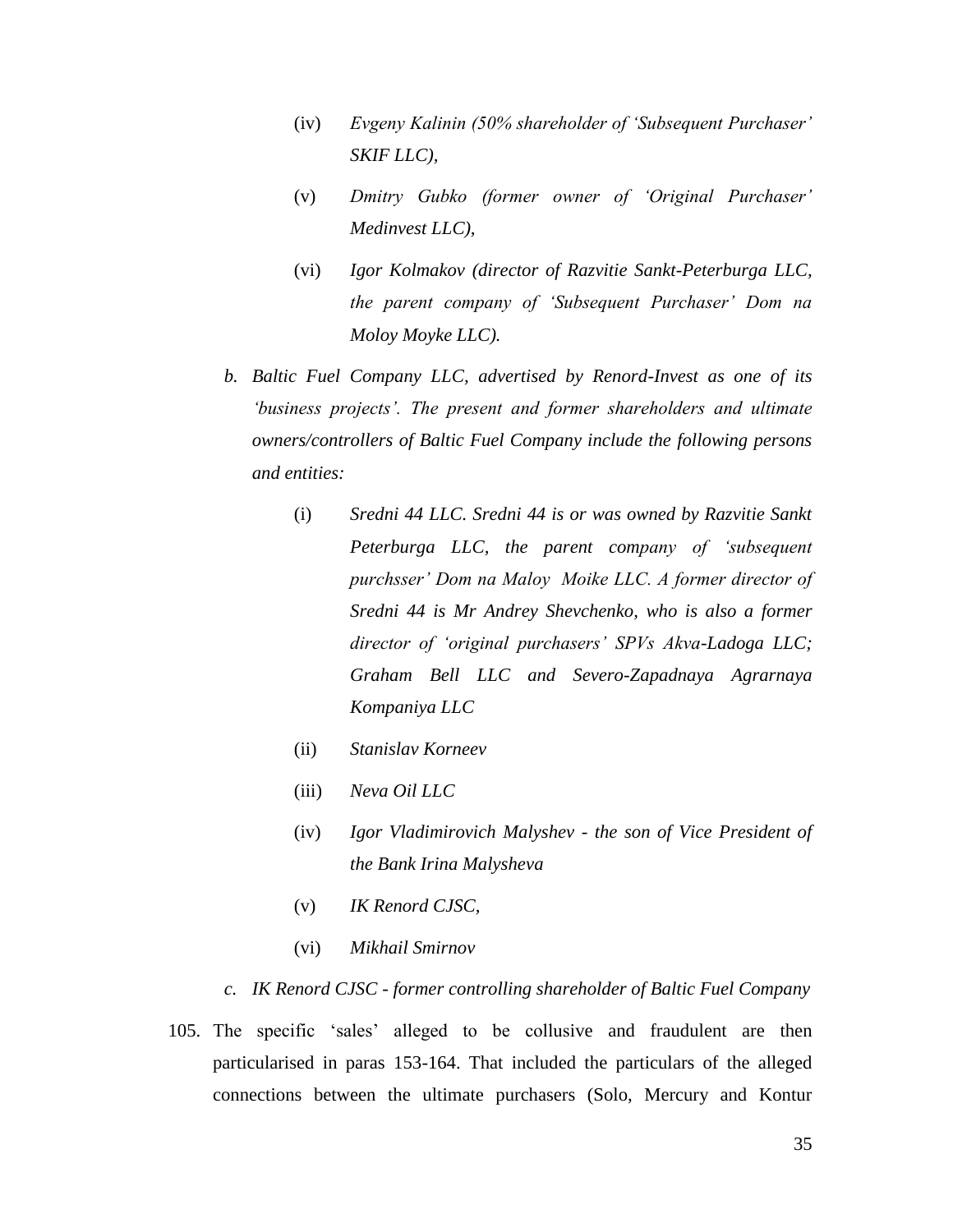respectively) on the one hand and the Claimants, Original Purchasers, Subsequent Purchasers and/or Renord Group on the other.

- 106. The BVI claim was brought not only against the Bank and Mr. Savelyev, but also against each of the Original and Subsequent Purchasers and their nominal corporate shareholders (one of whom was a BVI company and the 'anchor defendant'). The BVI proceedings were stayed before any defence was pleaded.
- 107. However, the Bank and Mr. Savelyev responded to the allegations in their present claim for negative declarations. Their Particulars of Claim read in para 67.6: "*The Original Purchasers were not owned and/or controlled by the Bank or by Mr. Savelyev but were companies controlled by well-established clients of the Bank who were prepared to assist the Bank in ensuring that its security was effective, namely Mr. Mikhail Smirnov and Mr. Leonid Zelyenov*". The Subsequent Purchasers are pleaded in para 67.12 to be "*also owned by established clients of the Bank who were willing to assist the Bank… namely Mr. Smirnov and Mr. Sklyarevsky*". Finally, it is pleaded in para 69: "*it is to be inferred that Mr. Arkhangelsky was aware of the true ownership, business and date of incorporation of the Original Purchasers and Subsequent Purchasers, as these are matters of public record*".
- 108. In the light of Claimants' admissions made in their response to the RFI over three years later, the assertion that "the true ownership" of the Original and Subsequent Purchasers was a "matter of public record" was plainly untrue. With the possible exception of SKIF, it is now admitted that all 'shareholders' of all those companies, as they appear from public records, are mere nominees. None of them is either Mr. Smirnov or Mr. Zelyenov. Most of the nominal shareholders are now admitted to be nominees of Renord/Smirnov.
- 109. As for the Defendants' and OMGP's pleadings in relation to the ultimate purchasers of assets, the Claimants responded by generally worded denials of the allegation that the 'realisation of pledges' was fraudulent or at gross undervalue, but their pleadings are silent as to the ownership or control of the 'ultimate purchasers' of assets (Solo, Mercury and Kontur). It was only in the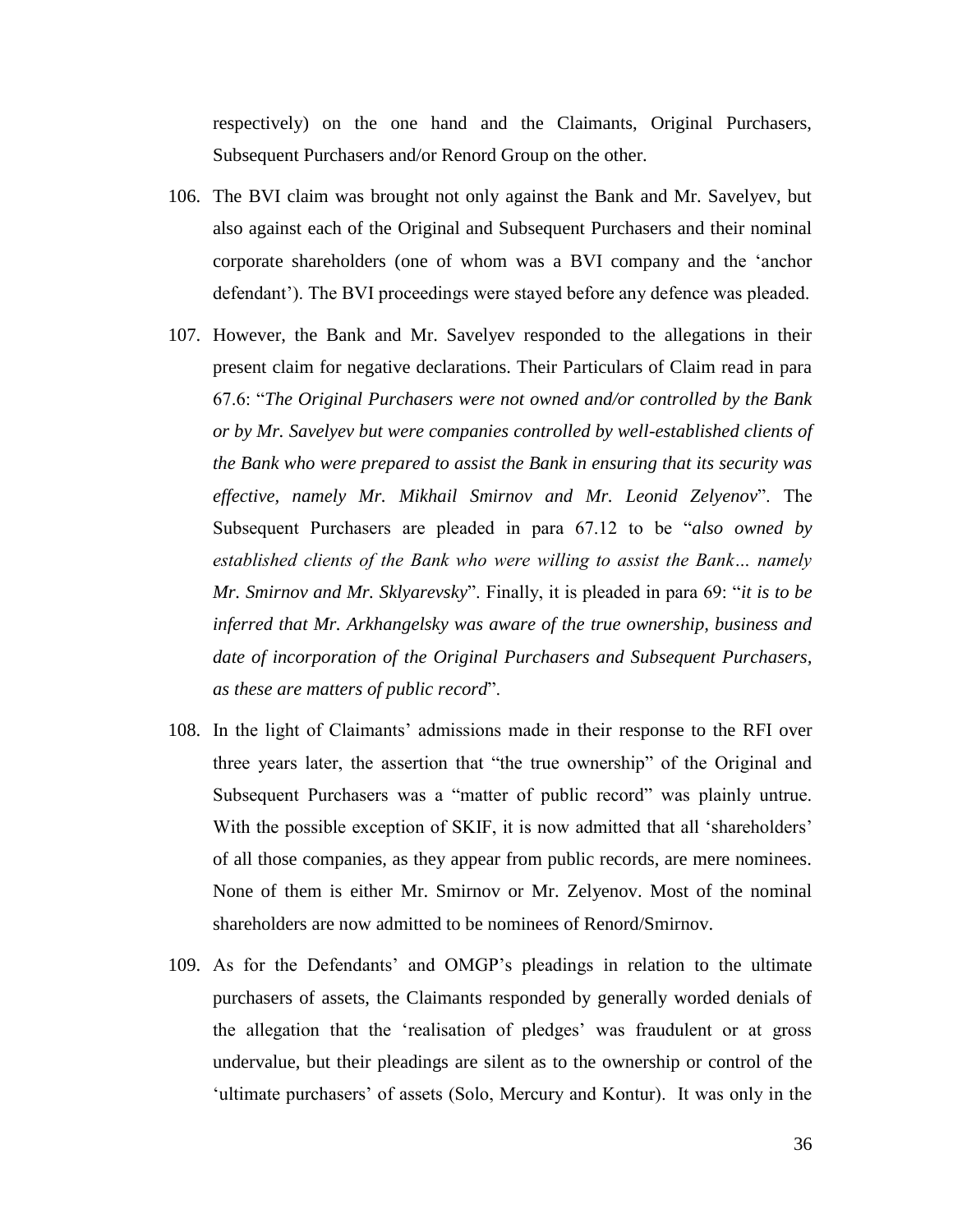Claimants' witness evidence that those companies (as well as some other participants of 'auctions', i.e. 'sellers', 'pledgors' and 'unsuccessful bidders') were admitted to be companies in the Renord Group.

- 110. Accordingly, on the strictest view of the pleadings, four broad issues arise:
	- (a) whether the Original Purchasers were "*wholly directed and controlled by the Bank and/or Mr Savelyev"* (para 122 of RADCC);
	- (b) whether the Bank and/or Mr Savelyev remained "*the real owners and controllers of the shares"* through the Subsequent Purchasers (para 130);
	- (c) various 'connections' between the 'ultimate purchasers of assets' (e.g. Solo, Mercury and Kontur) on the one hand and the Claimants on the other. That issue is collateral to whether the relevant 'public auctions' were collusive and fraudulent.
	- (d) Whether (as expressly alleged in para 177 of the Counterclaim) all those companies were involved in a conspiracy with the Claimants to steal the Defendants' assets.
- 111. The admissions now made by the Claimants in relation to Renord effectively concede issues (a), (b) and (c). Those are matters from which (among others) the Defendants and OMGP seek to infer (d) (which is effectively the ultimate issue of this case).
- 112. In particular, the Claimants now admit that:
	- (1) Renord and (to a more limited extent) Mr Sklyarevsky, between themselves, owned and controlled:
		- i. Most of the original and subsequent purchasers of shares;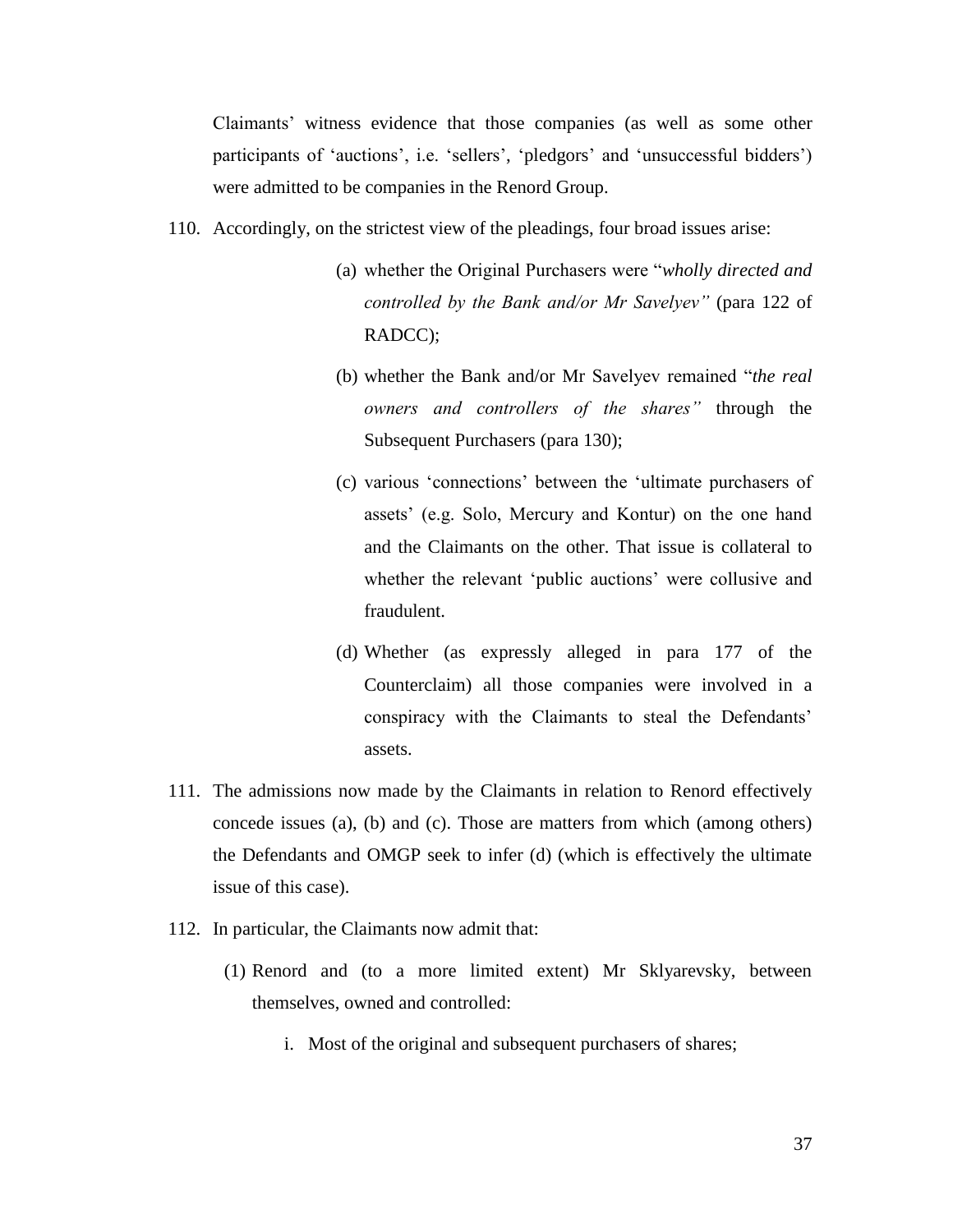- ii. the ultimate purchasers of the assets at public auctions (e.g. Solo, Mercury and Kontur);
- iii. various intermediary purchasers of those assets such as Nefte-Oil, Vektor-Invest, etc.
- (2) The Original and Subsequent Purchasers of the shares in Western Terminal and Scan held the shares 'on behalf of the Bank' and subject to the Bank's instructions (eg *Smirnov* paras 29, 33, 34). The arrangement was that, through those companies, 'the Bank would obtain an interest in certain OMG companies' (*Savelyev*, para 25)
- (3) The transfer of shares from the Original to Subsequent Purchasers took place on the Bank's instructions (*Sklyarevsky,* para 33)
- (4) Subsequently, Renord became interested in the assets for its own purposes, and ensured that those assets were sold by Renord companies to other Renord companies at public auctions. (*Smirnov*, paras 53 and subsequent paragraphs).
- 113. Given those admissions, it is now much more convenient to refer to 'Renord' rather than to the dozens of companies named in the pleadings, and the connections between those companies as pleaded. That does not amount to a substantive change of the pleaded Counterclaim. It may be said that 'Renord Group' is simply a shorthand reference to the substantial part of the pleaded case on conspiracy which has now been finally admitted (as it should have been admitted years ago).
- 114. Further, the Defendants and OMGP will seek to prove at the trial that, even now, the Claimants fail to admit the whole truth. The Defendants will say that the Claimants' latest attempt to distance themselves from Renord Group and SKIF is simply an attempt to distance themselves from their own fraud. The Defendants will seek to demonstrate that the connections between the Bank and Renord are so close and so numerous that it should be inferred that they are controlled by the same group of people and/or members of the same conspiracy,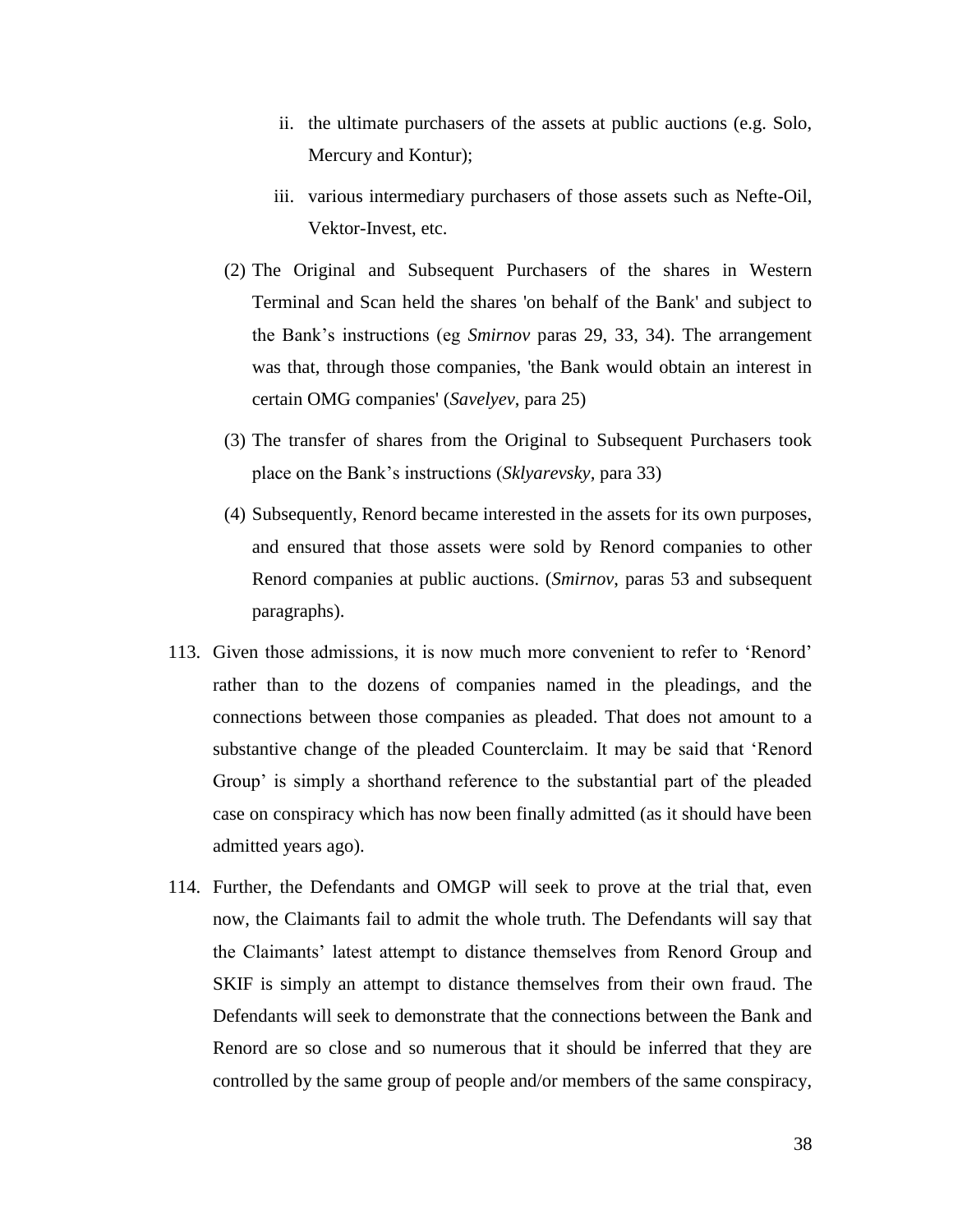to the extent that, for all practical purposes, it is unnecessary to distinguish between them.

- 115. The Claimants, however, are adamant that Renord, SKIF and Mr. Zelyenov were no more than the Bank's well-established clients and independent parties.
- 116. Two broad issues remain in dispute and will need to be explored at the trial. Firstly, in what sense did various Renord companies (and companies performing similar roles which are denied to be part of Renord, e.g. SKIF) act "on behalf of the Bank"? That issue was previously considered by the Court in the context of 'control' for the purposes of a disclosure application, and presented some difficulties: see paras 33-38 of the judgement of 23 October 2015 **[K1/11]** In response to a direct question from the Court, the Claimants, through their Counsel, firmly denied any suggestion that Renord, or individual Renord companies, acted as the Bank's agents or nominees. Their case on that point remains unclear. The description of those companies as "clients" who "assisted" the Bank hardly amounts to a legal analysis of their relationship whereby Renord companies held shares "on behalf of the Bank" and to the Bank's instructions, which is undoubtedly relevant to the Counterclaim.
- 117. Secondly, there is a broader issue of whether Renord and SKIF were genuine 'clients' dealing with the Bank at arms length, or effectively parts of the same business, owned and operated by the same people. In this context, a complex factual picture of (a) corporate structures, (b) nomineeships, (c) shared business addresses, (d) migration of top managers between companies and (e) family relations between directors and shareholders will need to be explored. Three examples out of dozens may be briefly recalled:
	- (1) Mrs. Malysheva's husband, Vladimir Malyshev, was a co-founder of Renord-Invest CJSC (with Mr. Smirnov), and its 75% shareholder at least until March 2008. Whether and when his involvement ceased is one of the matters which need to be explored.
	- (2) Mrs. Malysheva's son, Igor Malyshev, held and may continue to hold an interest in companies which became direct or indirect owners of Western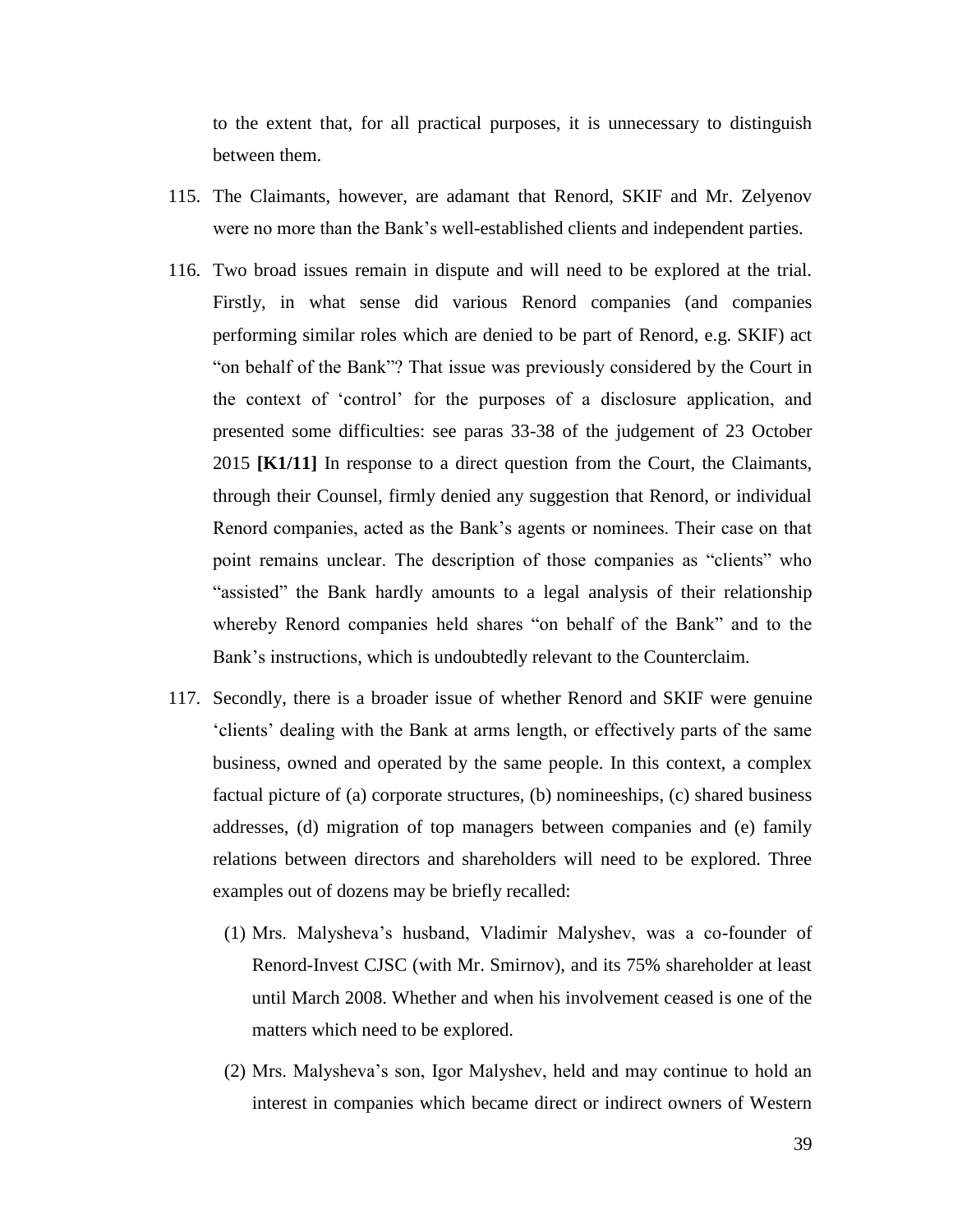Terminal assets, namely Kontur LLC **[D/2918.1T/1551]**, Kontur SPB LLC **[D/2918.1T/1625**], Neva Oil LLC **[D/2918.1T/1823]** and Baltic Fuel Company LLC **[D/2918.1T/1907]**.

- (3) Renord-Invest traded, at all material times until 2010, from one of the Bank 's offices at 15 Ispolkomskaya St. (the 'Olymp Office'). It was initially denied in evidence that the Bank had an office at that address. However, when confronted with the evidence, the Claimants admitted that its Olymp Office had operated from that address. Further assertions were then made to the effect that (a) Olymp was only a 'branch' of the Bank dealing with customers, and not one of its central offices housing any of its central departments; and (b) that all its documents have now been "archived and destroyed". Both those assertions have now been admitted to be incorrect.
- 118. Many more examples might be given, but may as well be saved for crossexamination of relevant witnesses.
- 119. As the Court will recall, at the time the Defendants and OMGP were legally represented and had some funds, they commissioned an investigation by FTI of the links between various alleged conspirators. Unfortunately, that investigation was never finished. Such matters as have been established are graphically presented in the draft charts prepared by FTI, and disclosed in these proceedings pursuant to the Claimants' successful application for specific disclosure. The FTI draft charts are now enclosed to this skeleton as **Appendices 3 to 9**. 13 Of course, the Defendants and OMGP cannot rely on those charts as evidence of the matters graphically presented in them; those will need to be demonstrated by other evidence and put to the relevant witnesses in cross-examination. However, the charts give a convenient roadmap through the complex evidential picture the Defendants will seek to present at the trial. At the very least, they will hopefully assist the Court in identification of the relevance of questions put to various witnesses.

 $\overline{a}$ 

<sup>&</sup>lt;sup>13</sup>Defendants' disclosure Nos 1118 to 1124 respectively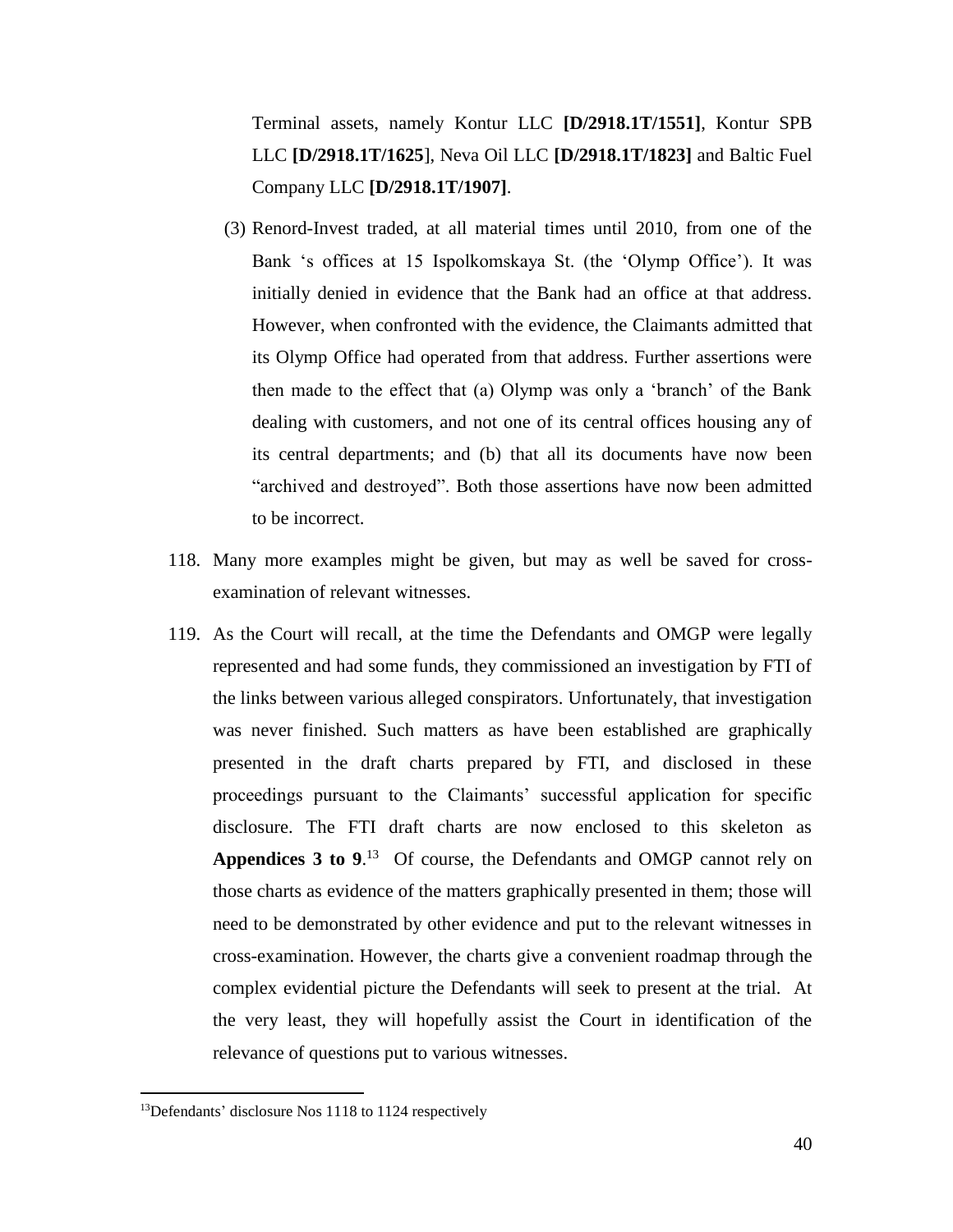- 120. It will be observed that the general issue of relationship between the Claimants and Renord does not in itself determine the Counterclaim one way or the other. It is perfectly possible that the Bank and Renord were independent parties and still jointly defrauded the Defendants and OMGP. Similarly, it is possible that they are part of the same business controlled by the same people, and still innocent. However, the issue remains highly relevant in two ways:
- 121. Firstly, if those parties were a part of the same business, the inherent probability of the conspiracy is much higher. Even now, the Claimants seek to ridicule the Counterclaim by implicit suggestions that allegations of a conspiracy involving such a long list of parties are implausible. In fact, of course, the majority of the alleged conspirators are now admitted to be Renord companies or Renord employees, directed (on the Claimants' case) by one man, Mr. Smirnov. Essentially, all the Defendants and OMGP now need to show is a conspiracy between the Bank and Mr. Smirnov. If the Bank and Renord were part of the same business in the same sense as the various Renord companies are part of the same business, such a conspiracy is even likelier.
- 122. Secondly, if the Defendants and OMGP succeed in demonstrating the falsity of the Claimants' present case (the description of Renord as a client dealing with the Bank at arms length, and the denial of any closer connection), the Court will need to consider their motive for advancing an untrue case. The Defendants and OMGP will say that the motive was to conceal the fraud.

#### **The criminal proceedings against Mr. Arkhangelsky**

123. In February or March 2009, Mr. Arkhangelsky procured Western Terminal LLC to take a relatively small loan (RUB 56.5 m.) from a different bank, Morskoy Bank. Under the Russian corporate governance regulations, such a transaction required a consent of the shareholders of Western Terminal. Such a consent was obtained from OMGP, but not from the relevant Original Purchaser, Sevzapalians.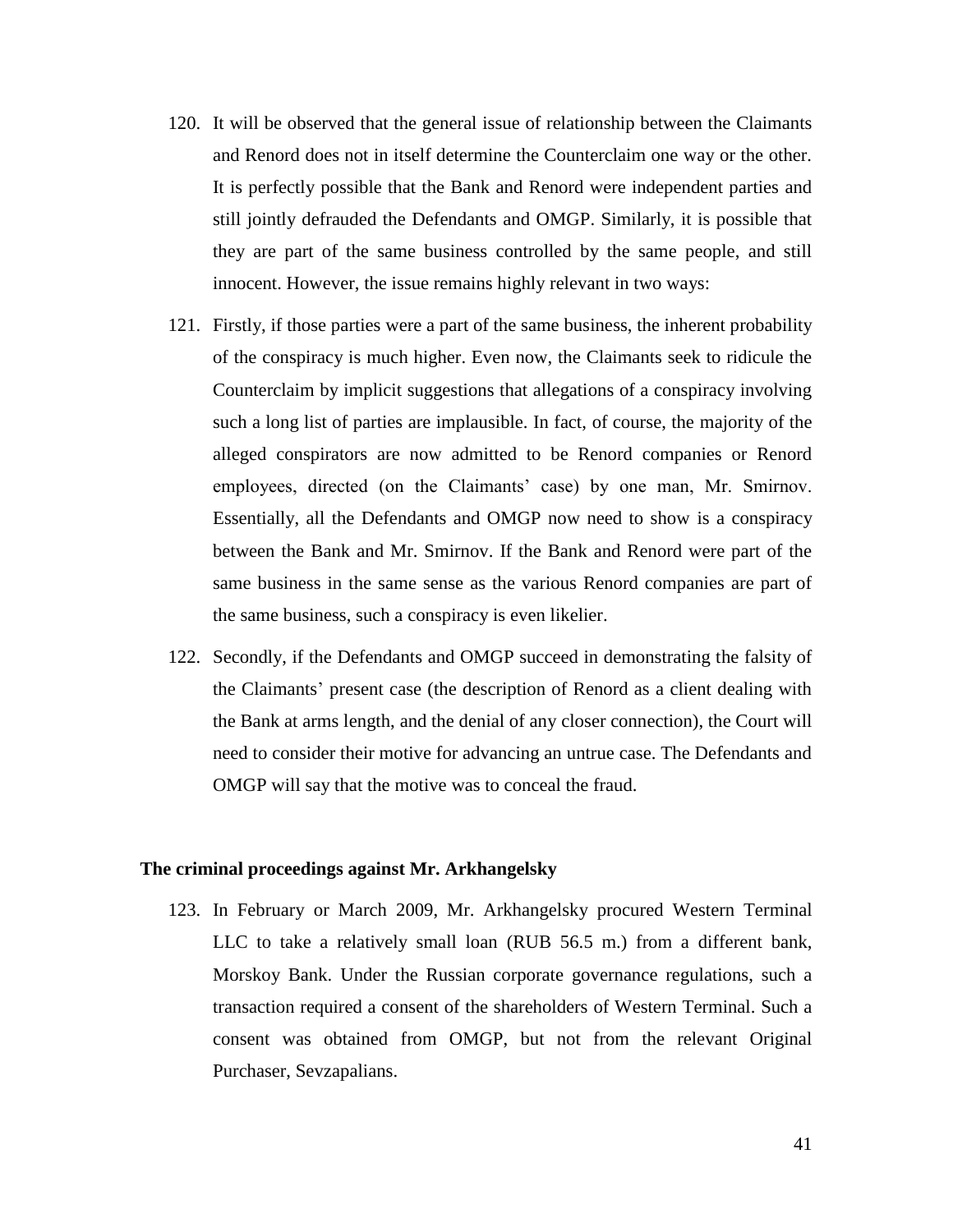- 124. Mr. Arkhangelky's evidence (*Arkhangelsky 19th*) is that Sevzapalians's consent was not required, as it was not a genuine shareholder but merely a 'special company' holding the shares on trust, subject to the undertakings recorded in the Memorandum, including:
	- The undertaking of the 'Original Purchasers' not to interfere with the day-to-day commercial activities of the companies; and
	- The undertaking of the OMGP and Western Terminal not to stop its commercial activities or otherwise worsen its economic position.
- 125. However, the Claimants' evidence seems to suggest that the Claimants will invite a finding that Mr. Arkhangelsky's actions were dishonest.
- 126. Following the replacement of the management of Western Terminal, the new Director-General appointed by Renord, Mr. Maslennikov, made a criminal complaint against Mr. Arkhangelsky, alleging fraud **[TB/D129/2085]**. Criminal proceedings were initiated. The Investigator took evidence (subject to the criminal liability for the Russian offence analogous to perjury) from, *inter alia*:
	- (1) Mr. Savelyev **[D138/2305]**
	- (2) Mrs. Malysheva [**D137/2278]**
	- (3) Mrs. Stalevskaya **[D137/2279]**
	- (4) Mr. Gavrilov, a Renord employee and the director-general of Sevzapalians **[D135/2224]**
	- (5) Mr. Maslennikov, a Renord employee appointed as the new directorgeneral of Western Terminal **[D132/2167]**
	- (6) Mr. Chernobrovkin, a Renord employee appointed as the new deputy director-general of Western Terminal **[D134/2218]**
- 127. All six witnesses gave evidence as to the circumstances of the 'sale' of Western Terminal from OMGP to Sevzapalians. All six testimonies perfectly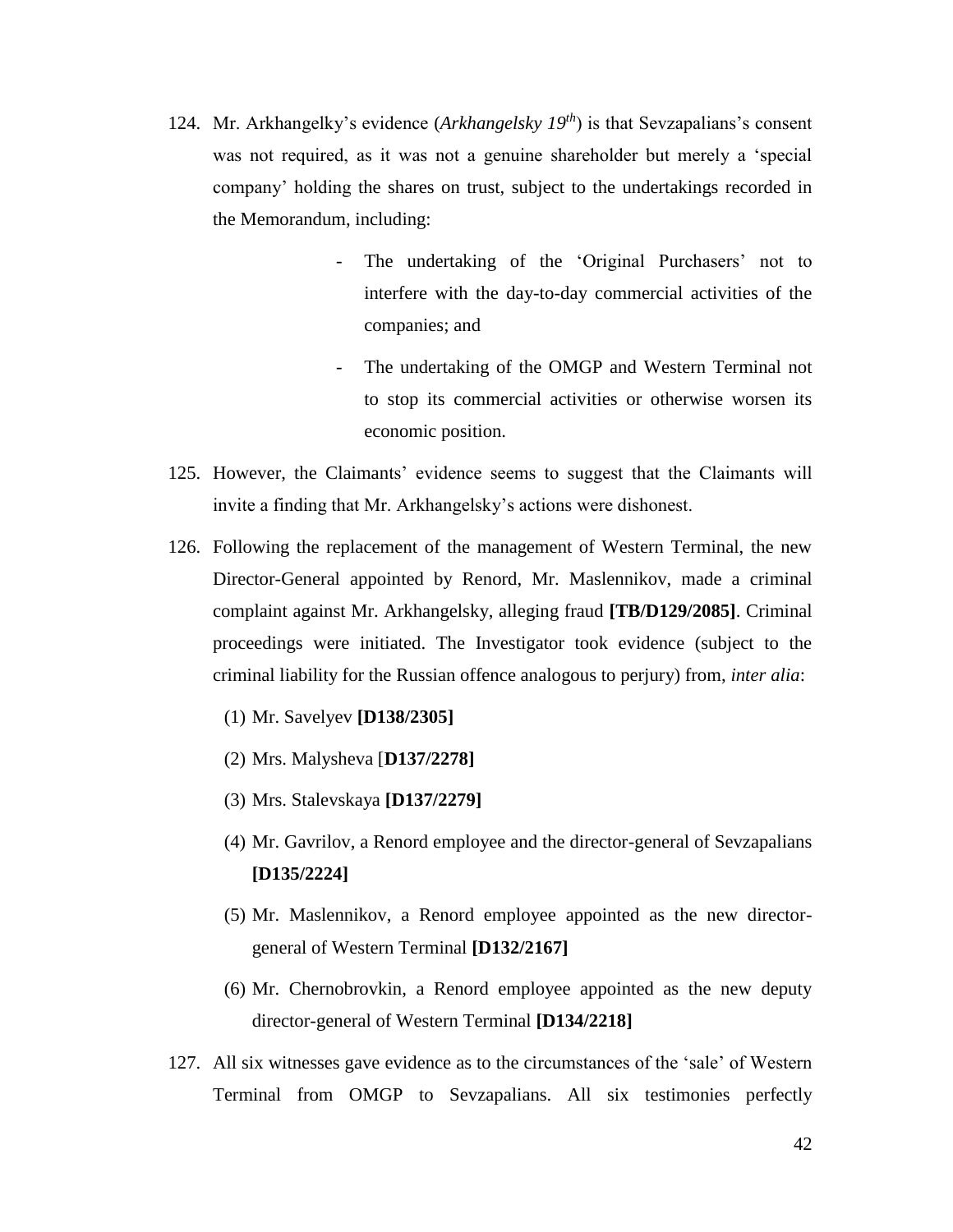corroborate each other and give substantively the same version of events, which is, in summary, as follows:

- (1) In December 2008, Mr. Arkhangelsky decided to sell Western Terminal and approached the Bank asking for help in finding a buyer.
- (2) Mrs. Malysheva, as a favour to him, put him in touch with Mr. Gavrilov.
- (3) There followed a genuine sale from OMGP to Sevzapalians at the fair market price of RUB 10,000.
- (4) Other than that, the Bank had no involvement in the deal. It had no interest in the sale other than helping its borrower.
- 128. Each witness testimony only occupies 2-3 pages, and the Court is respectfully invited to read all six. The Defendants will invite the following important inferences:
	- (1) A perjury by six witnesses telling substantively the same lie can only result from a collusion.
	- (2) The only purpose of that perjury was to conceal the so-called 'Repo' arrangement.
	- (3) The reason for concealing it was because it was fraudulent.
	- (4) Three different employees of the Bank gave the same false evidence because the Bank was responsible for that fraud.
	- (5) Three different employees of Renord gave the same false evidence because Renord was also responsible for that fraud.
	- (6) A conspiracy involving, at least, the Bank, Renord, and the six individuals is, by far, the most probable explanation.

129. Mr. Savelyev gives the following explanation in his witness statement:

*46.3. I have also been shown minutes of a witness interview of me by Sub-Colonel Levitskaya, the Chief Investigation Officer of the 7th Division of Investigation Part on Investigation of the Organised Criminal Activity of the Main Investigation Department by*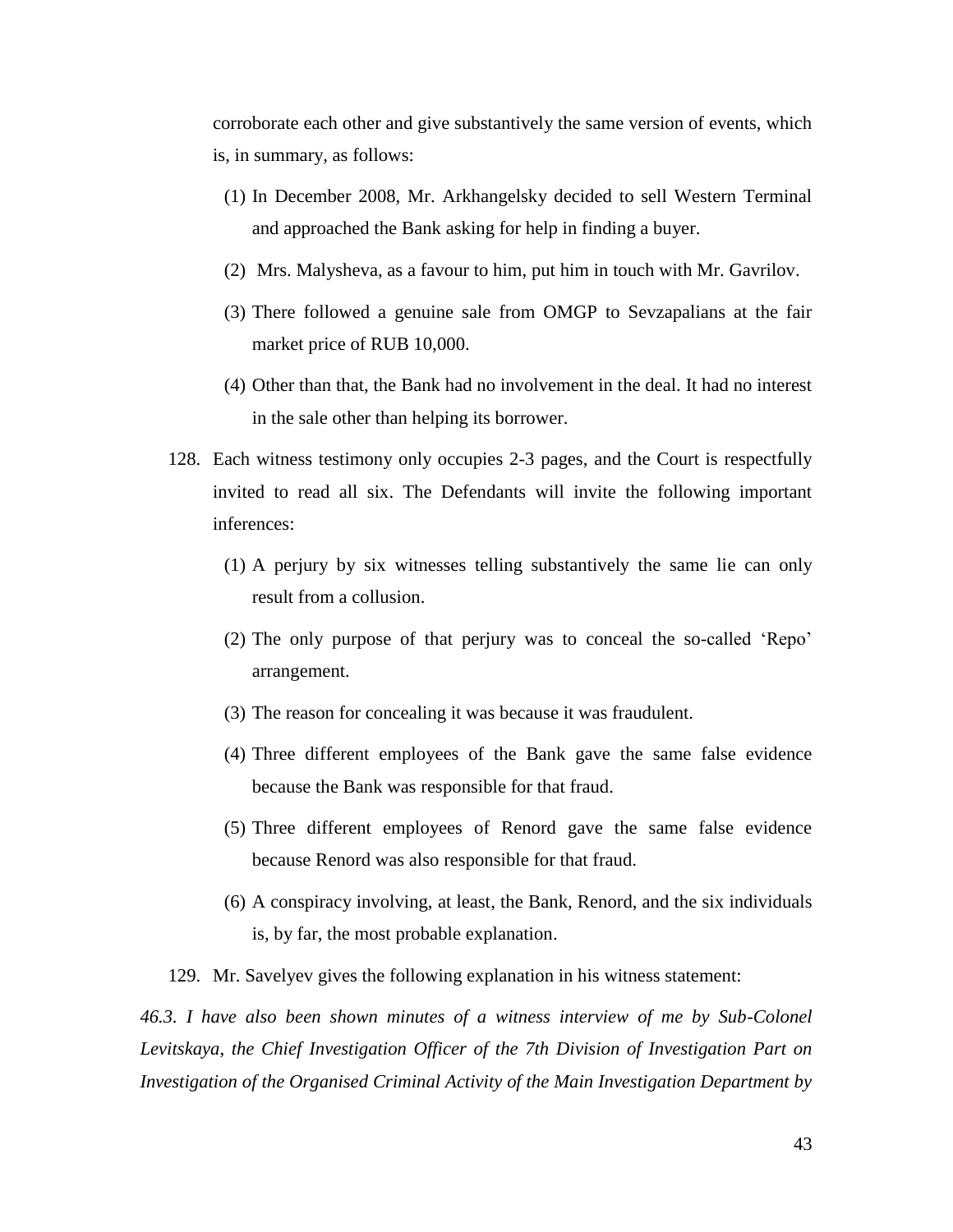*GUVD in St Petersburg and Leningrad District, in connection with a criminal investigation into the activities of Mr Arkhangelsky and the Oslo Marine Group [106- 112]. While I cannot now be certain, I believe that I only met Ms Levitskaya briefly since she needed evidence from me as the Chairman of the Bank and that after that, she dealt*  mainly with my subordinates in this regard (I do not now recall who). While I *acknowledge that I signed these "minutes", I have no recollection of these minutes being prepared and do not now know who did so. I cannot recall whether I read the document before signing it.* 

*47. In the course of preparing this witness statement, I have realised that there were some errors in the previous accounts which I gave in the other proceedings referred to above, in terms of my knowledge of and dealings with Mr Arkhangelsky and OMG.*

*[…]*

*50. As regards the minutes of my interview with Ms Levitskaya, not only is this incorrect as regards the timing and number of my meetings with Mr Arkhangelsky, it is also incorrect as regards discussions at our 25 December 2008 meeting. I have not been able to identify now, given the long passage of time, why these errors were made and why I*  did not notice them at the time. I acknowledge that I signed this document but I could not *have read it carefully at the time. I did not give the interview my full attention or properly explain what happened. I apologise for any confusion caused by these errors.*

130. Ms. Stalevskaya gives the following explanation:

*43. I previously gave an interview on 26 March 2010 to the Russian prosecutor, Lt-Col Levitskaya, as part of criminal proceedings into Mr Arkhangelsky [148-153]. I note that in this interview I made reference to OMG selling one of the corporations owned by the group. I do not know now why I made reference in this interview to selling shares since this did not reflect the complete nature of the transaction that I have explained in the statement above.* 

*44. I do not think that I was properly paying attention at the time and wanted to get through the interview quickly. I had not reviewed the documents as I have now done so.*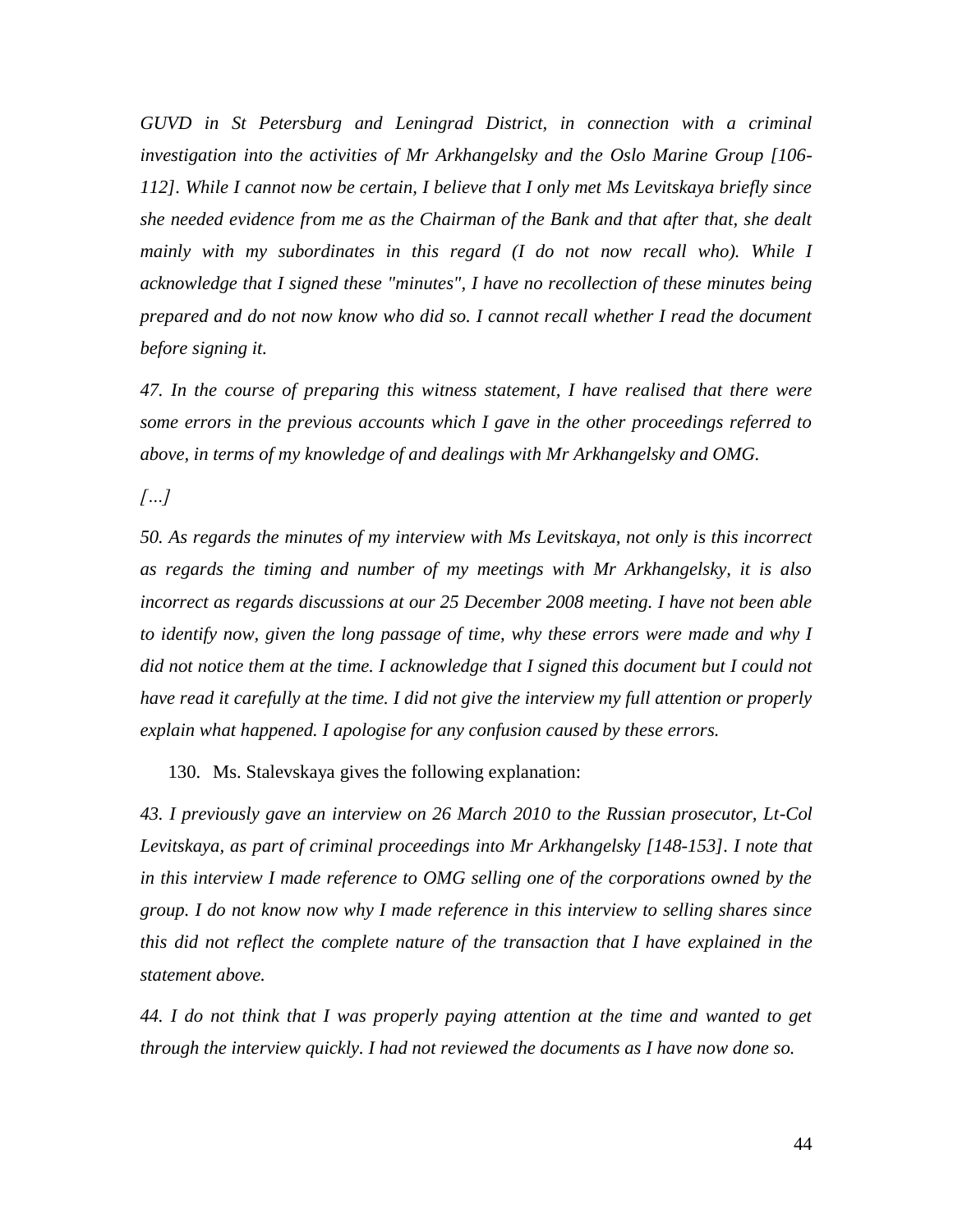- 131. It should also be noted that the false evidence of those six witnesses was (and still is) crucial for the continuation of the criminal case. Whether or not Mr. Arkhangelsky's analysis as to the implications of the Memorandum for the rights of Sevzapalians as the 'shareholder' was legally correct (and it is submitted that it plainly was), the criminal case on fraud could only proceed so long as there was evidential basis for an allegation of dishonesty; i.e. that he knew Sevzapalians was a genuine shareholder but misrepresented the position to Morskoy Bank. There is no such basis save for the false evidence of the six witnesses.
- 132. It was on the basis of that very criminal case that Russia issued an Interpol 'red notice' against Mr. Arkhangelsky (see the International Arrest Warrant at [**TB/D/2293]**); and applied for his extradition from France. That extradition request, ultimately unsuccessful, nevertheless resulted in his arrest and two weeks' imprisonment until the bail was paid. The Bank was active in the extradition proceedings through its French lawyers, and sought to arrest the bail money pursuant to the Russian judgements.
- 133. The criminal file was disclosed to the Bank in 2013. None of the six witnesses is known to have taken any steps to inform the Russian authorities that their evidence had been untrue and should not be relied on. The criminal charges, and the Interpol 'red notice', remain in place. It is for that reason that Mr. Arkhangelsky cannot be present at this trial.

#### **Irina Malysheva**

- 134. It will take some weeks for the Court to hear all the witness evidence in this case. However, it will take no time at all to note what is undoubtedly the fact of greater evidential significance than anything any of them may say - the fact that Mrs. Irina Malysheva is not here.
- 135. Mrs. Malysheva was, at all material times, Vice President of the Bank. She was personally in charge of handling all the arrangements with Renord, Mr.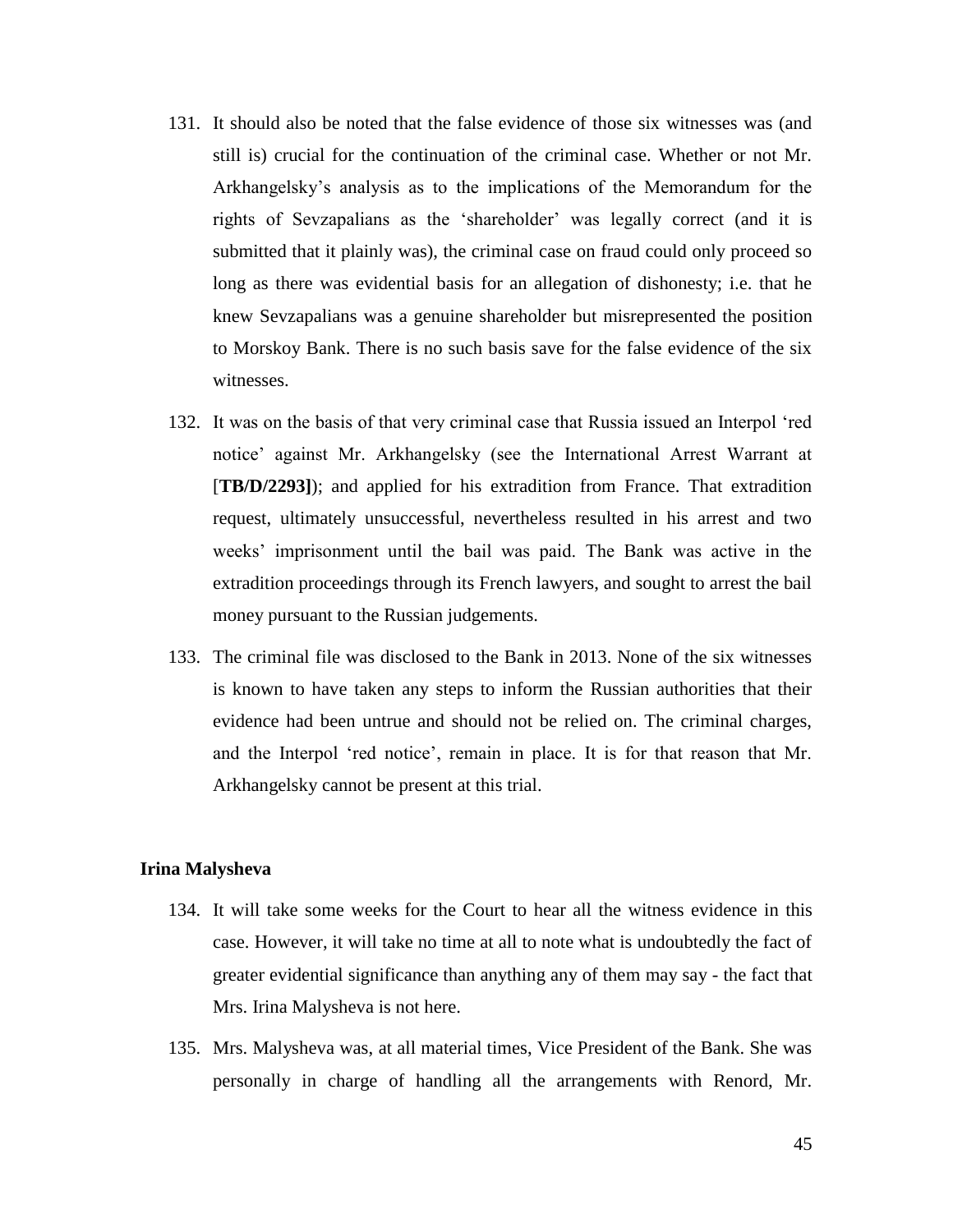Zelyenov and Mr. Sklyarevsky on behalf of the Bank. Her BVI witness statement is at **[B2/14]**. The Court is invited to read it. It is submitted that the statement invites what might have been a very interesting cross-examination.

- 136. As a Vice President of the Bank, Mrs. Malysheva was personally responsible for most of the Bank's actions which, on the Defendants' case, implemented the fraudulent scheme against them. As mentioned above, there is evidence that members of her family were among the beneficiaries of the fraud through their interest in Renord and in Baltic Fuel Company. She was also one of the six perjurers in Morskoy Bank criminal case.
- 137. Tellingly, when Mr. Pasko sought to interview Mr. Savelyev as part of his investigation of the dispute between the Bank and Mr. Arkhangesky, Mr. Savelyev referred him to Mrs. Malysheva as the person who dealt with that issue on behalf of the Bank (*Pasko*, para 11 **[C1/5/3]**).
- 138. An audio-recording of Mrs. Malysheva's interview with Mr. Pasko is the Defendants' disclosure document 459. The English transcript is appended to this skeleton as **Appendix 2**, and the Court is respectfully invited to read it in full. Alas, this is the closest the Court will ever get to a cross-examination of the Bank's most important witness; but in that respect, it is very illuminating. The Bank's executive, who had the most involvement in the events giving rise to the Counterclaim, puts the Bank's case against Mr. Arkhangelsky intelligently and persuasively. Yet, when she does so in her own words and not through the lawyers, the falsity of that case is obvious.
- 139. The evidence of Mrs. Malysheva's dishonesty is overwhelming. All that evidence was duly disclosed in these proceedings. By the time Mrs. Malysheva allegedly refused to give evidence for the Claimants, she knew everything there was to know about the serious allegations made against her personally. She chose not to respond. In the circumstances, this is as good as an admission.
- 140. It is, perhaps, with this in mind that the Claimants now take a further 'pleading point'. After Mrs. Malysheva's apparent disappearance in 2015, it has been suggested for the first time, after years of litigation, that the Bank is not liable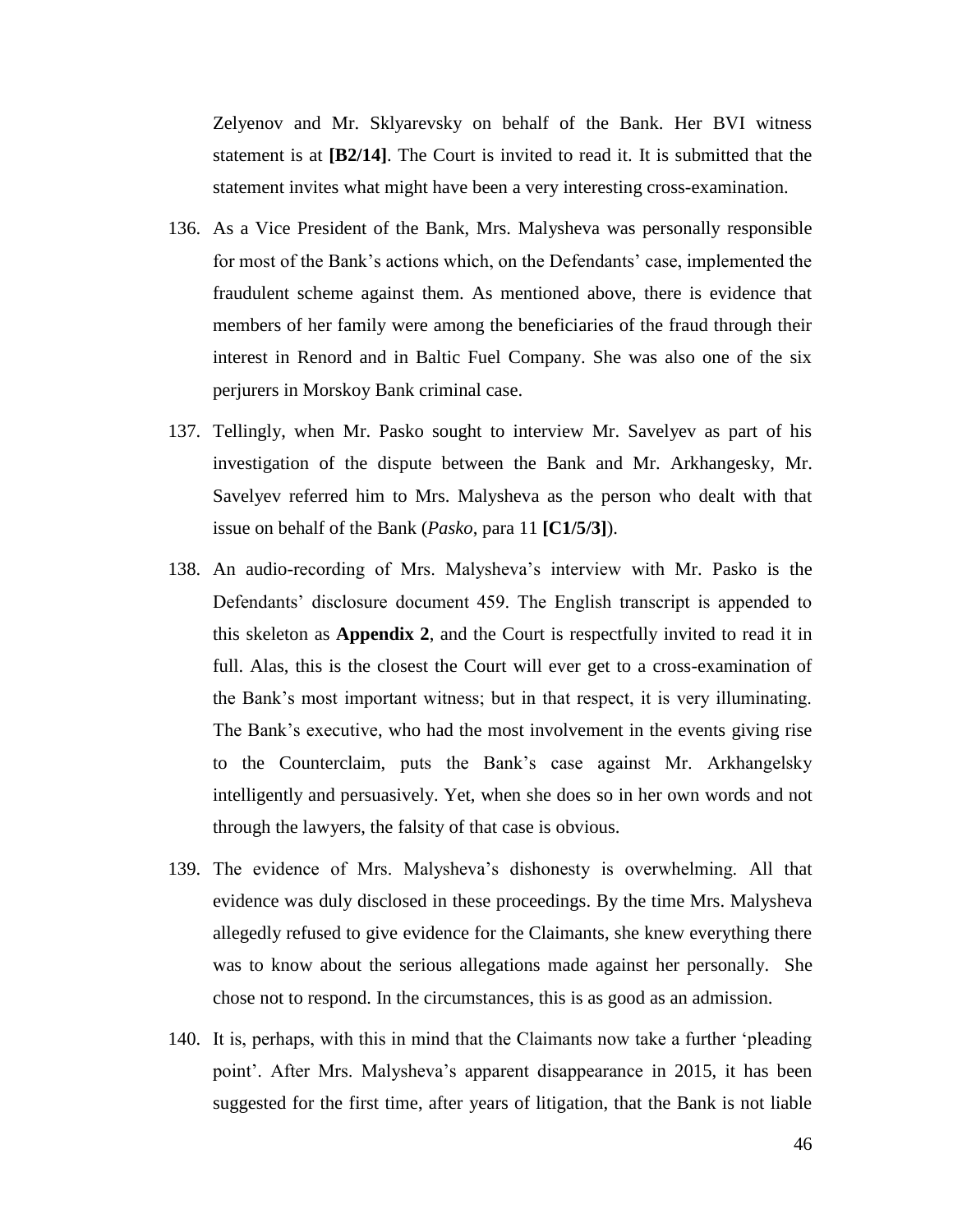for her actions as its Vice President. In support of that argument, the Claimants rely on the following passage in para 177 of the pleaded Counterclaim:

*The Counterclaimants contend that at least the following entities were party to the conspiracy and that their roles in the execution of the conspiracy were (without limitation and to the best the Counterclaimants' knowledge at the time of pleading) as follows:* 

a. *The Bank: the Bank (acting primarily through Mr Savelyev, its Chairman) had the following roles to play in the execution of the conspiracy* […]

[Emphasis added]

- 141. It is now said that such pleadings do not leave it open to the Defendants and OMGP to impute liability to the Bank for Mrs. Malysheva's actions on its behalf. All allegations that the Bank acted by Mrs. Malysheva are now characterised as a 'new' and 'unpleaded' case based on vicarious liability. It is further asserted that Mrs. Malysheva's fraud was "*(on the Defendants' case) against the employer*", i.e. the Bank. See further paras 418-421 of the Claimants' skeleton argument.
- 142. This argument is both unfair and incorrect.
- 143. Firstly, it is not and has never been the Defendants' case that the Bank was a victim of a fraud by Mrs. Malysheva or any of its other executives. It has always been the Defendants' case that the Bank, acting by its executives, and/or jointly with its executives, including Mrs. Malysheva, has defrauded the Defendants and OMGP. Most importantly, it has always been common ground that Mrs. Malysheva et al were acting on behalf of the Bank vis-à-vis various third parties, with apparent and actual authority to do so. Until very recently, the Bank always accepted full responsibility for all the relevant acts done through its executives. Its defence was to deny that those actions were fraudulent. It is the Bank, not the Defendants, who is now trying to run a new and unpleaded defence.
- 144. The only suggestion that the Bank may have been defrauded by its executives comes from the expert report of the Defendants' and OMGP's banking expert,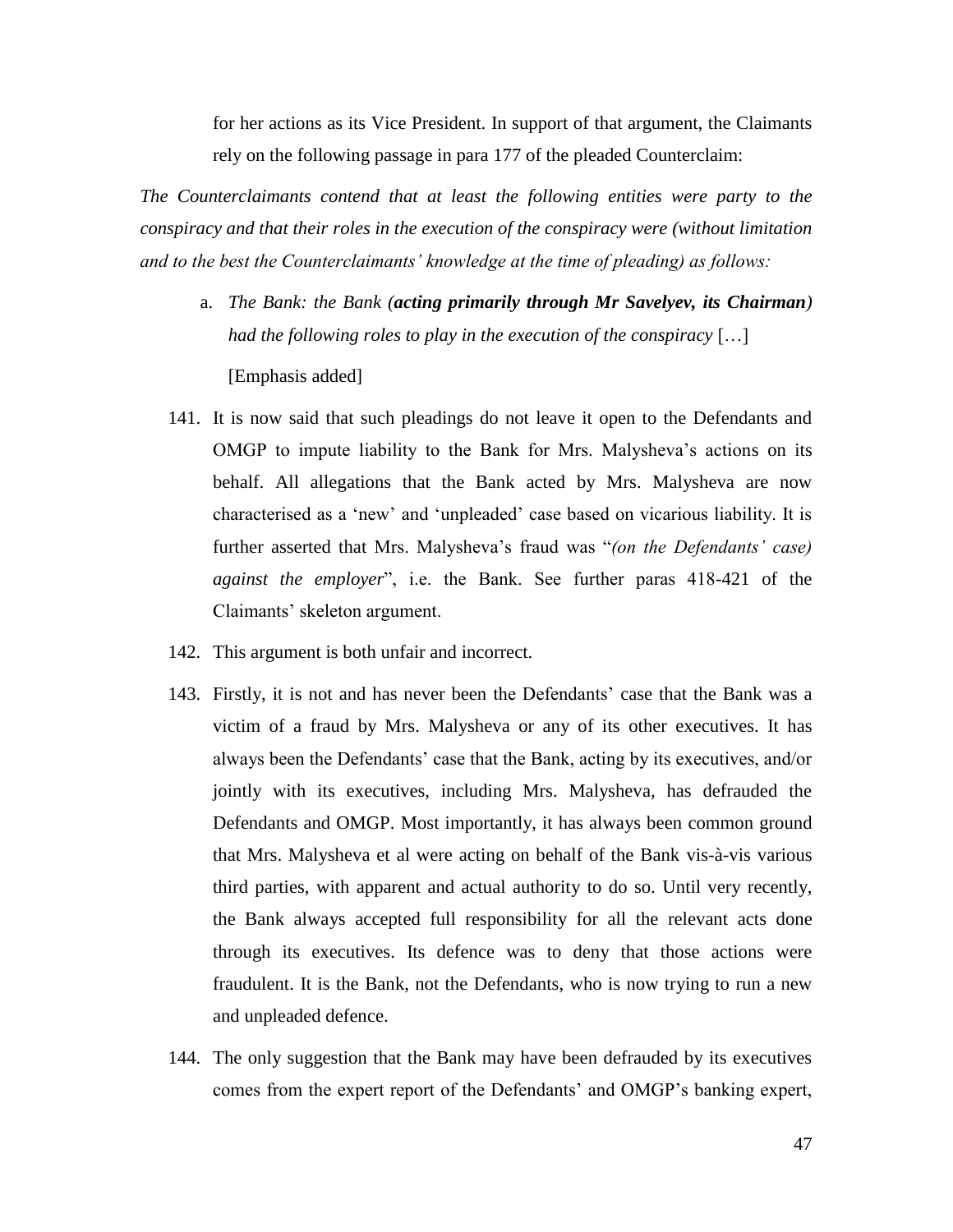Professor Guriev. Asked whether the 'Repo' was a 'conventional and commonly used arrangement' in Russian banking, the expert says that it was highly unusual, to the extent that the circumstances of the transaction would inevitably lead the Board of Directors and the banking regulator to suspect that the Bank was defrauded by its executives. This is not either party's pleaded case, but an opinion of an independent expert. Moreover, the question put to the expert was not whether there was a fraud, or who was the victim of the fraud. The question was whether the Bank's admitted actions, which the Bank defends as 'conventional and commonly used', were in fact conventional and commonly used. The answer is no. The rest is the reason why not. That is not even evidence of fact.

- 145. After the expert report was served, Mr. Stroilov suggested in passing [L8/39/79, line 20 on p. 78 to line 17 on p.79] that the 1<sup>st</sup> and  $2<sup>nd</sup>$  Claimants might now wish to obtain separate legal representation and see whether the Bank might want to run a defence based on an assertion that it was itself a victim of fraud by its executives. No doubt, that possibility was carefully considered by the Bank and its legal advisors in any event. Nevertheless, the Bank's pleaded case remains what it is: it is based on a denial that its actions through Mrs. Malysheva were fraudulent. The present attempt to run a new and unpleaded defence is a very late afterthought and should not be permitted.
- 146. Secondly, the Defendants' and OMGP's pleadings must be considered as a whole. The central allegations of the Counterclaim have always been that the Repo arrangement, the onward sale of Scan from the Original Purchasers to Subsequent Purchasers, the replacement of management and seizure of the two companies, were all fraudulent acts, and that the Bank was behind them all. It then became known, from the Claimants' own evidence, that the Bank did all those acts through its Vice President, Mrs. Malysheva.
- 147. It is in the nature of any conspiracy claim that a plaintiff cannot know all the internal workings of the conspiracy; or which particular executive within a corporation was personally in charge of a particular act done by or on behalf of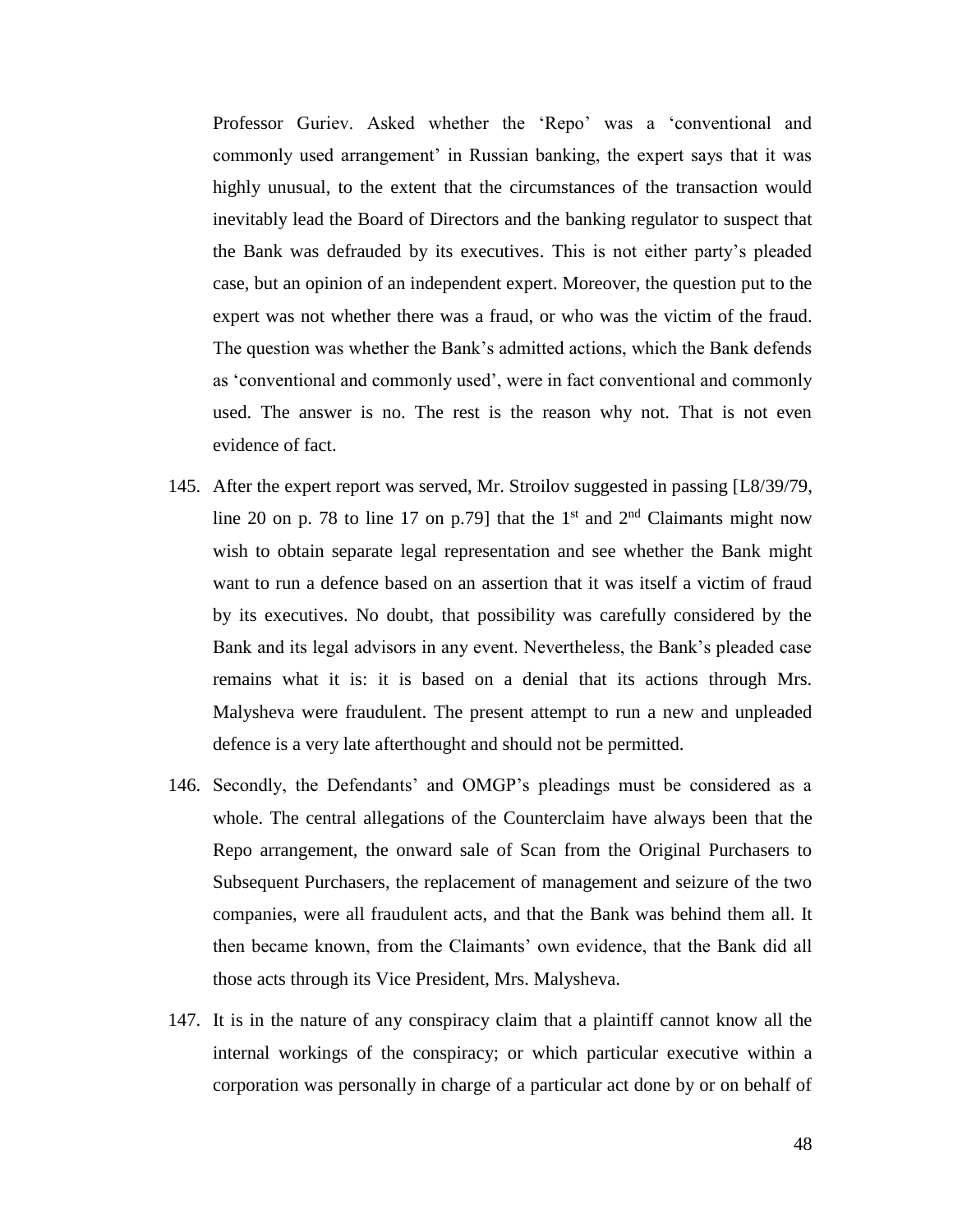that corporation. The allegations were pleaded against the Bank; the Bank has admitted them in substance, but denied fraud. The fact that it was acting by a particular Vice President is evidentially significant, but does not alter the fundamental issue between the Claimants and Defendants.

- 148. Thirdly, the 'allocation of roles' within the conspiracy was pleaded expressly "*without limitation and to the best the Counterclaimants' knowledge at the time of pleading*". The Bank was pleaded to have been acting "*primarily*" through Mr. Savelyev. Such indicative pleadings cannot be taken to exclude any of the Bank's actions taken through another executive, even though those actions have been duly pleaded elsewhere.
- 149. Fourthly, where it is pleaded that there was a conspiracy, and the conspirators were
	- *(a) The Bank (acting primarily through Mr. Savelyev);*
	- *(b) Mr. Savelyev, President of the Bank;*
	- *(c) Mrs. Malysheva, Vice President of the Bank;*
	- *(d) Other senior employees of the Bank;*

it would be an unfairly technical approach to interpret this as meaning that all executives except Mr. Savelyev were acting in their individual capacities and the Bank is only liable for Mr. Savelyev's actions. The Bank could have been in no doubt as to what was alleged against it in substance, whether or not the form of the pleadings is quite correct.

150. A corporate liability for fraud is always, in one sense, a 'vicarious' liability. In the strictest sense of the words, 'the Bank' can never be dishonest because it has no mind or conscience of its own. The Bank is dishonest where its executives, acting on its behalf, do so dishonestly. It is implicit in an allegation of fraud against the Bank that the dishonesty of its executives must be imputed to the Bank.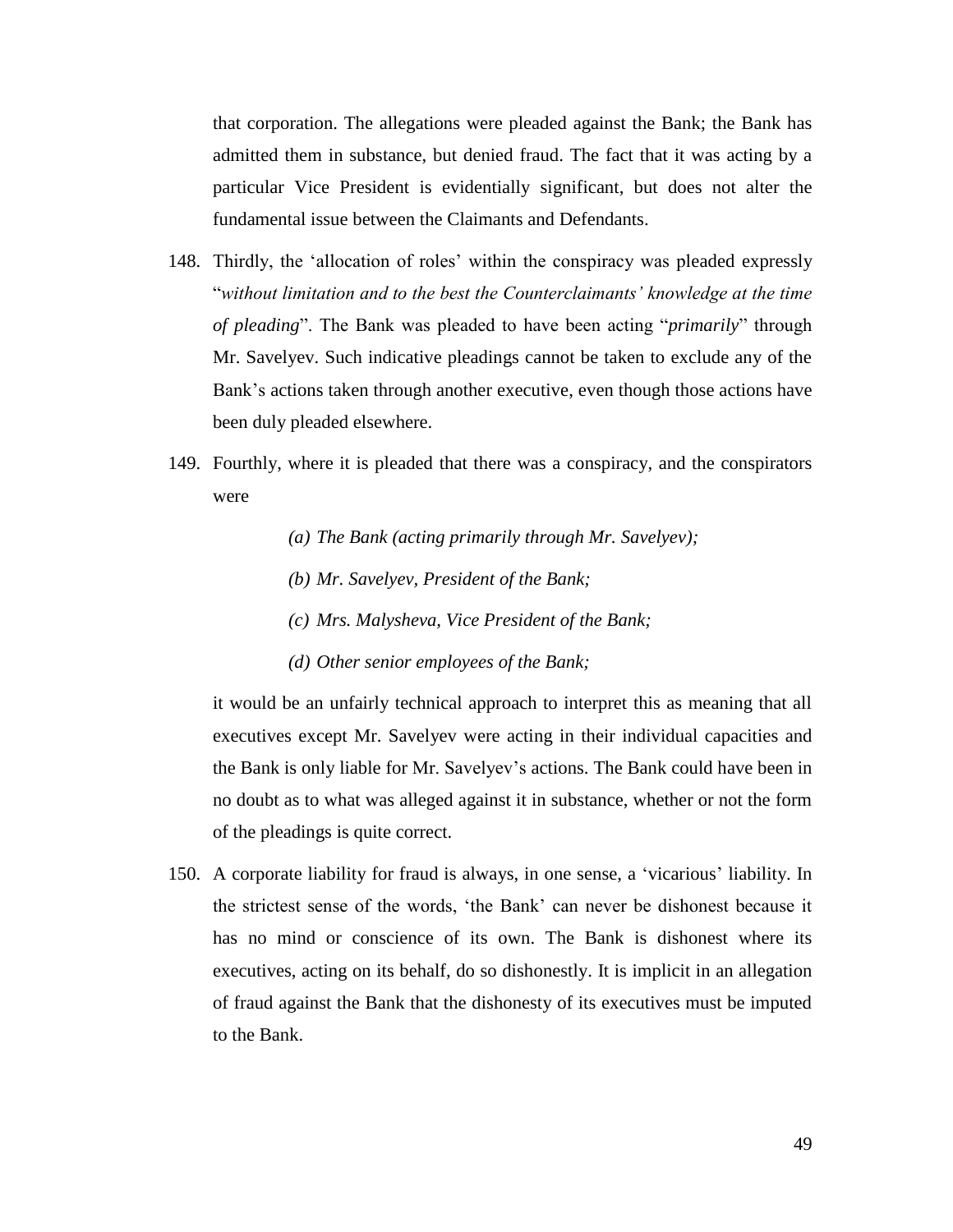## **Claimants' disclosure**

- 151. The Court is aware of the Defendants' concerns over the inadequacy of the Claimants' disclosure. Two matters are of particular concern:
- 152. Firstly, it has transpired that throughout this litigation, as well as the earlier litigation between the parties in various jurisdictions, the Claimants were destroying potentially disclosable documents at a massive scale, purportedly under their usual policy on retention/destruction of documents: see the Defendants' submission to the Court dated 6 November 2015. At the hearing of 6 November, Mr. Justice Hildyard required the Claimants to provide information as to what directions were given within the Bank in relation to retention/destruction policies. The Claimants responded by the 6th witness statement of Mr. McGregor. They refused to provide the required information and referred to legal professional privilege. The Defendants and OMGP make two comments about that:
	- (1) Legal professional privilege should of course be respected; but inferences should be drawn on such information as is available. The Claimants were advised by English solicitors (Baker and MacKenzie) at least since March 2010. It should be inferred that the Claimants were fully aware of the need to introduce a 'litigation hold' and disapply the usual retention/destruction policies; but have wilfully chosen to destroy the potentially disclosable documents.
	- (2) It is understood that the information required by Mr. Justice Hildyard was not privileged legal advice, but any internal instructions given by the Bank to its staff in relation to non-destruction of documents (or destruction of documents, as the case may be). No such information has been provided. It follows that either (a) no such instructions were given or (b) the contents of those instructions were such that the Bank is now unwilling to reveal them to the Court.
- 153. Secondly, the Claimants' disclosure in relation to the key events of the Counterclaim, listed in Schedule C to the Order of 21 October and discussed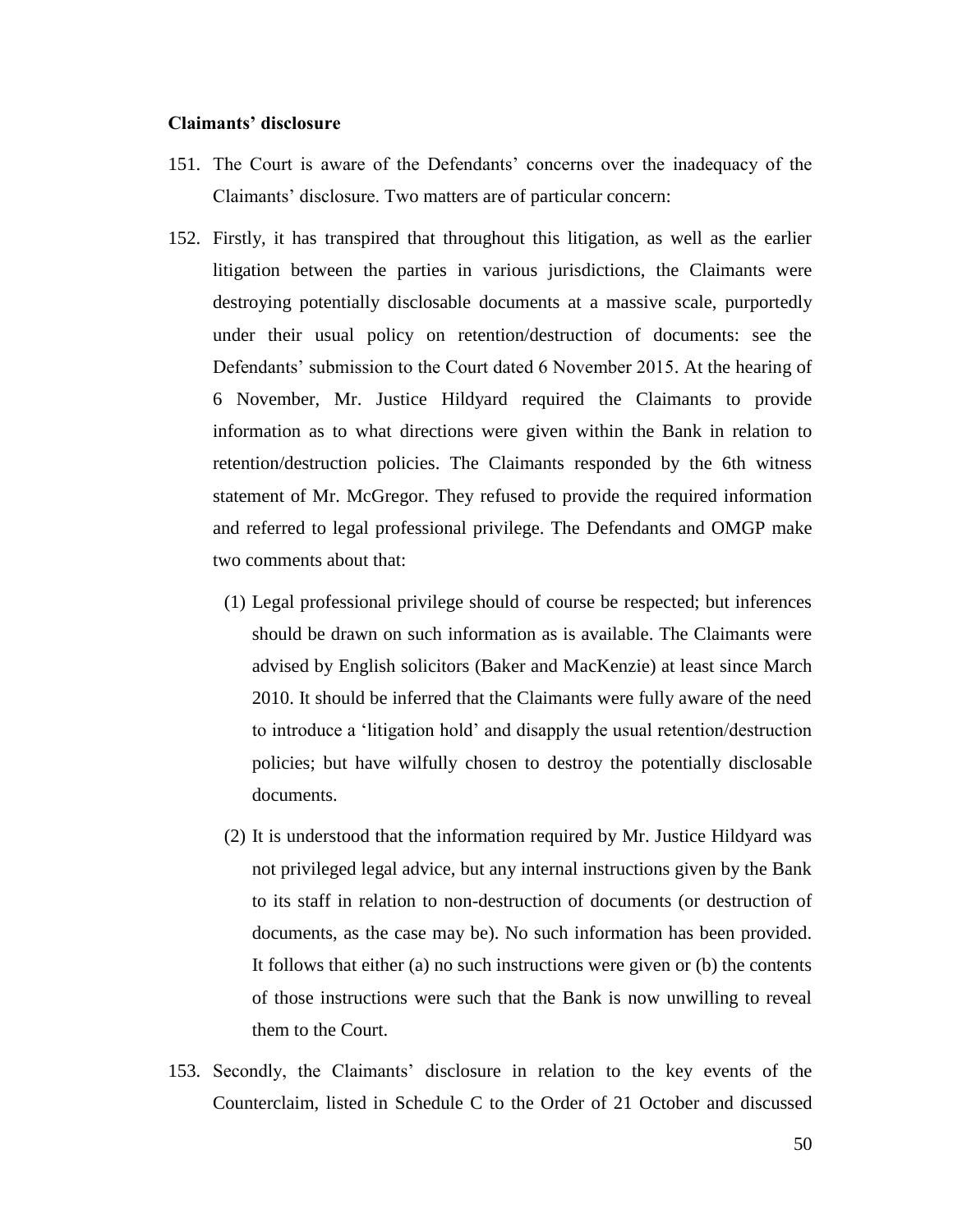above in this skeleton, has been negligible. In substance, the Claimants have simply ignored their obligations of standard disclosure on those issues, and most of the headings of specific disclosure in the order of 21 October.

#### **The Bank's claim against Mr. Arkhangelsky**

- 154. In substance, little can be said about the issue of alleged forgery by way of opening the case. Either Mr. Arkhangelsky signed the disputed documents or he did not. The evidential analysis should take into account (a) inherent probabilities, (b) handwriting expert evidence and (c) factual witness evidence.
- 155. The Defendants acknowledge the hurdle they need to overcome in terms of **inherent probability**. A large bank has admittedly been lending to a group of companies and seeks to recover an alleged debt from the former owner of those companies. His response is a denial of 'his' signature under the guarantees. As a starting point, scepticism of that defence is no more than a matter of common sense. As a rule, banking business consists in lending and recovering debts, not in manufacturing bogus debts. To deny a signature is a hopeless, childish, but typical defence of a defaulting debtor. The Defendants will need to displace these stereotypical assumptions by demonstrating that:
	- (1) This dispute takes place in the context of a much larger fraud committed by the Bank against Mr. Arkhangelsky, and an 'all-out war' waged by the Bank against him by most dishonest and unlawful means; and/or
	- (2) Fabrication of documents is well within the Bank's arsenal of means used in its dispute with Mr. Arkhangelsky and the OMG. What is inherently improbable is that a large bank would indulge in fabrication of documents **at all**. However, if it is proven to have fabricated various other documents, it is a fairly trivial issue of fact whether certain alleged guarantees should be added to the list of its forgeries.
- 156. The hopes that the **handwriting expert evidence** would give a conclusive answer to that question are now gone: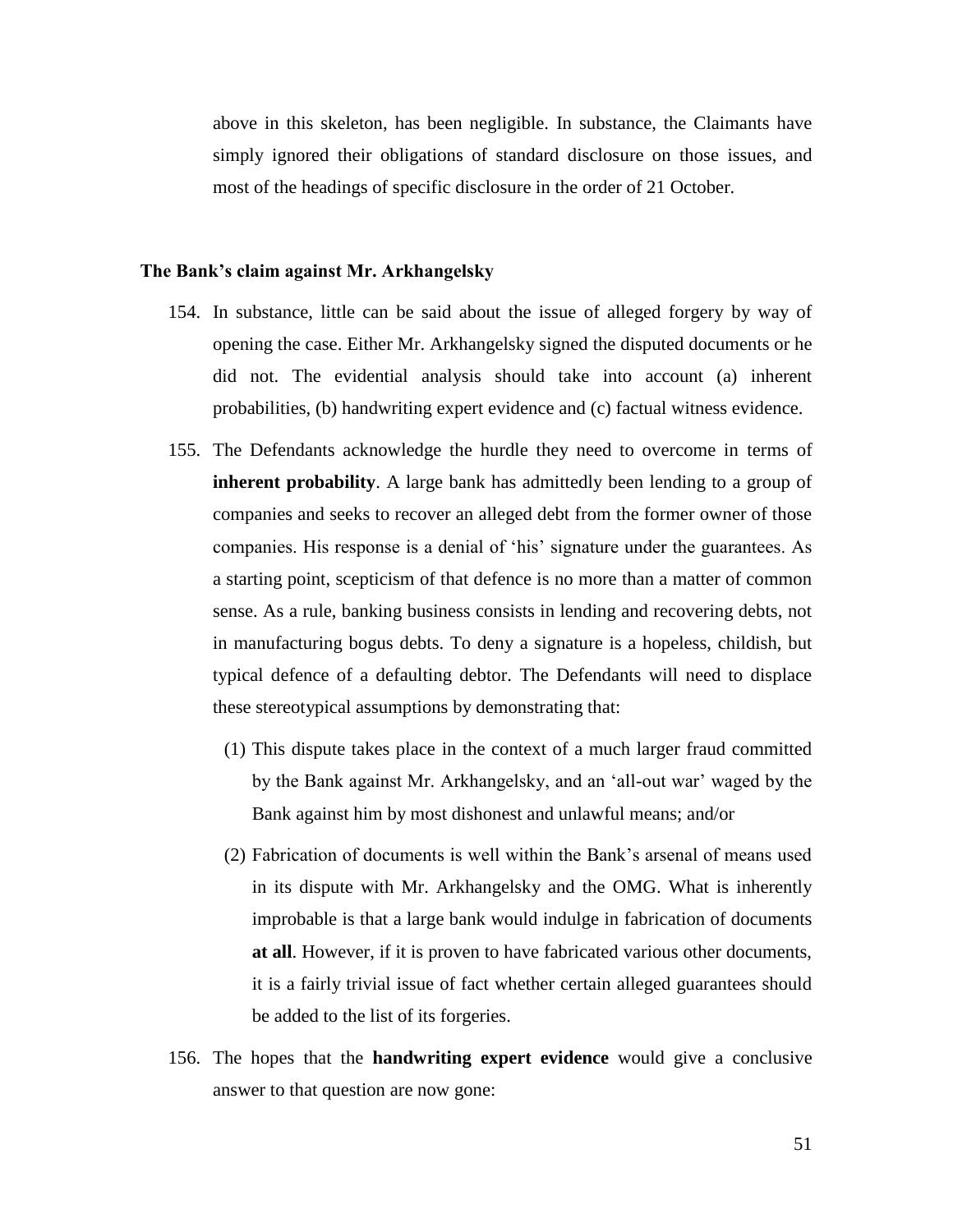- (1) Where the experts used the agreed set of comparators, the conclusions are mainly 'inconclusive', except one or two documents where there is 'weak' evidence of authenticity.
- (2) With the exception of a few signatures, the Claimants' expert report finds substantial evidence of authenticity on the basis of a disputed set of comparators. The Claimants refused to engage in an effort to obtain comparators from independent third parties, and insisted on using documents held by the Bank, selected at one time by Mr. Browne using an admittedly incorrect methodology. All experts (Dr. Giles, Mr. Radley and Mr. Browne himself) share the view that methodology was flawed; so there is no proper basis for using those comparators.
- (3) The experts agree that (a) there is positive evidence that most of Mrs. Arkhangelsky's signatures had been forged, but (b) cannot rule out a possibility that they were forged by Mr. Arkhangelsky. The latter sounds sensational; but is not positive evidence. It is merely a possibility, one of perhaps a thousand of other possibilities. The experts do not venture into assessing its probability (which would require a similar comparison with handwriting of any other potential forger). **All** it means is that: (i) if, **and only if**, other positive evidence proves that Mr. Arkhangelsky forged his wife's signature, the experts have nothing to say to contradict that; and (ii) while Mrs. Arkhangelsky's signature has clearly been forged, the inference that it was forged by the Bank does not follow automatically without other evidence supporting it.
- 157. In the end of the day, the handwriting expert evidence lends little support to either party's case, is consistent with either party's case, and is therefore ultimately unhelpful. The issue will have to be resolved on the basis of crossexamination of **factual witnesses**.
- 158. Further, what ultimately matters are the witnesses' factual recollections, not their opinions, nor the strength with which those opinions are held. The strength of Mr. Arkhangelsky's opinion on the issue of forgeries has admittedly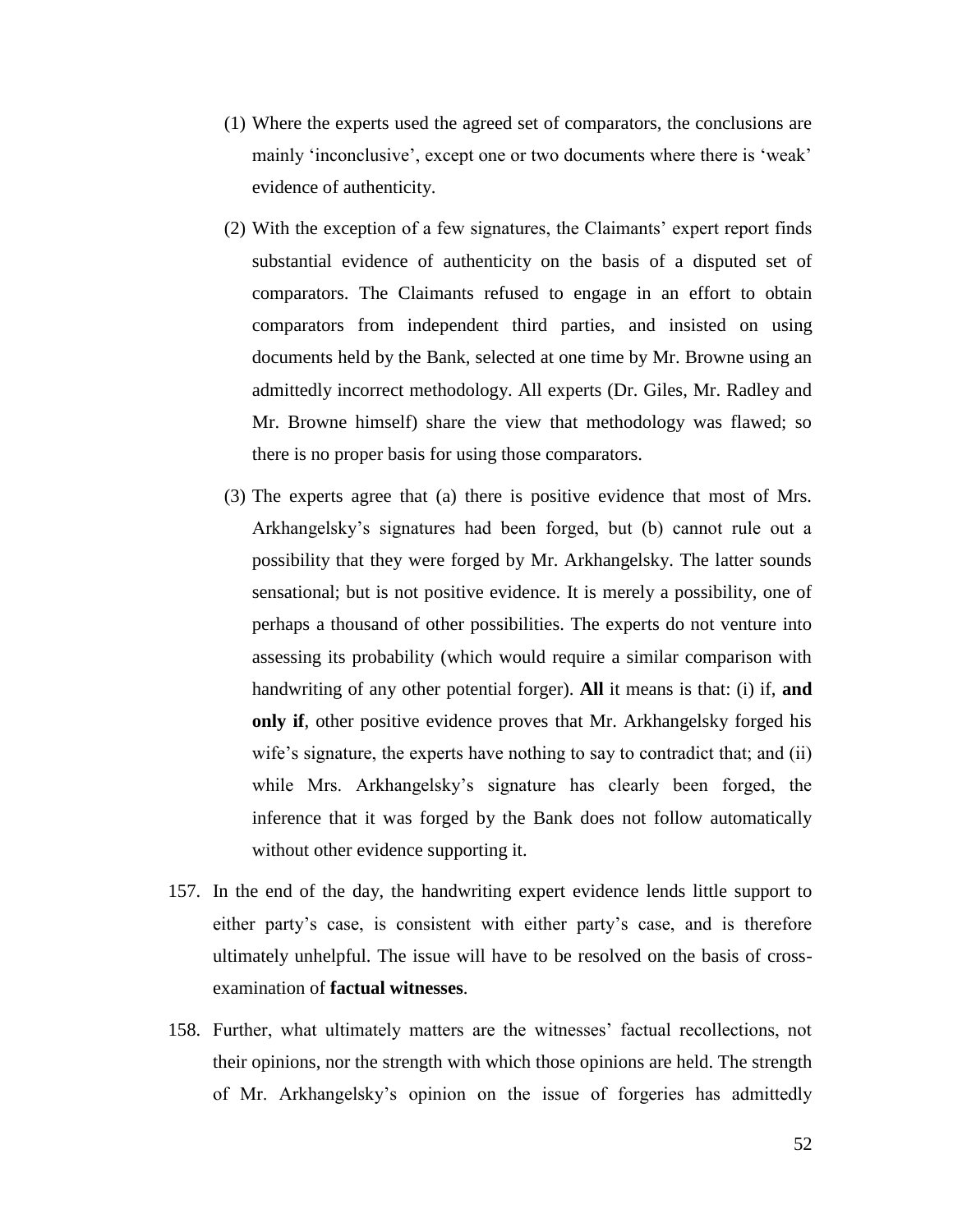changed. His factual evidence, now as before, is that (a) he had expressly agreed with Mr. Savelyev that no personal guarantees would be required and (b) he has no recollection of signing any of the disputed documents. On both points, he is contradicted by several of the Claimants' witnesses. It is crossexamination of the witnesses on both sides that is likely to be determinative of this issue.

## **PART II: FAIR TRIAL**

- 159. The Court is well aware of the difficulties arising out of the fact that the Defendants and OMG Ports are impecunious litigants in person whereas the Claimants enjoy very powerful legal representation. In the judgement of 27 November 2015, the Court held in para 36 "*that though the circumstances are imperfect and regrettable, a fair trial should be possible, even if the question whether it continues to be so must be kept under continuous review*" (emphasis added).
- 160. In reaching that conclusion as to the possibility of a fair trial, the Court emphasised (para 32) two crucial requirements: (a) extra reading time and (b) "*the greatest possible assistance*" of the Claimants in identification of the issues "*as fairly and fully as possible*" in an old-fashioned '*dispassionate*' opening. Mr. Justice Hildyard held in para 32:

*There will be obvious and formidable difficulties, and even though I have had the benefit of having had the conduct of this case from its inception, I will require very great assistance and constructive contribution, as well as more reading time, to seek to put myself in a position which achieves the difficult tightrope trick of both assisting the*  litigant in person and also not descending into the arena. It seems to me that that *necessitates the judge being afforded more than usual opportunity to acquire a comprehensive grasp of the case from the inception of the trial and for the Court to be given the greatest possible assistance by the party most able to do it, that is to say the Claimants who have the benefit of powerful legal representation, in identifying the issues both factual and legal and any issues with regard to the experts, upfront and as fairly as*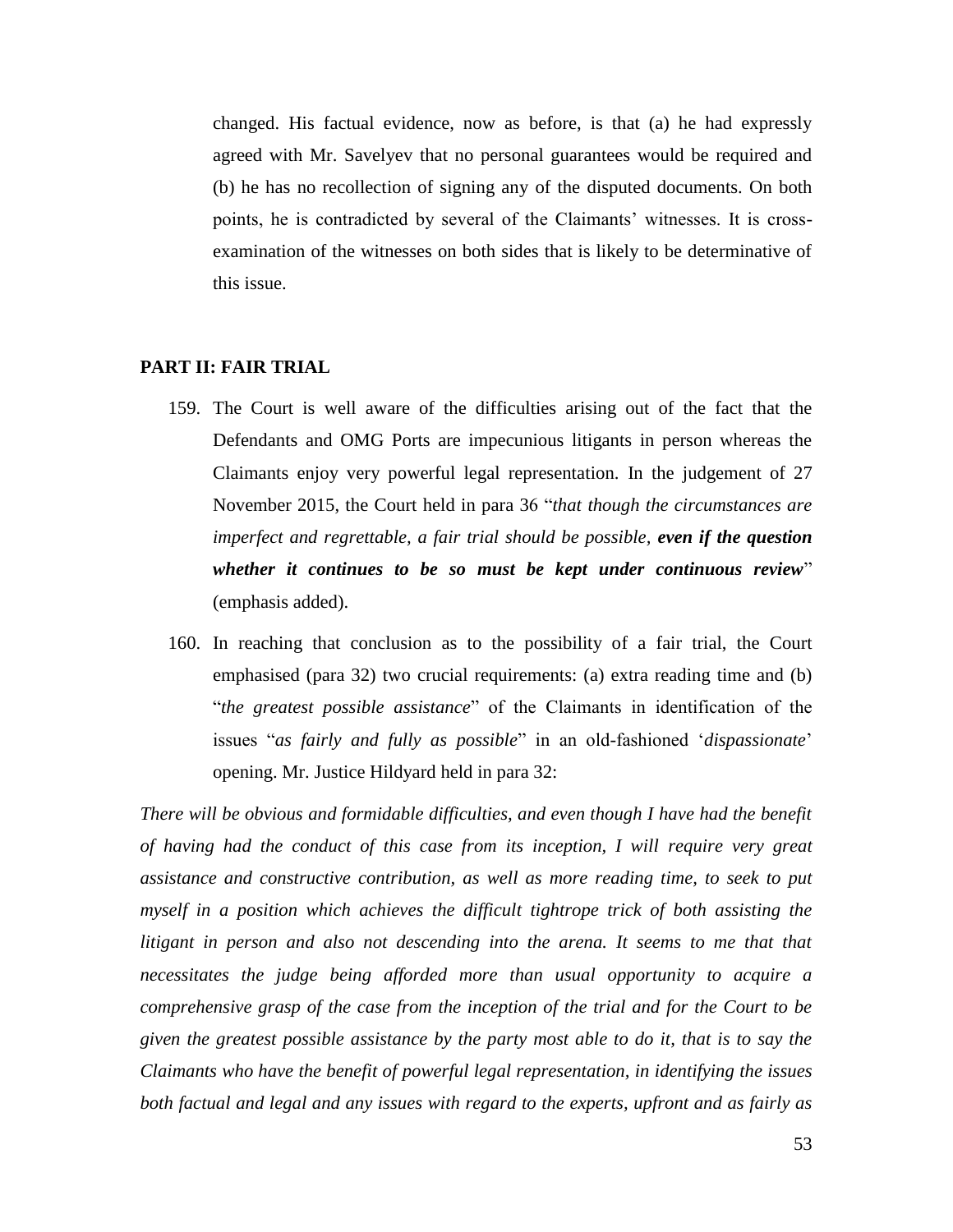*fully as possible. I shall also require a clear and comprehensive and dispassionate opening, and a careful and comprehensive written identification of the factual issues and the findings respectively sought, and of the points in issue between the various experts. The nature of the assistance required was, I hope, made clear to the Claimants and their legal counsel during the course of the hearing.*

- 161. The judgement reiterates in para 41 that the decision to proceed with the trial is made "*with the reserved right that if at any time I considered that the trial could not proceed fairly or had to be sliced up or dealt with in some other way, then despite the costs I would feel free to do so.*"
- 162. In refusing leave to appeal that judgement, Hildyard J re-iterated that fairness of the trial "*must be kept under constant review*". In the Court of Appeal, Elias LJ also relied heavily on that indication in refusing leave.
- 163. Since then, further practical difficulties have become apparent. Worryingly, some difficulties arise in relation to those very matters on which the Court relied most heavily in its "earnest hope" that a fair trial was possible.

## **The Claimants' opening**

- 164. As indicated above, the Defendants and OMGP do not accept that the Claimants' 246-page-long skeleton argument identifies issues "old style straight down the middle", impartially, or fairly, as directed by the Court.
- 165. The Claimants were required to produce an opening that identifies the issues impartially; and because it would be impartial, it was allowed to be 'comprehensive', rather than limited to 20 pages as provided for in the Chancery Guide. The practical result is a 246-page-long partisan argument, presenting the Claimants' case with such force and skill as could be expected from two eminent QCs and one experienced junior. That aggravates, not mitigates, the Defendants' disadvantage. The Defendants could have, with some difficulty, answered a 20-page skeleton argument. It is utterly unrealistic to expect that they can adequately answer a 246-page one.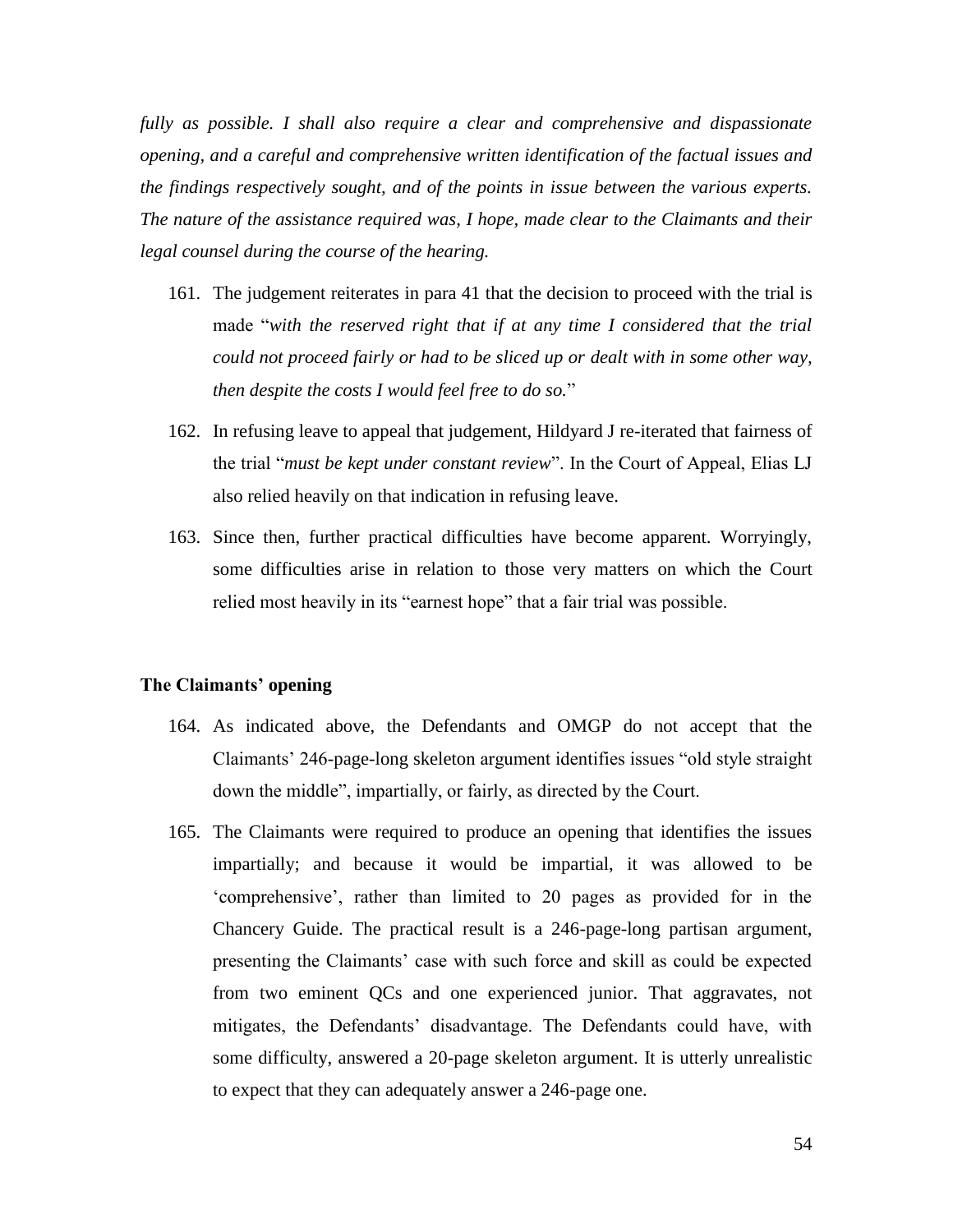166. The points made below are not intended as a comprehensive response to the Claimants' skeleton, but rather (with all due respect to its learned authors) as an illustration of its partiality and unfairness.

#### *Style and tone*

- 167. Time and again, contentious factual assertions of the Claimants are made in the text of the submission as background facts, whose truth the Counsel are seemingly prepared to certify by their signatures. To take one random example out of a hundred, it states in para 255: "*Further, Mr Arkhangelsky's allegation that Mr Savelyev told him the Bank would not insist on personal guarantees is untrue.*" Quotations from witness statements are typically introduced in such terms as "Mr. Arkhangelsky claims", "Mr. Arkhaneglsky alleges", "Mr. Savelyev explains", or "Ms. Volodina recalls". The Claimants' witnesses never 'allege' anything; the Defendants' witnesses never 'recall' anything.
- 168. In introducing the parties' witnesses in paras 198-221, the Claimants describe their own witnesses by reciting their contentious evidence, e.g. "*She sent to Mr. Arkhangelsky the various notices of demand under the guarantees*" (para 207). By contrast, Defendants' witnesses are introduced in demonstratively sceptical terms, e.g. "*Mr Grigory Pasko is a Russian investigative journalist who says he is a former political prisoner. He says he has been involved in investigating Mr Arkhangelsky's case*" (para 220).
- 169. Whether or not the Claimants agree with Mr. Pasko's evidence, he is a wellknown public figure whose background is readily verifiable. Mr. Pasko was infamously imprisoned by the FSB for his investigation of environmental abuses by the Russian Navy, such as dumping of nuclear waste into the Pacific. He was universally recognised as a *prisoner of conscience* (including by Amnesty International, which is acknowledged to be the highest authority on such matters). Mr. Pasko's evidence about his investigation in relation to the dispute between the Bank and Mr. Arkhangelsky (including interviews with Mrs. Malysheva, Mrs. Shabalina, and attempts to interview Mr. Savelyev) has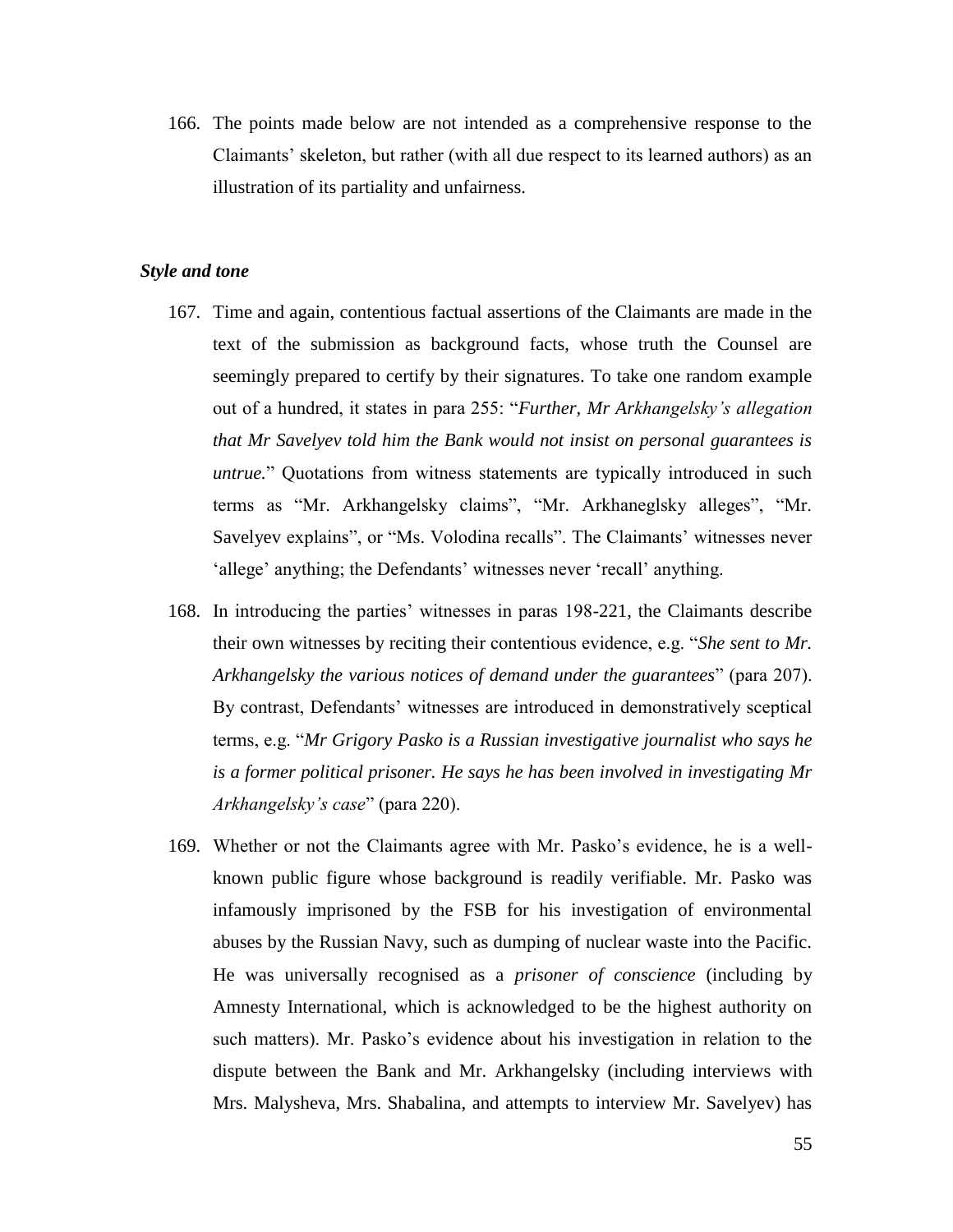not been contradicted. The Claimants are entitled to challenge his evidence, but his background can be non-controversially described as heroic, his name stands for everything that is worthy and honourable in journalism, and deserves some respect.

- 170. In introducing the parties (as if they needed any introduction to this Court), Claimants' introduce the Bank in two advertisement-style paragraphs, succinctly boasting of its size, clientele, and notable foreign shareholders (paras 24-25). There is no mention of the Bank's and Mr. Savelyev's alleged political links, and the Defendants' pleaded assertion that the Bank's rapid success in 2000s was due to the influence of Mr. Savelyev's friend, Mrs. Valentina Matviyenko, who was the governor of St. Petersburg in that period.
- 171. Of Mr. Arkhangelsky and Oslo Marine Group, however, it was thought necessary to say (by way of introduction): "*The Claimants' business valuation expert (…) observed (…) that 'considerable effort was made to disguise the origin of incoming funds (port and lumber businesses) as well as certain underlying investments (in the form of land and real estate developments).*" (para 27). Para 28 then seeks to insinuate a link between Mr. Arkhangelsky and Mrs. Matvienko. That 3-page long introduction concludes in para 34: "*OMG's businesses, its financial structures, prospects, and relationships with various financial institutions, will be the subject of investigation at trial*".

## *"Factual background"*

172. The first 66 pages of the skeleton are devoted to an introduction and 'background'. By a rough calculation, the assertion that Mr. Arkhangelsky signed the personal guarantees is repeated approximately 20 times in that section (prior to the actual discussion of the issue at p.p. 80-106). Commendably, the Court is left in doubt as to what the Claimants' case on that point is.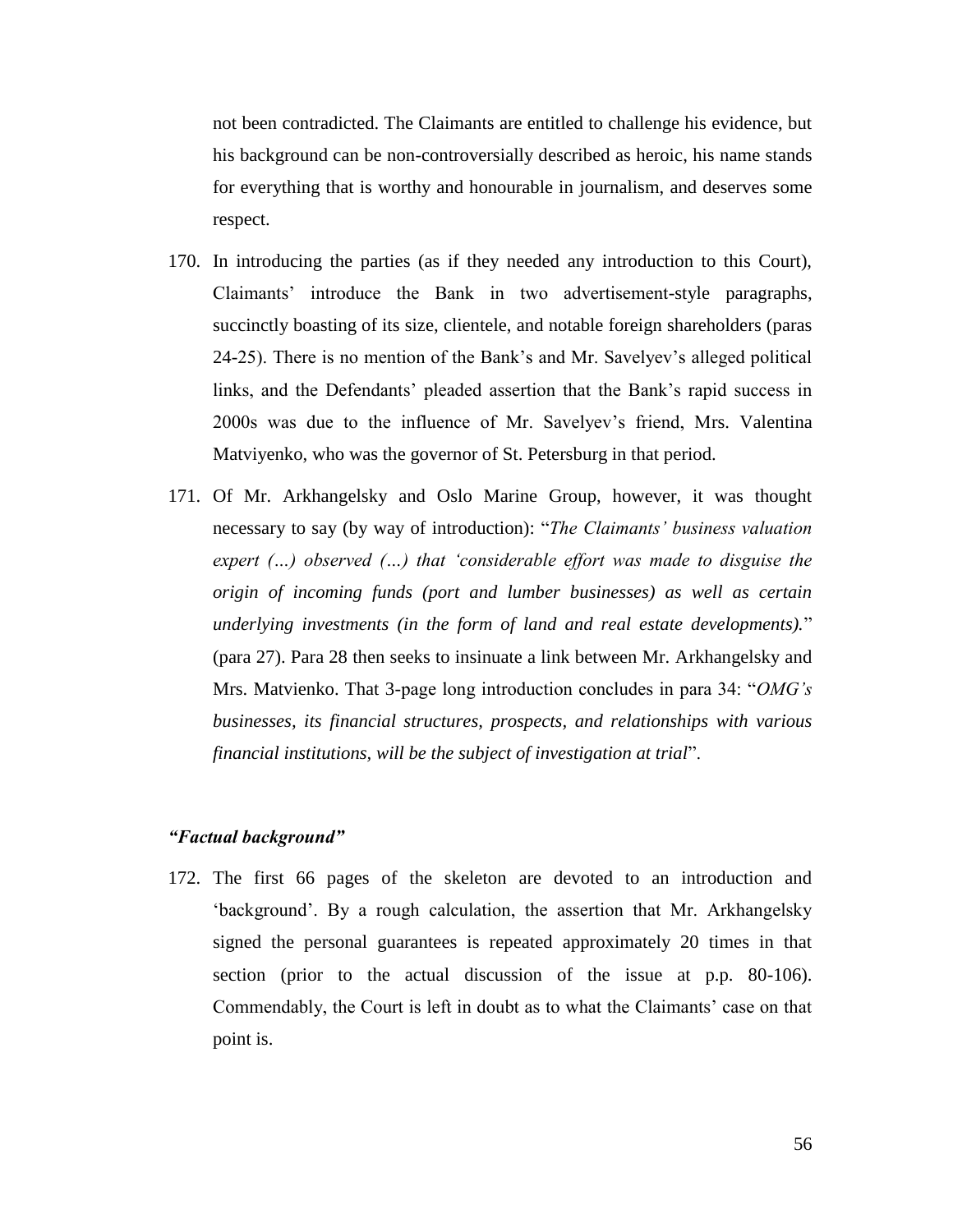- 173. This said, the skeleton does not set out the background facts of real importance, such as the circumstances in which Western Terminal assets were pledged to the Bank:
	- (1) It was originally intended and agreed, at the time the Bank opened the credit line for Vyborg Shipping, that each loan would be secured by a pledge of a vessel operated by that company.
	- (2) My mid-2008, Vyborg Shipping run into difficulties, and the vessel intended as a pledge for the  $4<sup>th</sup>$  loan was not delivered in time.
	- (3) Western Terminal assets were offered as a substitute pledge *ad hoc* and at a very short notice.
	- (4) It was clearly understood between the parties, and reflected in the Bank's internal documents, that the amount of the loan was no more than 38 per cent of the value of the pledge.
	- (5) Under the Russian cadastral rules, Western Terminal being designated as a single land plot, it was only possible to pledge it as a whole and with virtually all its infrastructure (despite its being described simply as a 'land plot').
	- (6) It was envisaged and agreed between the parties that (a) the OMG would take steps to divide the Terminal into several land plots for cadastral purposes and (b) the part of the Terminal relating to Berth 16 would then be released from the pledge.
	- (7) It is therefore clear that the Terminal was only pledged to the Bank *ad hoc*, that the intention of the parties was that only a part of it should be pledged, it was only due to an incident of cadastral rules that the whole Terminal was formally pledged, and that the parties recognised at the time that such a pledge was excessive.<sup>14</sup>
- 174. While the Bank now argues that 2008 valuations were erroneous, these circumstances are of some importance as background to the events of the

 $\overline{a}$ 

 $14$ Claimants' disclosure document K169 at [TB/D93/1166/6]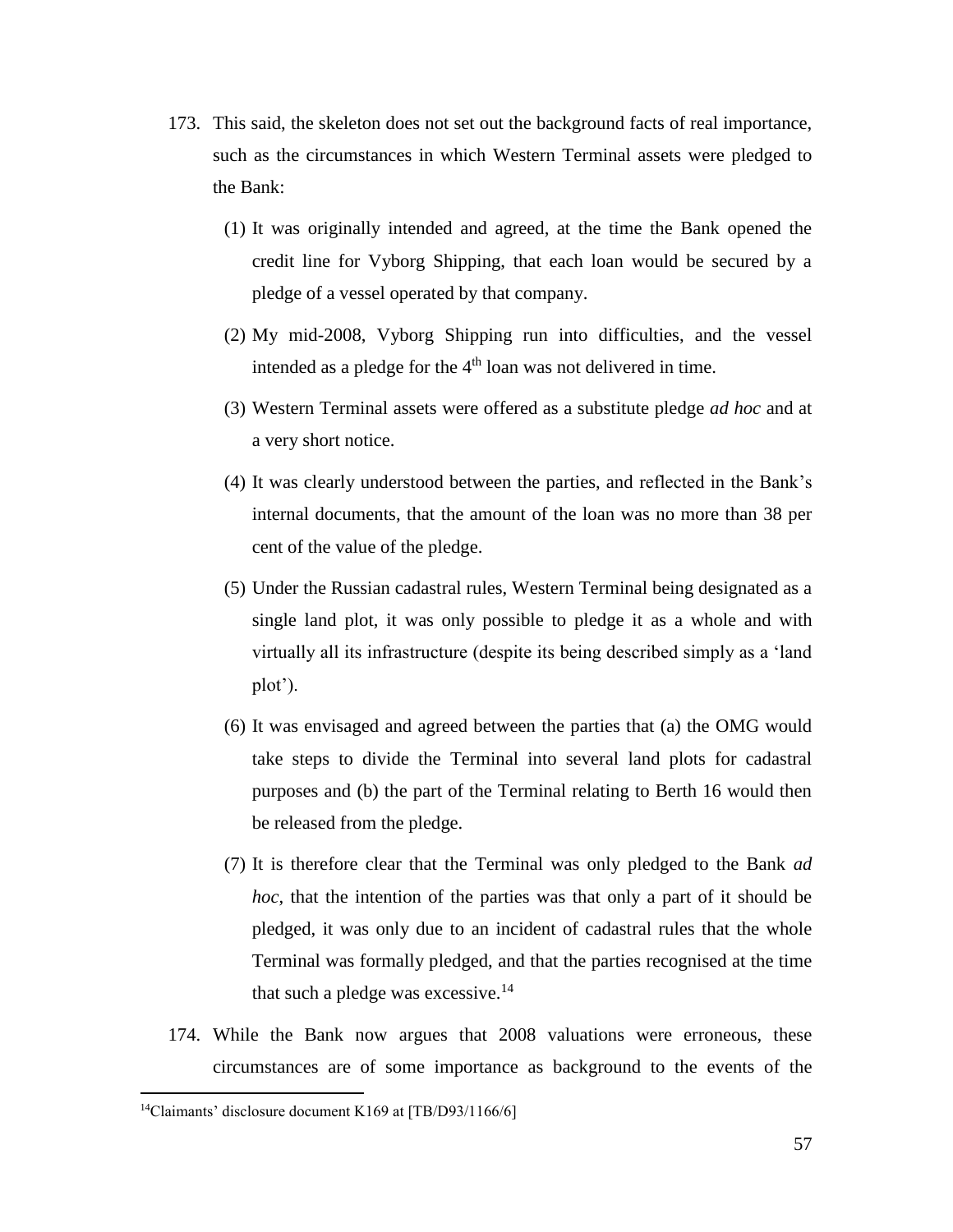Counterclaim. They should have been disclosed to the Court in the Claimants' 'impartial' opening.

175. The document then proceeds to argue, repeatedly and emphatically, that all OMG assets of value had already been pledged to the Bank or other creditors, and there was nothing to 'raid'.

# *Comments on the draft investigation report by FTI*

176. In para 402, the Claimants' skeleton comments on the draft FTI report as follows:

*The Claimants say that the draft FTI report does not advance the 'conspiracy' case. In particular, it does not show that the Bank 'owns' or 'controls' the Renord-Invest group, which is as the Claimants understand it, the centre of the conspiracy case. The draft also notes:* 

*'We cannot presently confirm the following:*

*…*

*That Alexander Savelyev owns and operates the Baltic Fuel Group.'*

*The Claimants will say that, if anything, the draft FTI report disposes of the 'conspiracy' allegations.*

177. Even as a partisan argument, this is misleading in several ways:

- (1) The relevant page in the draft FTI presentation **[TB/D173/1895.1/15]** is headed *'Unconfirmed links'*. It is evidently intended not as a summary of factual conclusions, but as an aide memoire listing matters which need to be further investigated. The alleged link between Mr. Savelyev and Baltic Fuel is listed among a number of other alleged 'links', many of which have since been admitted by the Claimants. For example, FTI also could not "presently confirm":
	- *that Vector Invest LLC (INN 7842367080) as owned by Andrey Belogolov and Valeriy Rudoy is a relevant company;*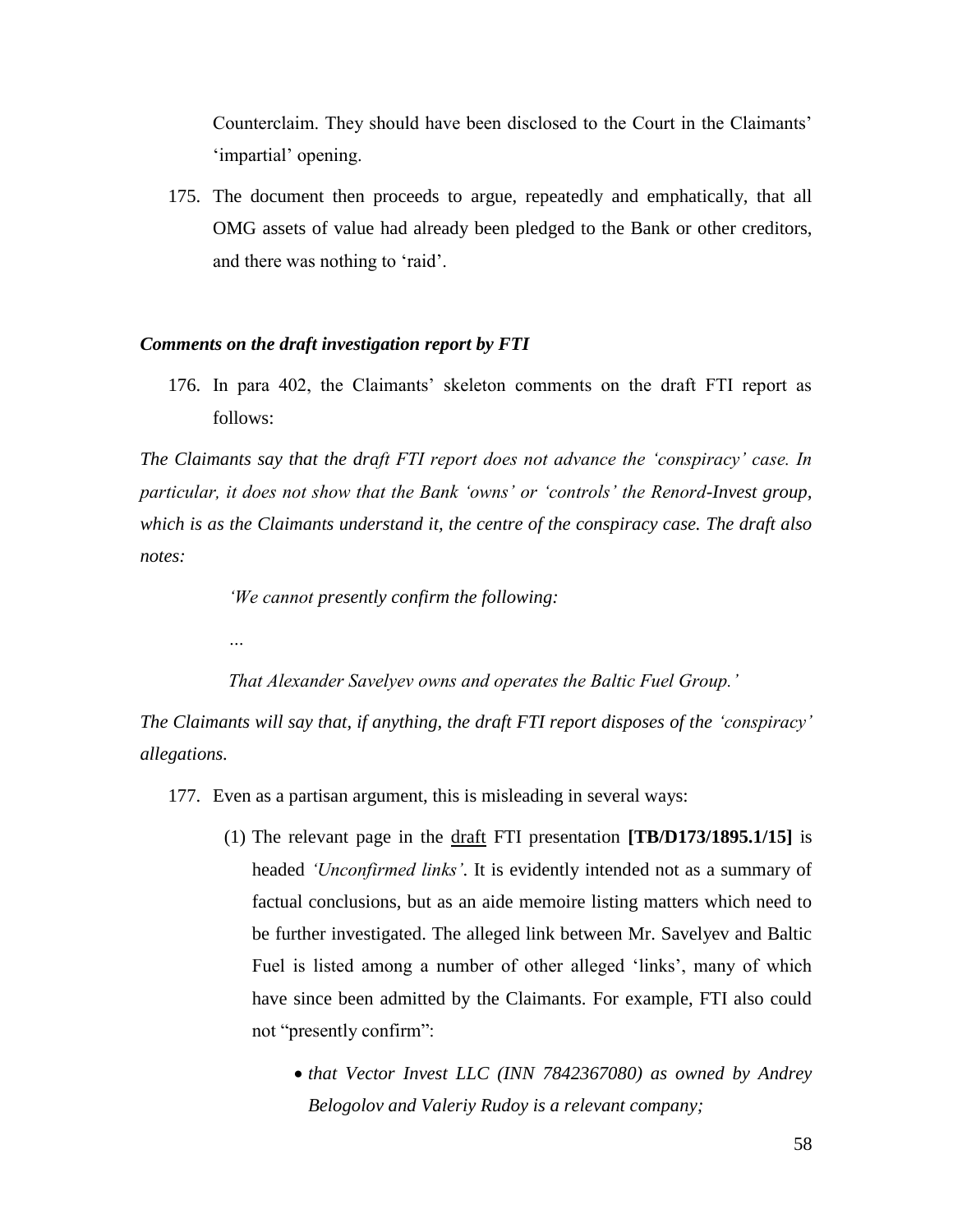- *that Igor Malyshev is the son and Vladmir Malyshev the husband of Irina Malysheva*
- *that Svetlana Guz is the sister of Vladislav Guz*
- *that BSPB and IC Renord-Invest shared offices on Ispolkomskaya Street*

All these matters have now been admitted.

- (2) It may well be the case that Mr. Savelyev ultimately owns or operates Baltic Fuel Company; that would no doubt be a relevant fact; it was right to ask FTI to investigate that possibility; but **it has never been part of the Defendants' or OMGP's pleaded case**, **let alone "the centre" of it**. The closest the pleadings come to that alleged averment is in para 177(h), where Baltic Fuel Company is listed among 21 companies and individuals averred to be "*vehicles for the ultimate beneficial ownership of other coconspirators by the Bank and/or Mr Savelyev and/or other coconspirators, and for the concealment of such ownership and control*". This is a much wider case than is represented in the Claimants' skeleton.
- (3) By the very definition of a conspiracy, allegations that one conspirator owns or controls another can hardly be crucial to a conspiracy case. A conspiracy is an agreement between different parties; one party's ownership and/or control of another is nearly always relevant and hardly ever crucial. Ultimately, the issue is what the two parties (e.g. Bank and Renord) agreed to do; who exactly owns and controls them is no more than a relevant collateral fact.
- (4) The Claimants' repeated pretence not to understand the case advanced against them in relation to their conspiracy with Renord is disingenuous and false. The Claimants seek to cause confusion by playing on the complex structure of Renord Group (whose very existence they sought to conceal for years) and the reflection of that complexity in the Defendants' pleadings – see above.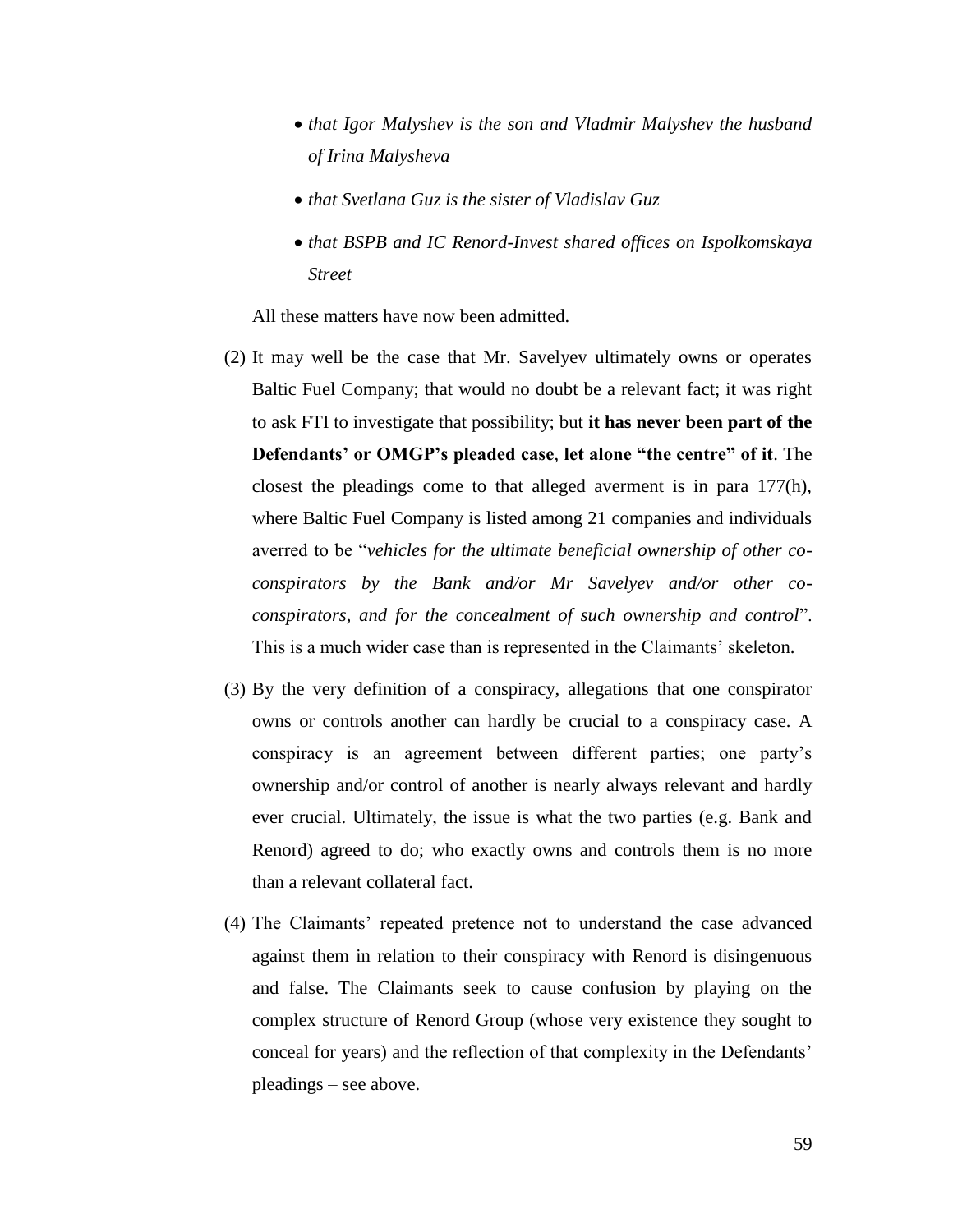#### *Reliance on comments of Bannister J*

- 178. In para 357, the Claimants' skeleton quotes the comments of Bannister J from the judgement of BVI High Court dated July 2011, expressing his scepticism of the Defendants' case on Moratorium. This might have been a legitimate makeweight for a partisan argument, but for one thing: the skeleton omits to mention that the judgement was then overturned by the Eastern Caribbean Court of Appeal, on the grounds that Bannister J inappropriately conducted a 'mini-trial' of the claim.
- 179. In these circumstances, (a) with respect, the comments of Bannister J carry little or no weight and (b) it is misleading to rely on those comments without disclosing the fact that the judgement was overturned on appeal.

### *Comments on 'Onega claim'*

180. The Court will recall that in July 2015, the Defendants and OMGP amended their counterclaim to introduce the loss of the business of Onega LLC as a new head of loss. The business was lost as a result of the takeover of Scan, who owned approximately half of Onega Terminal and leased it to Onega LLC. The Claimants say the claim for the loss of Onega is a new claim, and as such, is limitation-barred.

181. The issue is introduced in the Claimants' skeleton in these words (para 703):

In February 2014, the Claimants served their valuation evidence, from which the *Claimants say it was clear that there was no value in the businesses of Western Terminal or Scan. Accordingly, Defendants and OMGP needed to search for some other OMG business which they could say had some value. On 17 July 2015, in one of the many iterations of their draft Re-Amended Defence and Counterclaim, the Defendants and OMGP sought to make a claim for the value of OMGP's shares in Onega LLC*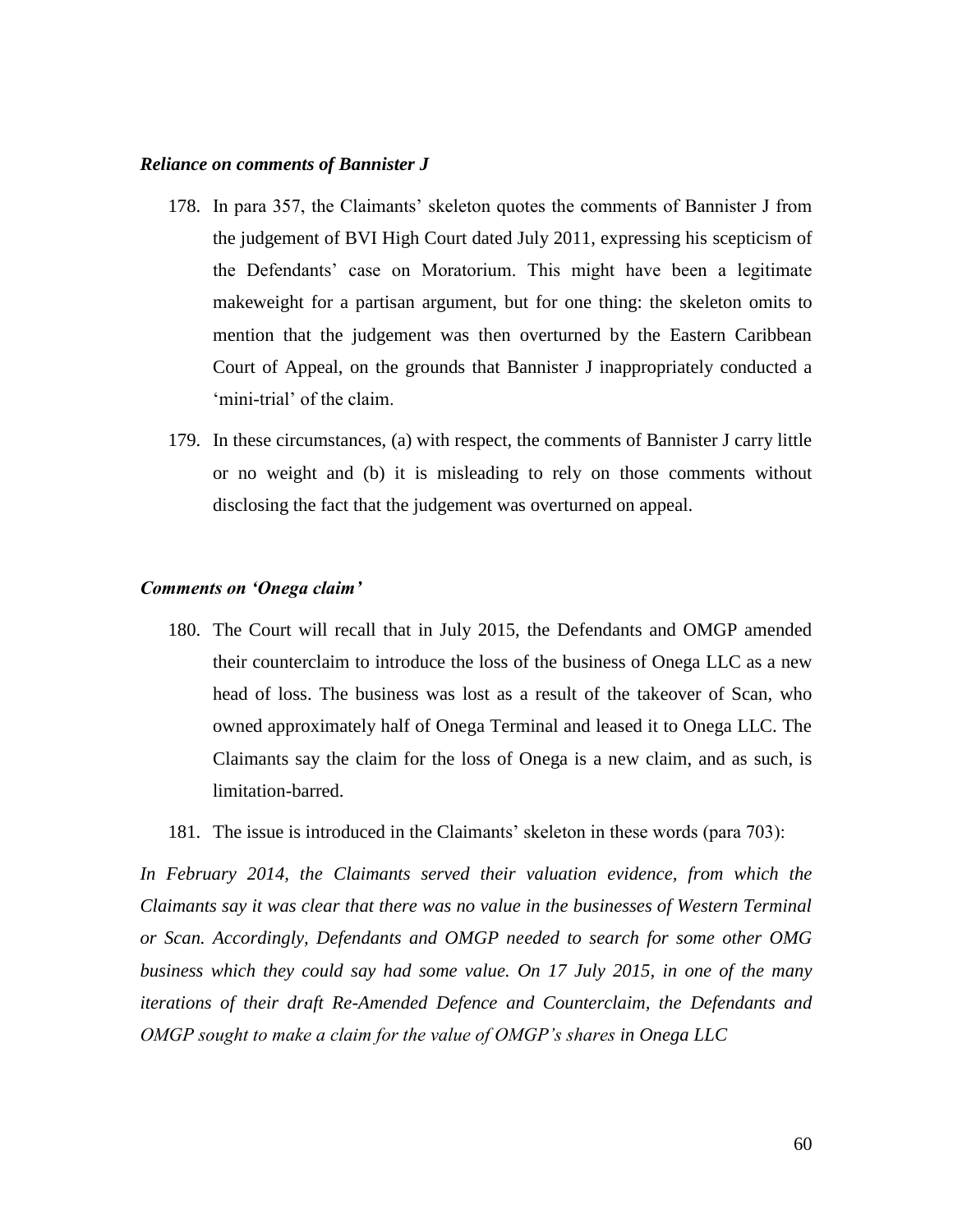182. The skeleton then proceeds to make a partisan argument as to the alleged difficulties of the alleged new claim in terms of limitation and causation. It is silent as to the Defendants' side of the argument.

## *Mr. Berezin*

- 183. An argument repeatedly made in the Claimants' skeleton is to take a particular allegation out of the overall context of the Counterclaim, characterise it as a 'new case' advanced by the Defendants and OMGP, and attack it as 'unpleaded'. As discussed above, such criticism is even made against some of the central allegations of the Counterclaim, such as those concerning the role of Irina Malysheva.
- 184. Some other criticisms are even more far-fetched:
- 185. In his witness statement for the trial, Mr. Sklyarevsky describes his contacts in 2009 with Mr. Alexey Berezin, OMG financial director (with whom Mr. Sklyarevsky had shared a dormitory in university), and asserts that he was seeking to negotiate an amicable settlement between the Bank and OMG. In his witness statement in response (*Arkhangelsky* 19<sup>th</sup> at **[C1/9]**), Mr. Arkhangelsky responds to Mr. Sklyarevsky's evidence in some detail, including in para 37:

*Mr. Sklyarevsky' s evidence about his contacts with Mr. Berezin in the spring of 2009 reinforces my suspicion that Mr. Berezin had been his ' spy' in the OMG for some time, possibly ever since his employment in 2007. It would not be surprising for a professional raider to infiltrate various businesses with such ' spies', in case he may later wish to raid those businesses. Mr. Berezin gave evidence for the Bank in BVI proceedings. At the time I employed him, I did not know about his friendship with the "notorious raider" Mr. Sklyarevsky.* 

186. The Claimants' skeleton argument reads in para 424: "*it appears that Mr Arkhangelsky may now seek to make another (unpleaded) case, alleging that Mr Sklyarevsky, whom he describes as a 'professional raider' may have 'infiltrated' the various OMG businesses by way of OMG's finance manager,*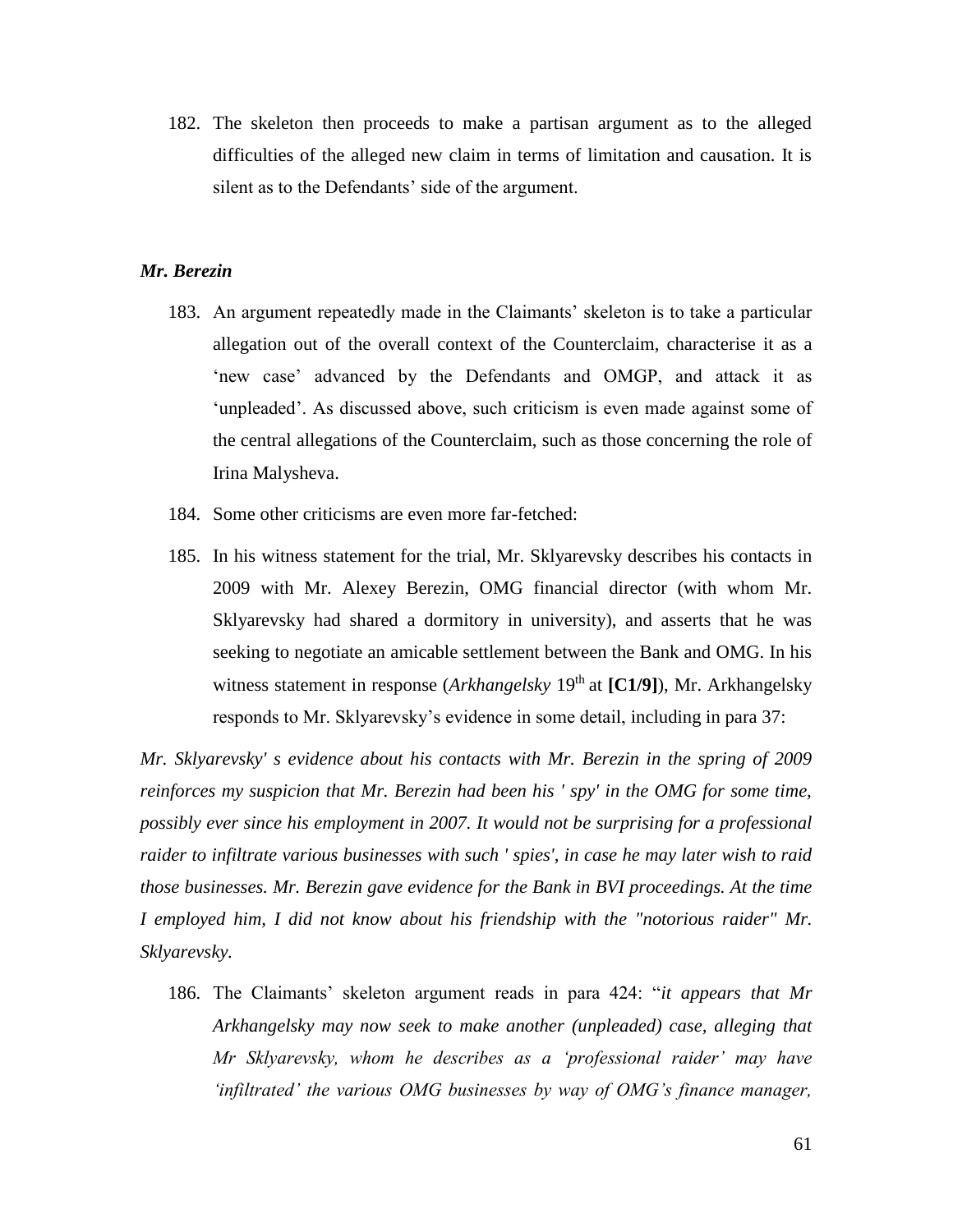*Mr Berezin, 'ever since [Mr Berezin's] employment in 2007'. This second new case also contradicts the 'conspiracy' claim currently advanced*.".

- 187. This comment is unfair in a number of ways:
	- (1) It is perfectly appropriate for a reply witness statement to comment on the opposition's witness evidence, to contradict it, and/or to offer an alternative interpretation of the events described in it.
	- (2) The Claimants relied on Mr. Berezin's witness statement in BVI and in the application for a freezing order in these proceedings. He was also listed as one of their witnesses for the trial in the Allocation Questionnaire. The fact that they are not calling him is in itself noteworthy, and raises questions as to his true role in the relevant events.
	- (3) The suggestion that Mr. Berezin may have been a 'spy' inside the OMG is not new. For example, in his 2nd affidavit of 20 June 2012 **[G1/20]**, Mr. Arkhangelsky says in para 78: "*I believe the Bank has pressured and/or induced Mr. Berezin to give that false evidence (and possibly also to assist them secretly while he still worked for Oslo Marine Group). In Russia, where the Bank and its friends enjoy almost unlimited power and resources, it would not be difficult to do that*". [emphasis added]
	- (4) It has always been the Defendants' and OMGP's pleaded case that Mr. Sklyarevsky is "a well-known raider" who assisted the Claimants in their fraud against the Group.
	- (5) Therefore, the allegations against Messrs. Sklyarevsky and Berezin are anything but new allegations.
	- (6) Even if those were new allegations, it is impossible to see how they can be fairly described as a new "unpleaded case".
	- (7) It is also impossible to see how those allegations contradict (rather than support) the pleaded Counterclaim.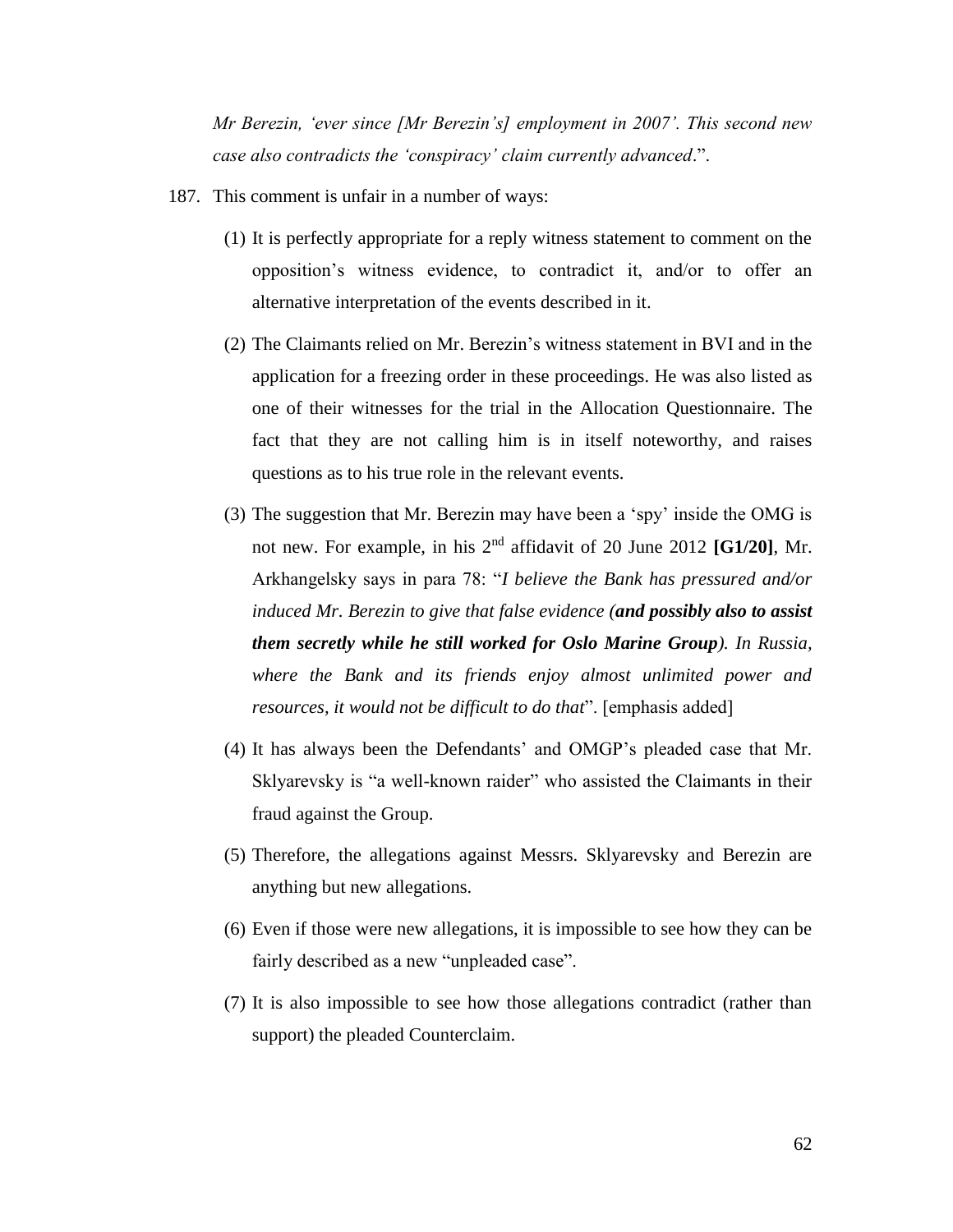## *Chattels*

- 188. On 21 December 2011, as part of the Bank's purported recovery under Mr. Arkhangelsky's alleged guarantees, the Defendants' chattels from their apartment in St. Petersburg were sold at a purported public auction for RUB 22,000 (approx. £440 by the then exchange rate). That auction is duly pleaded as one of the allegedly fraudulent auctions where the Defendants' assets were allegedly sold at gross undervalue (para 160). The list of chattels is set out in Appendix 3 to RADCC **[A1/2/77]**.
- 189. The matter has been discussed previously in Court. Thus, the transcript of the hearing on 20 December 2013 reads in part **[L4/25/7]**:

*MR JUSTICE HILDYARD: It is a very arresting business, the chattels list. MR MARSHALL: Yes, I recognise the fact – MR JUSTICE HILDYARD: Very arresting.* 

*MR MARSHALL: -- the figures –*

*MR JUSTICE HILDYARD: Something of a window, I think, in prospect has discomforted me very much to see the values thought to be attributed to assets which one would expect to be of substantial as opposed to nominal value. MR MARSHALL: Yes.* 

*MR JUSTICE HILDYARD: For the purpose of it is a (inaudible) application, I do not say that this would be the result in the end, but for the purpose of it is a (inaudible) application suggests enforcement proceedings which are less than one might expect in terms of fairness.*

*MR MARSHALL: My Lord, I hear what your Lordship says. Our answer in relation to it was this. The process of realisation of those assets was one conducted by an official, a bailiff appointed by the court.* 

*MR JUSTICE HILDYARD: Yes, so much the worse because at an interlocutory stage without the most secure evidence that works of art, Jacuzzis, assets of substantial apparent value should go for these derisory figures and it be conducted in an apparently official way is very very uncomfortable. I say no more than that. It is (inaudible) observations the smell may be dispelled, but there is a smell.*

190. There is, perhaps understandably, no further evidence in relation to that issue. The chattels are gone, and at least the Defendants are not in a position to find out to whom they were 'sold'. They cannot be traced and cannot be shown to a valuer. Nor have the Claimants adduced any evidence on this point to 'dispel the smell'.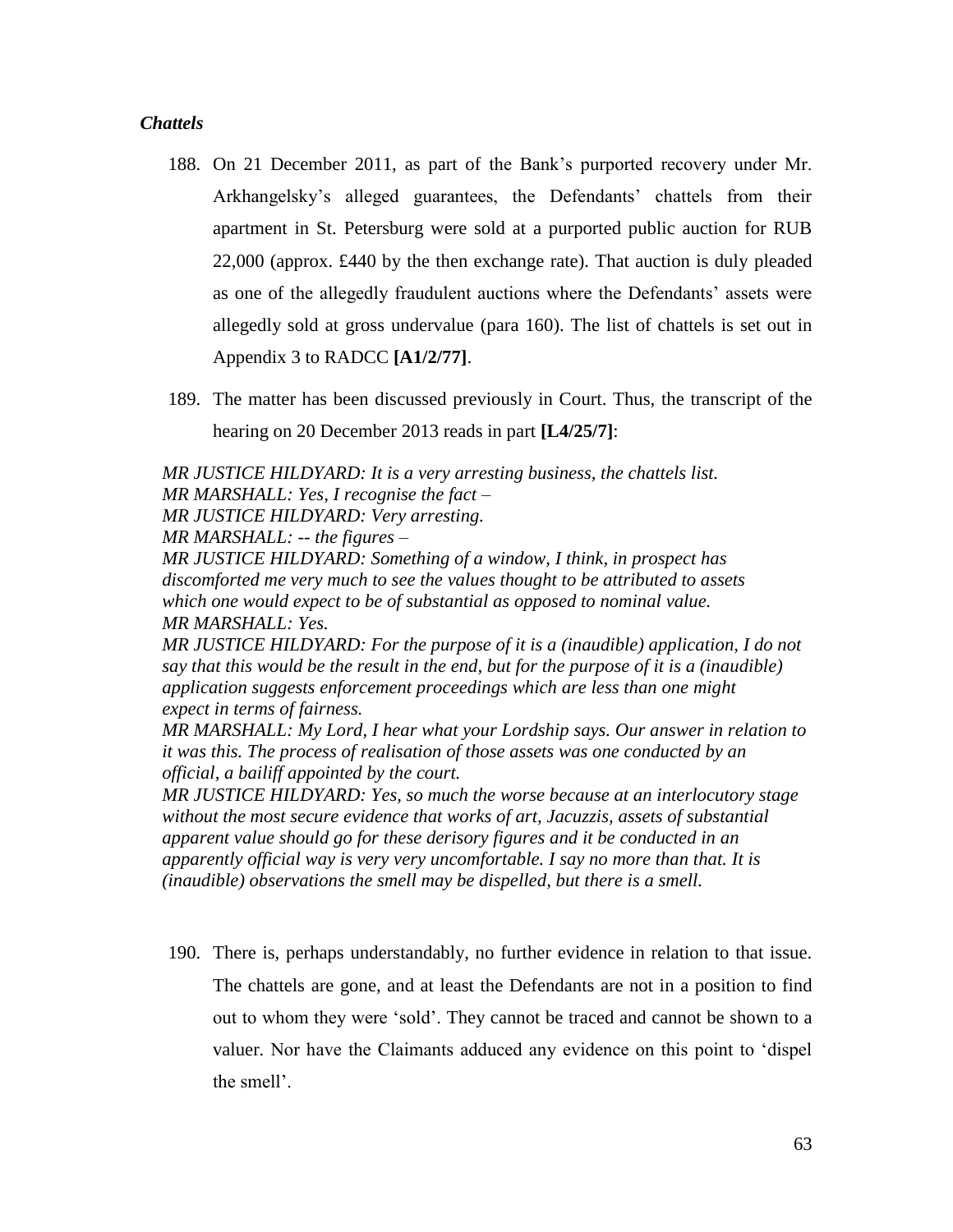- 191. It is now suggested in the Claimants' skeleton (para 553(3)) that, since no valuation evidence has been adduced in relation to chattels, "*it is assumed that in those circumstances there is no live dispute as to the sale price*". With respect, this is a nice try to sweep an unhelpful fact under the carpet.
- 192. It is submitted to be a fact capable of judicial notice that £19 for a jacuzzi is a rather good bargain, and that even the most extraordinary level of asceticism does not quite explain a sale of the entire contents of a multi-millionaire's dwelling for less than £500.
- 193. It is not suggested that the Defendants should recover the value of the chattels on top of the value of the other assets. However, as the Learned Judge has said, this is a small window from which a large view opens. There is no dispute as to the sum for which the credit was given, and the Defendants and OMGP will invite inferences from that agreed fact as to the lawfulness of the Bank's 'recovery' as a whole.

#### **Other concerns**

- 194. The Defendants and OMG Ports highlight the following concerns in relation to the practicalities and fairness of the trial:
- 195. Firstly, as submitted above, the Claimants have failed to provide a fair and impartial **opening submission** which the Court required and relied on as a safeguard of fairness.
- 196. Secondly, as regards **judicial reading**, it has transpired that most of the disclosure documents included in the trial bundle are not accompanied by reliable or intelligible English **translations**. The Court is invited to read the inter-party correspondence on that issue **[I20/22/2]** and **[I20/23/3-5, 42, 54-55]**. The Claimants do not deny that they have only provided 'human translations' for the documents on which they seek to rely as supporting their own case. As for any other documents, the Claimants take the view that it is for the Defendants to arrange for translations. **[I20/23/54-55].** That is obviously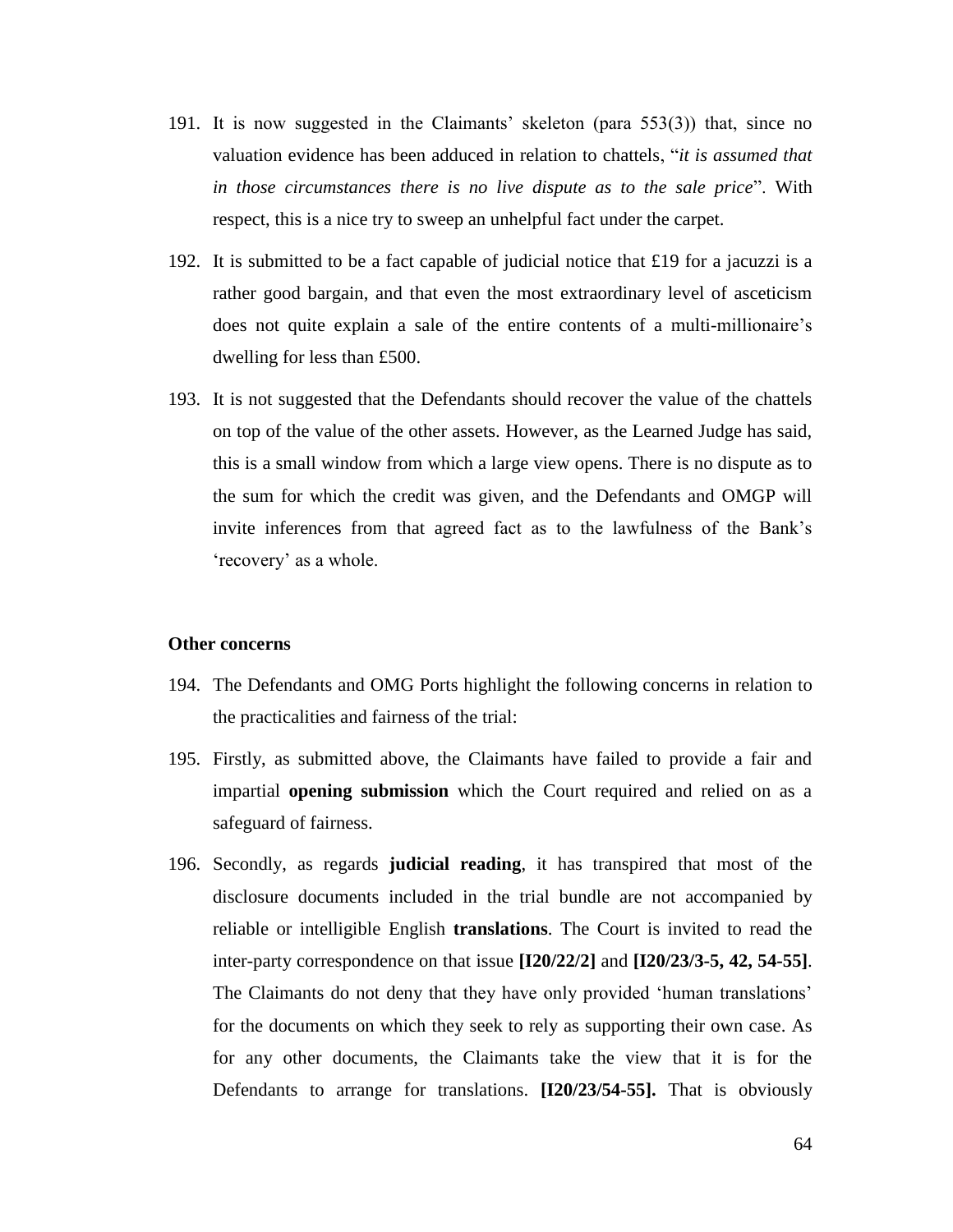something the Defendants cannot afford; the lack of funds for disbursements such as these was the reason why the Defendants previously submitted that a fair trial is not possible without some funds being made available.

- 197. The Defendants are assisted by one *pro bono* translator, whose capabilities are obviously limited. The Claimants have demanded that, if any such translations are to be added to the trial bundle, they must be identified and disclosed to them "on the rolling basis". When pressed, the Claimants' solicitors did not deny that at least one of their purposes in making that demand was to alert their witnesses about the documents which would be put to them in cross-examination **[I20/23/55]**.
- 198. Thirdly, even ignoring the problem of translation, the Defendants' and OMGP's resources are wholly insufficient to prepare an adequate **cross-examination** of the Claimants' witnesses. There are thousands of documents which need to be reviewed to select those which need to be put to witnesses. The available time is insufficient for adequate preparation.
- 199. Fourthly, very serious deficiencies in the **Claimants' disclosure**, briefly summarised above, also undermine the fairness of this trial. Especially in the Defendants' position, having to prepare and conduct complex crossexaminations as litigants in person, it is vital to have all relevant documents available. Where disclosure is deficient, facts which should have been clear from the relevant documents must instead be investigated through indirect clues scattered over numerous documents on other issues. This is an impossible task for the Defendants.
- 200. Ultimately, all that can be done about disclosure failures is inviting inferences at the trial. However, given the limitations of the Defendants' ability to review the Claimants' disclosure without professional assistance, identification of and reliance on *absence* of documents is even more difficult than finding and using any relevant documents.
- 201. Fifthly, the Claimants now firmly object to any further involvement of **Pavel Stroilov** in these proceedings. The substance of those objections is without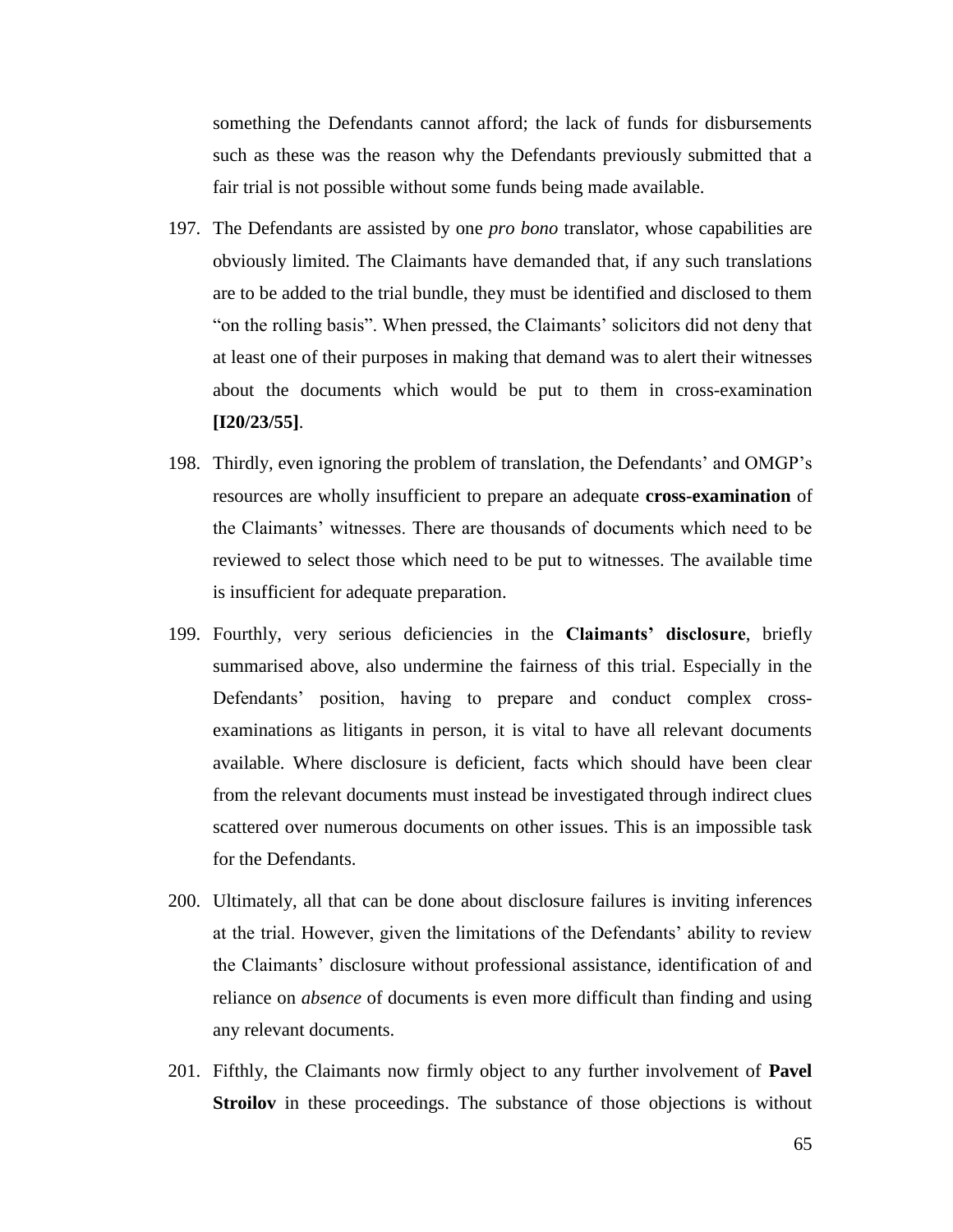merit, and the Claimants' motive for making them is unfortunately quite obvious.

- 202. Sixthly, the Claimants continue to take purely technical **pleading points** against the Defendants. When the Defendants proposed to amend the pleadings to avoid any further argument, the Claimants simply refused to engage with that in correspondence, and indicated they would only consider the proposed amendments if an application supported by evidence is made. The application has been duly made, and the Claimants then made it clear that they intend to fight to the end over every comma (*McGregor 8th*).
- 203. Seventhly, the revised **trial timetable** proposed by the Claimants does not divide the time fairly between the parties. 10 days (including reading but excluding travel) are allocated for cross-examination of the Defendants' witnesses; 18 days (including reading) are allocated for cross-examination of the Claimants' witnesses. This is proportionate to the respective volume of the parties' witness evidence, but ignores (a) the fact that nearly all Defendants' evidence will be given in English, while the cross-examination of the Claimants' witnesses would be delayed by simultaneous translations; and (b) the disadvantage of the Defendants acting as litigants in person. Beyond all doubt, the Claimants' Counsel team will use the time available to them with infinitely greater efficiency.
- 204. Eighthly, The Defendants' still have not received any confirmation from their **business valuation expert**, Mr. Steadman, that he is prepared to attend the trial and give evidence *pro bono*. It is not unlikely that his silence means 'no'. Unless any reassurance from him is forthcoming, the Defendants will have no choice but to ask the Court to split off the trial on quantum, but to order an interim payment following the trial on liability. The new point taken on behalf of the Claimants as to the currency of the claim and the counterclaim (see fn 3 above) also suggests that may be necessary.
- 205. Likewise, the Defendants' **handwriting expert**, Mr. Radley, has not confirmed his preparedness to attend *pro bono*. The Defendants sought to agree with the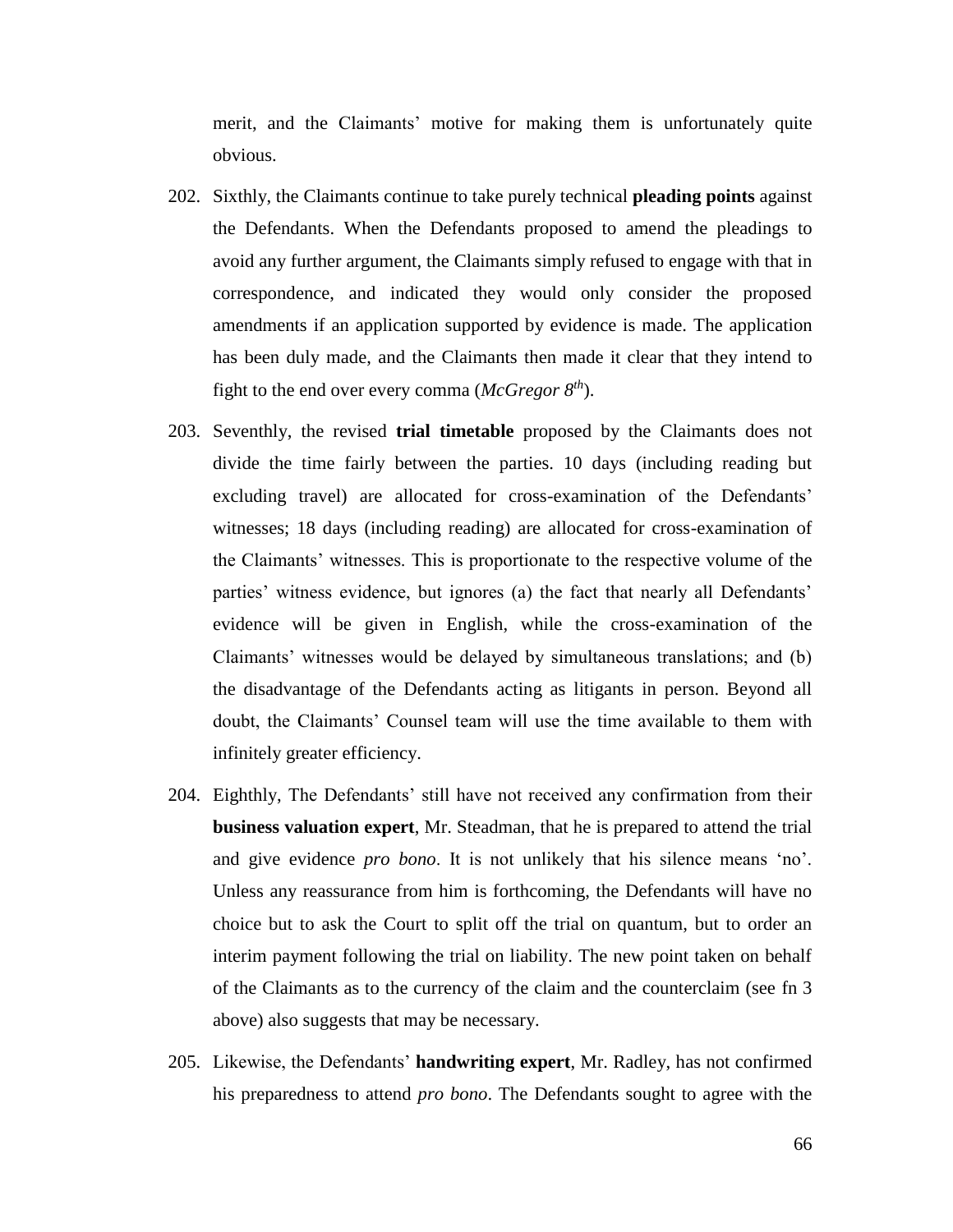Claimants (in line with what had been suggested in Court by their own Counsel) that the handwriting experts need not give oral evidence. The difference in their conclusions is due to being instructed to use different sets of comparators. What needs to be considered at the trial is the adequacy of their respective instructions, not of their opinions, and that can be done without cross-examination. However, the Claimants refused, on the grounds that there is a difference of opinion in relation to one document, where the experts used the same comparators, Mr. Radley said the evidence was 'inconclusive', an Dr Giles found 'weak evidence' of authenticity. It is submitted that requiring a cross-examination of the experts to resolve this minor issue is completely disproportionate, especially given the Defendants' financial difficulties.

#### **The Claimants' non-compliance with a duty of fairness**

- 206. It will be observed that (a) the list of difficulties has grown considerably since the last time the issue was before the Court and (b) most of those difficulties could have been removed or mitigated by constructive cooperation between the parties.
- 207. It is submitted that, if a fair trial is possible at all in present circumstances, one of the fundamental preconditions is that the parties cooperate in good faith to make it happen and to find pragmatic solutions to such numerous difficulties as will arise. Unfortunately, the Claimants' approach has been the opposite of that.
- 208. Overall, the Claimants and their legal team are litigating this case without any special consideration of the fact that their opponents are litigants in person. Indeed, they have been candid throughout the recent months about the stance they take. They do not accept, as a matter of fact, that their opponents are litigants in person. They act upon an assumption that there is a secret team of professionals equal to themselves, who assists the Defendants behind the scenes. On that basis, they do not consider themselves to be under any special duty of fairness towards the unrepresented Defendants, and litigate this case in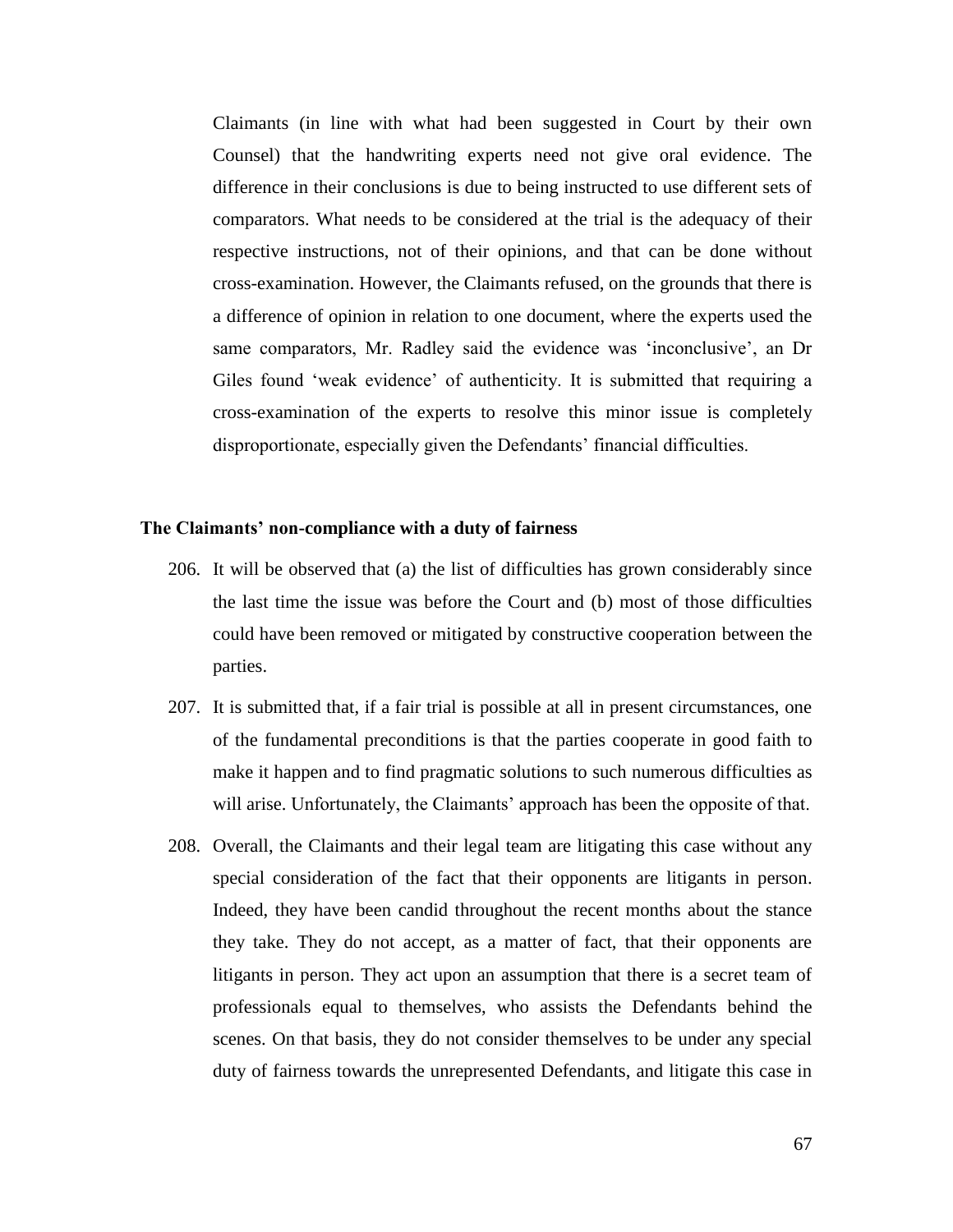the usual adversarial way. They hardly make any secret of the fact that they feel free to 'play hardball'.

- 209. This is unacceptable. The Claimants are under a duty to assist the Court to further the overriding objective: CPR 1.3. The overriding objective includes "*ensuring that the parties are on equal footing*" (CPR 1.1(2)(a)) and "*dealing*  with the case in ways which are proportionate... to the financial position of *each party*" (CPR 1.1(2)(c)(iv)). Those provisions would be of no substance if a party was free to assert unilaterally that the parties are already on equal footings and that the financial position of their opponents is not as black as it is painted.
- 210. Given the guidance given by the Court in its judgement of 27 November as to the parameters of the trial and ensuring its fairness, the Defendants are determined to do their best to assist the Court at the trial. However, whether or not a fair trial is possible in present circumstances, it is certainly not possible without an effort from the Claimants' side aimed at achieving it. The approach evidently taken by the Claimants in recent weeks indicates that their objective is the very opposite: to avoid a fair trial, but only to go through the form of a trial to obtain what is in substance a default judgement.

## **Reliance on 'continuous review', and the potential remedies of unfairness**

- 211. Such duties as conducting litigation fairly, reasonably, and/or in good faith are notoriously hard to enforce. The Defendants' only remedy is to rely on the Court's 'continuous review' of the fairness of the trial. Unless the Claimants' approach undergoes a dramatic change before long, it is likely that a time will come when that review will produce a 'negative' result.
- 212. This being so, it is not inappropriate to briefly address what should happen then.
- 213. The judgement of 27 November envisaged that, if the Court eventually finds that the trial cannot proceed fairly, it may need to be "*sliced up or dealt with in some other way*" (para 41). The possibility of a split trial has been examined by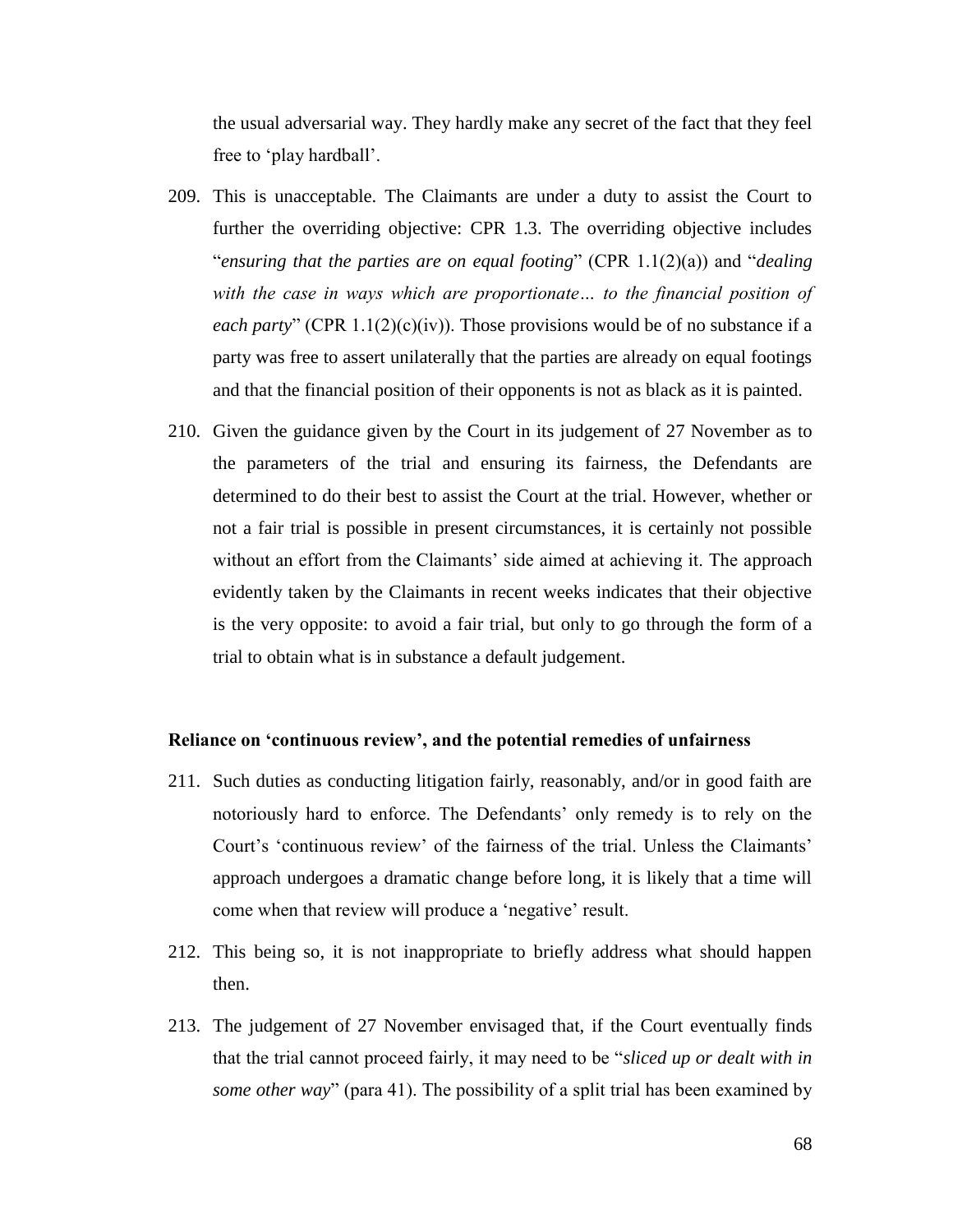the Court at December PTR, and found to be impractical. The remaining remedy is '*some other way*'.

- 214. It is submitted that, in such a case, the Defendants should be permitted to restore their application for an advance costs order, refused on 27 November. At that juncture, the Court found that it had jurisdiction to make such an order; that was un unlikely order in a case without a 'common pot' or its equivalent, but it was "always dangerous to say never"; and the application was refused because the Defendants failed to prove that a fair trial was impossible without such an order.
- 215. It is submitted that, if the Court later finds that the trial cannot proceed fairly, and especially if that is due to the Claimants' unreasonable tactics, that would be a material change of circumstances which should trigger a reconsideration of that issue. Further:
	- (1) The conduct of the parties is a matter which the Court is bound to take into account in the exercise of its discretion as to costs (which, it has been held, goes far enough to order advance costs where that is in the interests of justice).
	- (2) In the ordinary course of events, it would be but a triviality for a party to be penalised in costs for its unreasonable or unfair conduct of litigation. This case is being litigated by the Claimants without any such risk, which impairs the Court's ability to control their conduct of litigation. In such circumstances, it is not a step too far to penalise them by ordering a comparable amount to be paid in advance costs rather than retrospective costs; especially if the consequences of their misconduct are as grave as making a fair trial impossible.
	- (3) The Claimants have refused to try resolving this case at a mediation, where the Defendants would be assisted by professional lawyers. A failure to engage in ADR must have adverse consequences in costs: *PGF II SA v OMFS Company 1 Ltd* [2013] EWCA Civ 1288; *Halsey v Milton Keynes General NHS Trust* [2004] EWCA Civ 576. While that did not warrant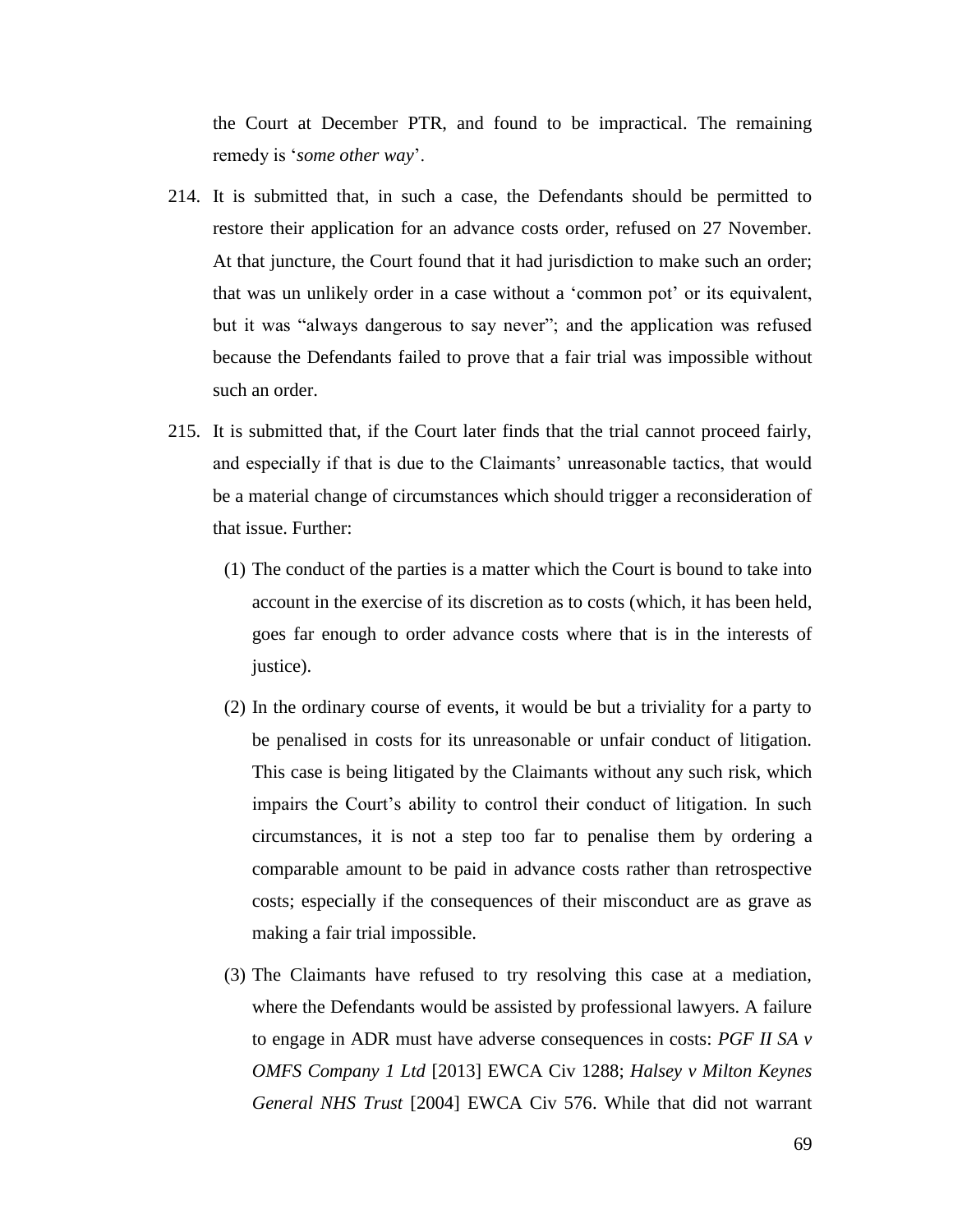advance costs to be ordered in November, that refusal should continue to weigh against the Claimants in any future exercise of costs discretion, and/or remains a relevant factor in the 'continuous review' of fairness.

- (4) If the trial proceeds as far as the cross-examination of Mr. Savelyev, the Court will be in a position to make findings as to the Claimants' responsibility for the Interpol 'red notice' being issued against Mr. Arkhangelsky as a result of their false evidence in the Russian criminal case against him. That would mean that Mr. Arkhangelsky is unable to attend his own trial as a result of the Claimants' crime against him. That is another 'conduct' issue which affects the exercise of costs discretion; and such extraordinary misconduct as a perjury measures the extraordinary penalty of an advance costs order.
- 216. Finally, given the Court's findings as to the impracticality of a split trial, the only alternative solution (in the event the 'continuous review' produces a 'negative' result) seems to be an adjournment *sine die*. That would be a very serious interference with both parties' rights to access to justice. The Defendants did not ask for it in November and will not ask for it now or in the future. The Claimants also say that they are opposed to it.
- 217. It may look like an attractively 'softer' option, compared to an advance costs order, to make the provision of funds a condition of a continuation of the proceedings. However, in a case with mutual allegations of dishonesty, both parties are likely to say that they want a fair trial to take place, but only one is likely to be telling to truth. Having repeatedly assured the Court that they want a trial, having falsely accused the Defendants of putting off the evil day, the Claimants should not be allowed to choose whether a trial is to take place. They must be held to their assurances that they want it; and made to put their money where their mouth has been.
- 218. The Defendants say that the Claimants' pretended impatience for a trial has been pure hypocrisy. The Claimants have insisted on an immediate trial for the same reason as why the Defendants opposed it: because both parties thought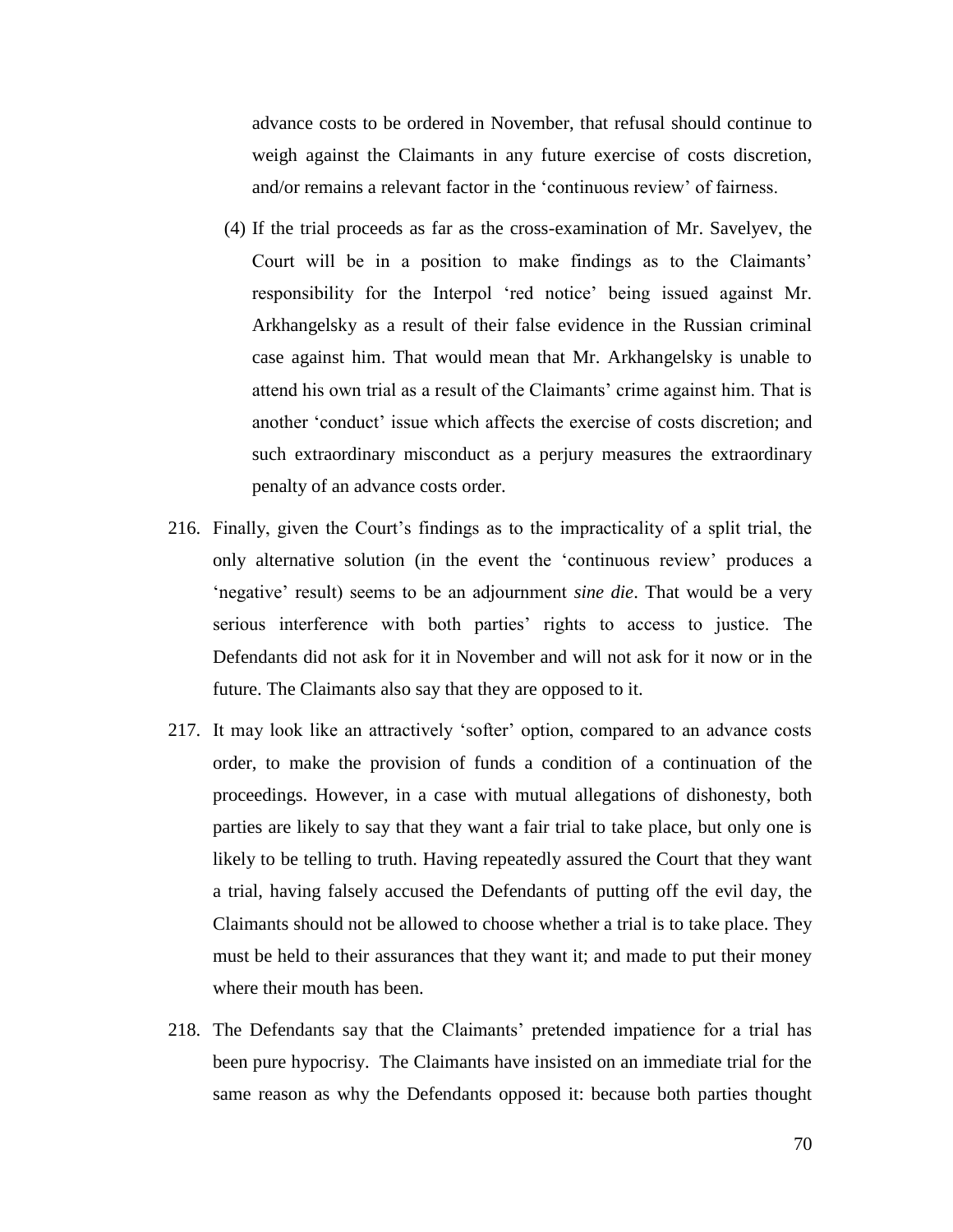that such a trial cannot be fair. Now that the Defendants are seeking to agree practical ways to proceed despite all the difficulties, the Claimants' reaction is obstructive. One can sense panics in the Claimants camp at the prospect of getting the trial they had been hypocritically asking for not so long ago.

# **CONCLUSION**

- 219. Civilised men are accustomed to take the rule of law for granted. When told about the daily life of a country deprived of it, the mind may accept that as a logical consequence of lawless dictatorship, but at the same time, resists accepting it as a reality of modern life. References to shareholders, investment projects, and bankruptcy administrators seem to imply some kind of civilisation. It is difficult to reconcile with the fact that nobody's life, liberty and property are safe there - that the friends of the Governor may at any time help themselves to any enterprise in the city, and prosecute the lawful proprietor on trumped up charges.
- 220. At the PTR on 26 November 2015, the Claimants' Counsel characterised the events which ruined Oslo Marine Group and give rise to this Counterclaim as no more than "*a typical and perhaps rather sad story about a business that went bust in the credit crunch*" (p. 155, lines 22-24). True it is that the sad story of OMG's death is typical for Russia; but the credit crunch was no more than a background to it.
- 221. The unlawful 'raiding' of private businesses by corrupt officials and oligarchs is endemic in modern Russia. It is estimated that no fewer than 70,000 Russian businesses have been taken over in this way, often resulting in the imprisonment or death of lawful owners. About 15% of all Russian entrepreneurs have been subjected to criminal prosecution between 2000 and 2012. A judge of Russian Constitutional Court, Tamara Morschakova, has famously compared that purge against an entire social class to Stalin's genocide